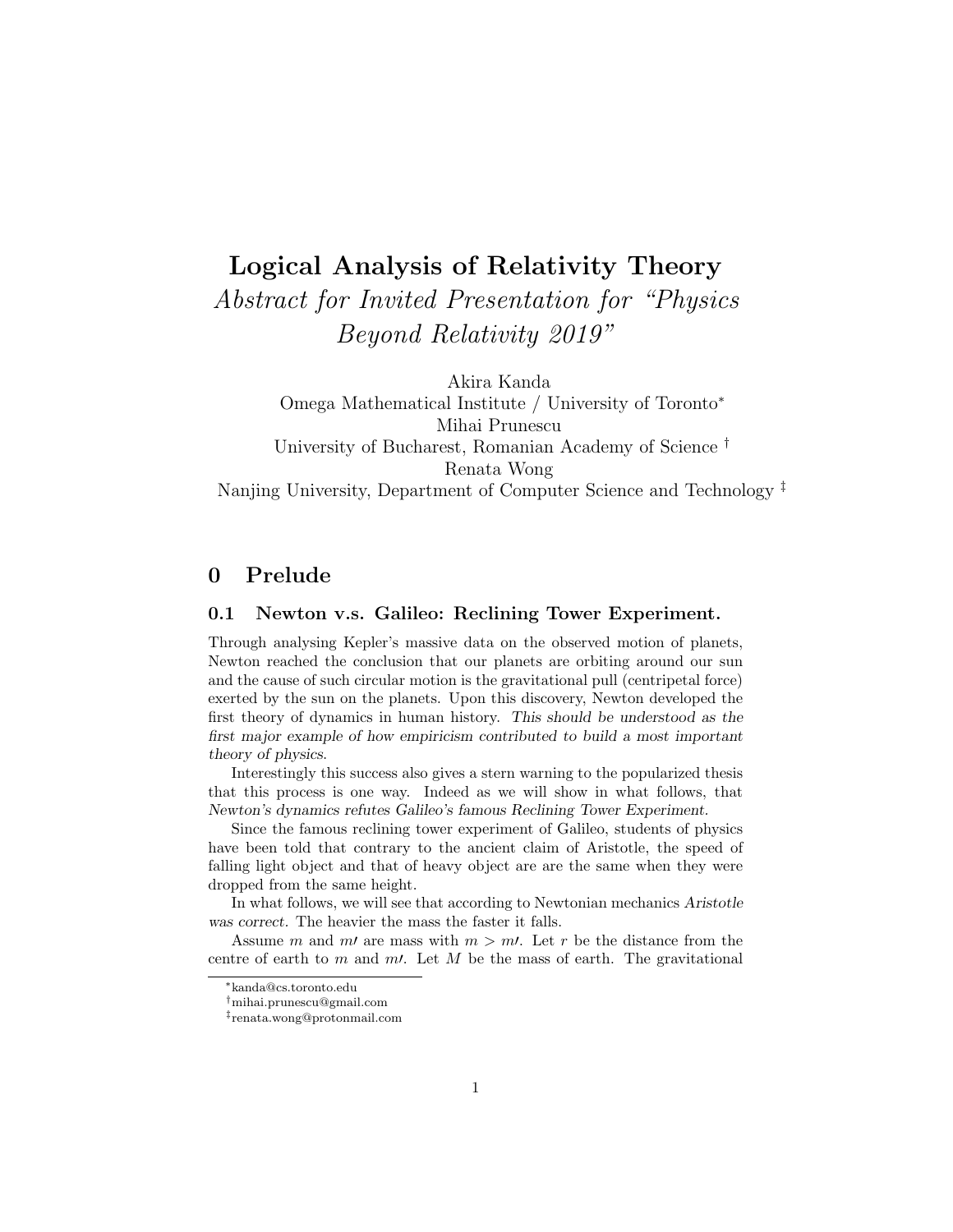force between the earth and m is  $F = GMm/r^2$ . So,

$$
a_m = GM/r^2, \quad a_M = Gm/r^2
$$

where  $a_m$  is the absolute acceleration of m due to the gravitational pull by M. The absolute acceleration for M in the absolute space is  $-a_M$ . Therefore the relative acceleration between M and m is  $a_M + a_m = GM/r^2 + Gm/r^2$ . Thus, the time  $t_m$  needed for m to reach M is such that  $(a_M + a_m)t_m^2 = 2r$ . So

$$
t_m = \sqrt{\frac{2r}{GM/r^2 + Gm/r^2}} \qquad t_{m\prime} = \sqrt{\frac{2r}{GM/r^2 + Gm'/r^2}}.
$$

The time required for m and m' to reach M is not the same unless  $m = m$ . If  $m > m$ , we have

$$
t_{m\prime} > t_m.
$$

This means "The heavier the faster it falls."

This is a clear example of how inaccurate experiment could readily lead us to the wrong conclusion. Physics community believed in this wrong prediction by Galileo for four centuries until the we brought up this problem just a few years ago.

Remark 1 Indeed, in more advanced stage of Quantum Mechanics, Kuhn pointed out that there is no such thing as the so called experimental verification or even refutation. This is because the prediction in QM is intrinsically probabilistic and the probability theory says that the relative frequency converges only at the limit. Indeed, one can not prove experimentally that the probability of getting head up is 0.5 in tossing a coin.

## 0.2 Newton's absolutism v.s. Galileo's relativism: God v.s. human

Galileo assumed that each observer in this universe has its own reference frame in which physical phenomena takes place. He assumed that the observer is stationary in his own reference frame and some objects are stationary in his frame and others are in motion in his frame. This means that the entire frame of another observer moving in his frame is moving inside his frame.

All of this makes the observed phenomena in different reference frames appear different. To resolve this problem, he also assumed that every reference frame has its own independent status and they are connected to others through the so called the Principle of Relativity which asserts that all valid "Laws of Physics" must be shared by all reference frames.

Newton objected this view of Galileo and presented a strikingly different view of relativism (relative motion). To within the absolute theory of dynamics as discussed above, Newton defined "relative motion" as the difference between two absolute motions in the absolute frame of the universe. So, unlike Galileo's view, relative motions are to be observed only by an observer standing on the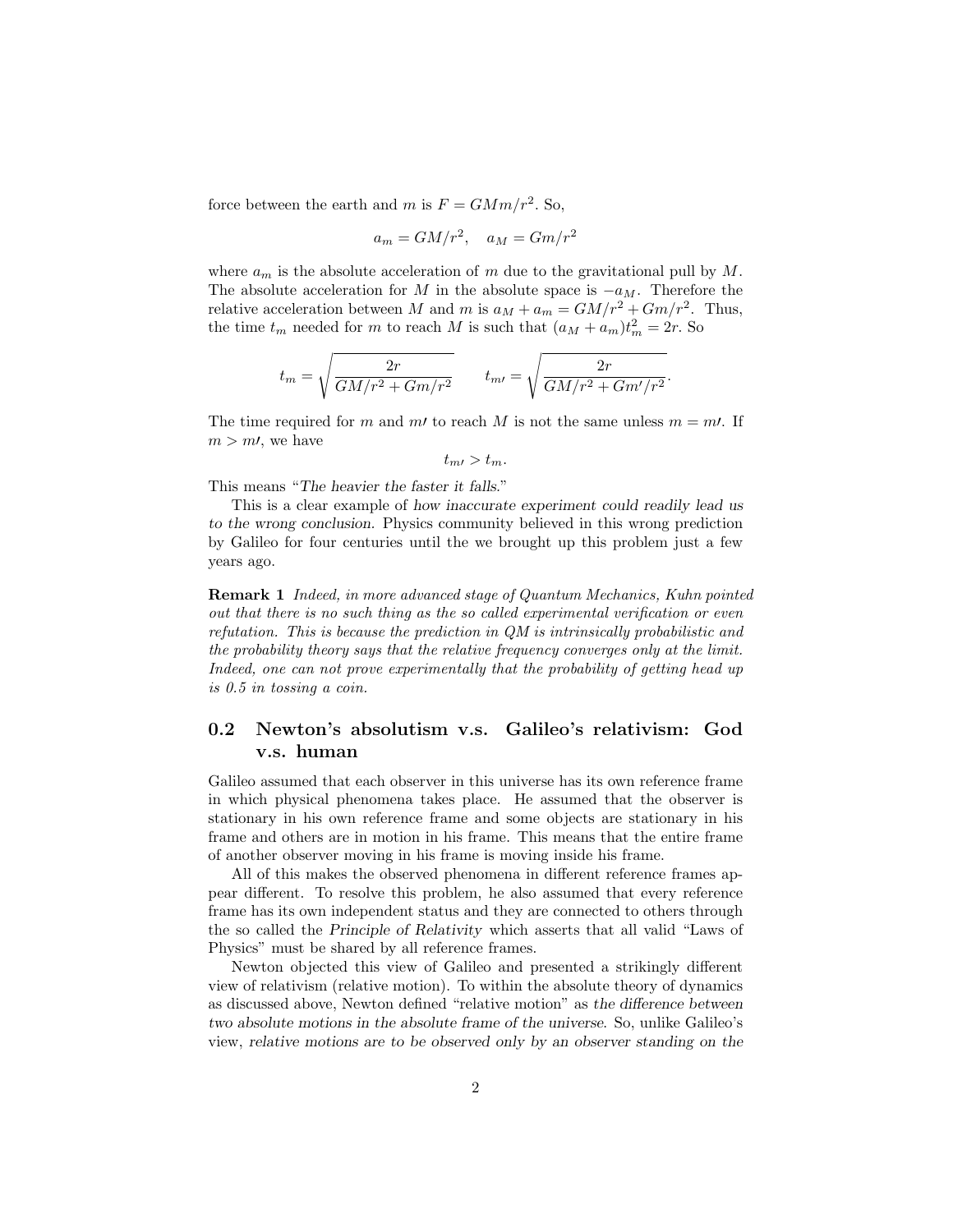shoulder of God from outside of the physical universe. For Galileo, the relative motions are to be observed by the moving observer.

Without this absolute perspective, Galileo's relativity theory suffered from a fundamental obscurity. It was always a controversial issue in relativity theory if A observes B moving with speed v, should B observe that A is moving with speed  $-v$ . Some relativists say yes and some others say no. After all, assuming this is violating the most important assumption of "symmetry" which is essential to relativism. Why difference in sign? To begin with this issue raises a fundamental question on the validity of Galilean relativity theory and its extension, Einsteinian relativity theory. This certainly gives rise to the most fundamental question of what do we mean by "observation". As "empiricism", relativism has a duty to make this point clear.

For Newton, it is the empiricism observed from outside of the absolute frame. It is the God's eye perspective. Newton objected this view of Galileo and presented a strikingly different view of relativism (relative motion). To within the absolute theory of dynamics as discussed above, Newton defined "relative motion" as the difference between two absolute motions in the absolute frame of the universe. So, unlike Galileo's view, relative motions are to be observed only by an observer standing on the shoulder of God from outside of the physical universe. For Galileo, the relative motions are to be observed by the moving observer. Without this absolute perspective, Galileo's relativity theory suffered from a fundamental obscurity which no theoretical physicists wanted to think about seriously. It was always a controversial issue in Galilean relativity theory if A observes B moving with speed  $v$ , should B observe that A is moving with speed  $-v$ . Some relativists say yes and some others say no. To begin with this issue raises a fundamental question on the validity of Galilean relativity theory and its extension, Einsteinian relativity theory. This certainly gives rise to the most fundamental question of what do we mean by "observation". To begin with, as "empiricism" relativism has a duty to make this point clear. Newton made this issue very clear. it is the empiricism observed from outside of the absolute frame. It is the God's eye perspective.

In the fast developing phase of the theoretical physics this fundamental and religious difference between these views of two giants have been overlooked. A major purpose of this monograph is to make the relation between them articulate to clear the existing confusion from which modern theoretical physics has suffered.

Galileo had no articulated Laws of Physics as axioms. He "experimentally proved" that regardless of the magnitude of "masses", two masses take the same time to reach the ground when released from the same height. Naturally, he had no theory to precisely prove this "experimental fact". So, it was impossible for his contemporary to evaluate the validity (or the effectiveness) of the Principle of Relativity. A century later, Newton's Dynamics presented legitimate Laws of Physics and it was discovered that when we consider two Galilean reference frames which are in acceleration with respect to each other the Principle of Relativity fails. The standard argument goes as follows: Assume a train is in acceleration on a track. On the embankment, there is a tree. An observer on the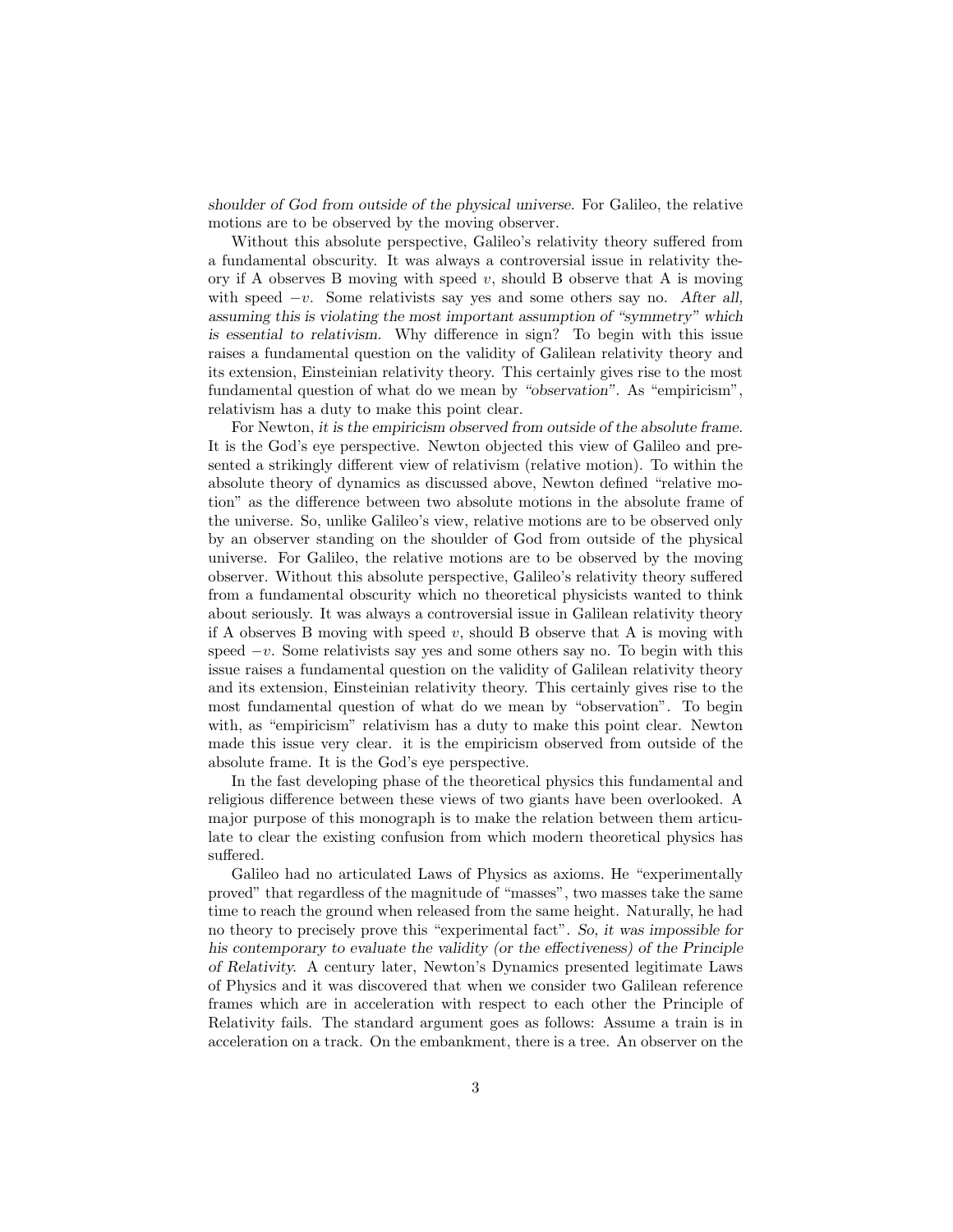embankment will observe that the train is under force. Another observer on the embankment will observe that the tree is under acceleration. So, post Newton era Galilean relativists resolved this problem by rejecting reference frames under acceleration. In this way they abandoned most part of Newton Dynamics. After this point on, researchers stopped paying much attention to this problem until this problem resurfaced in the late 19th century when Michelson-Morley Experiment threw Physics into a serious crisis from which Einstein's Special Theory of Relativity emerged.

What is not clear is if this argument is the applicability of the Laws of Physics of Newton to Galilean Relativity Theory. Newton assumed these Laws only for the absolute frame. This problem can be more clearly explicated as follows: Assume we allow moving reference frames inside Newton's absolute frame. Assume  $m$  and  $M$  are attracting each other with the gravitational force. If we consider a reference frame for M which moves inside the absolute frame of Newton, we end up with violating the Third Law of Newton as  $M$  is not moving in this frame. So, there is no hope for expecting Newton's Law of Physics to be shared by all reference frames.

The Newtonian interpretation above is based upon the observation from outside of the universe. Galileo was observing it from the frame of himself and the reclining tower which is the frame of  $M$ . This will give us an entirely different conclusion. According to Galileo M does not move and so the acceleration  $a_m$ between m and M is  $GM/r^2$ . Similarly the acceleration  $a_{m'}$  between m' and M is  $GM/r^2$ . So both m and m' will reach the ground within the same time interval. This result is false as the reasoning ignored the action reaction law in between  $m$  and  $M$ . In classical dynamics we accept the assumption of point mass.

This deep philosophical problem will resurface in the modern setting when Einsteinian relativists present the light bend observation as the empirical verification of the claim of General Theory of Relativity.

### 0.3 Classical Electromagnetism

Electromagnetism theory was started by Coulomb as action at a distance theory of electromagnetic forces. The first systematic theorization was done by Gauss and Weber. As Faraday's work such as Faraday induction made the theory more complex than Newton's gravitational theory, Heaviside and Hertz moved towards the theory which was based upon electromagnetic force field diverting from the action at a distance theory. After having been influenced by Heaviside and Hertz, Maxwell reluctantly formalized em theory as a field theory. However, together with Lorentz, Maxwell was trying to deploy action reaction based interpretation of the field based theory to compensate some fundamental deficiencies of the electromagnetic field theory. This is known as "electromagnetic aether theory". Maxwell's em field equations are

$$
\nabla \times \mathbf{E} = -\frac{1}{c} \frac{\partial \mathbf{H}}{\partial t}, \quad \nabla \cdot \mathbf{E} = 4\pi \rho, \quad \nabla \cdot \mathbf{H} = 0, \quad \mathbf{J} = \rho \mathbf{v}, \quad \nabla \times \mathbf{H} = \frac{4\pi}{c} \mathbf{J} + \frac{1}{c} \frac{\partial}{\partial t} \mathbf{E}
$$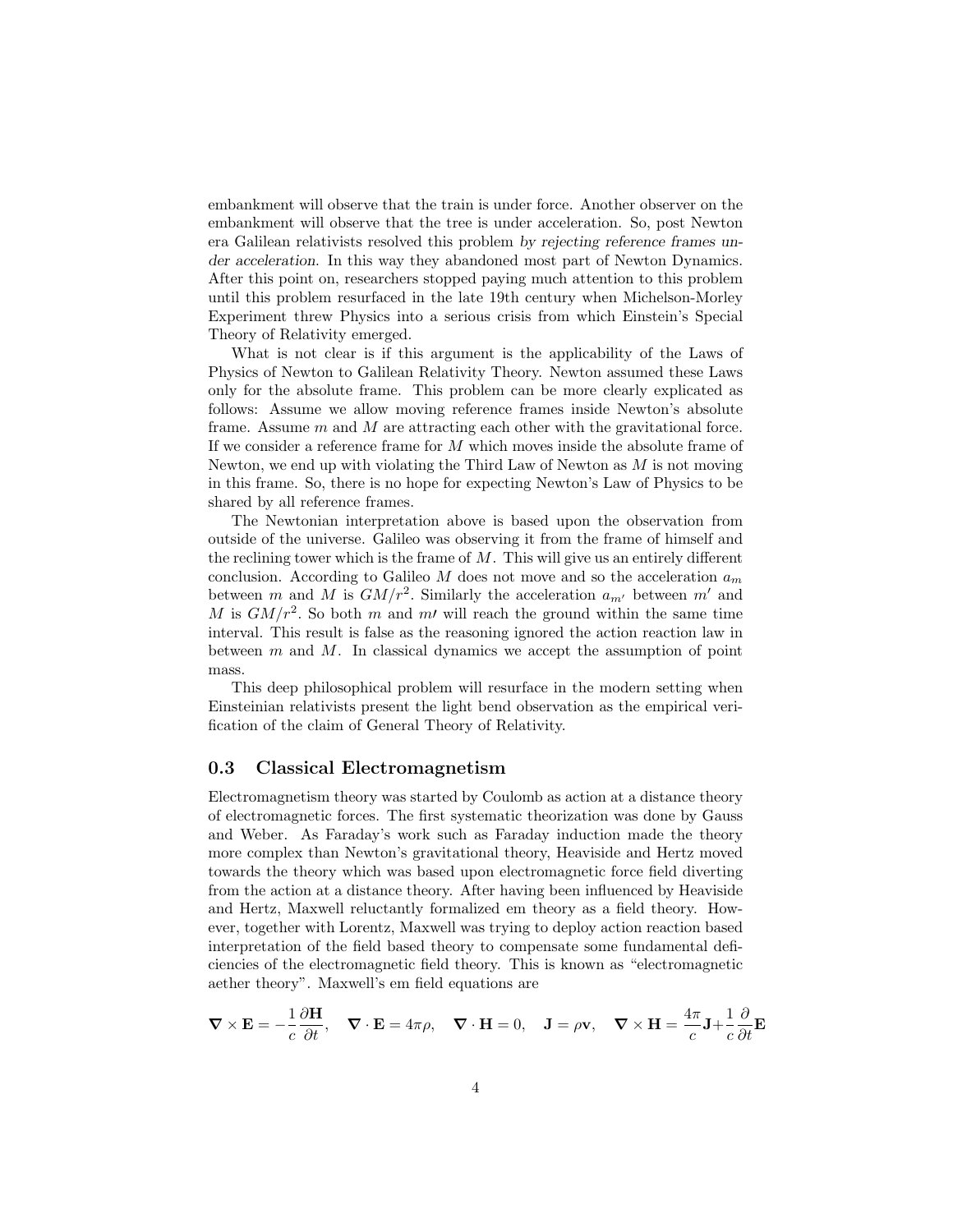Here **J** is the current vector which transcends em force field and  $\rho$  is the charge density of the current.

The first major impact of the introduction of the force field concept in the formulation of the em theory was the apparent increase of the mass of a charge in the field in terms of the acceleration. This problem already appeared in the fluid dynamics of Stroke.

(1) J. J. Thomson discovered that "energy of electromagnetic field"  $E_{em}$ gives raise to an additional mass  $m = 4E_{em}/3c^2$  to charged bodies and called it an electromagnetic mass (renormalized mass).

 $(2)$  Poincaré, using the "momentum of electromagnetic fields", showed that these fields contribute an additional mass  $E_{em}/c^2$  to a charged body.

(3) J.J. Thomson further observed that electromagnetic mass (renormalized mass) increases as the velocity of the mass increases.

(4) Summing up these, Lorentz concluded that the ratio of the electron's mass in the moving frame and that of the ether frame is  $k^3 \epsilon$  parallel to the direction of motion (longitudinal), and  $k\varepsilon$  perpendicular to the direction of motion (Transverse) where  $k = \sqrt{1 - v^2/c^2}$  and  $\epsilon$  is a constant. Setting  $\epsilon =$ 1, Lorentz calculated the expressions for the electromagnetic masses in these directions as

$$
m_L = m_0 / \sqrt{1 - v^2/c^2}
$$
,  $m_T = m_0 / \sqrt{1 - v^2/c^2}$  where  $m_0 = (4/3)(E_{em}/c^2)$ .

This means that well before Einstein's relativity theory, Thomson and Lorentz concluded that the "speed of charged mass" could not exceed c.

Indeed, what is astounding here is that this work on renormalized mass put electromagnetic theory in direct conflict with classical dynamics. In the latter, mass will not be affected by its speed. The direct link between speed and mass immediately violates the second law of Newton where force is determined only by acceleration as mass is invariant. This manifests further as the violation of the second law of Newton as in the so called Lorentz force we have  $\mathbf{F} = q(\mathbf{E} + \mathbf{v} \times \mathbf{B})$ .

All of this is saying that the issue of "electromagnetic mass" is still alive and to be investigated. The most urgent problem is that this Lorentz force makes the em field theory inconsistent as it also uses Newton's second law.

Regarding Poincaré's electromagnetic mass, what is outstanding is that he got it from the electromagnetic momentum instead of electromagnetic energy. J. J. Thomson got it from electromagnetic energy. We know energy is a modal concept, not physical reality.

## 0.4 Michelson-Morley experiment

As believers of Newton dynamics, Michelson-Morley felt urged to find out the absolute speed of our planet in the absolute space. Their idea was such that when we measure the speed of light in all directions possible, then in the direction of the motion of our planet the speed of light will be maximum. To their astonishment they found out that the measured speed of light is the same in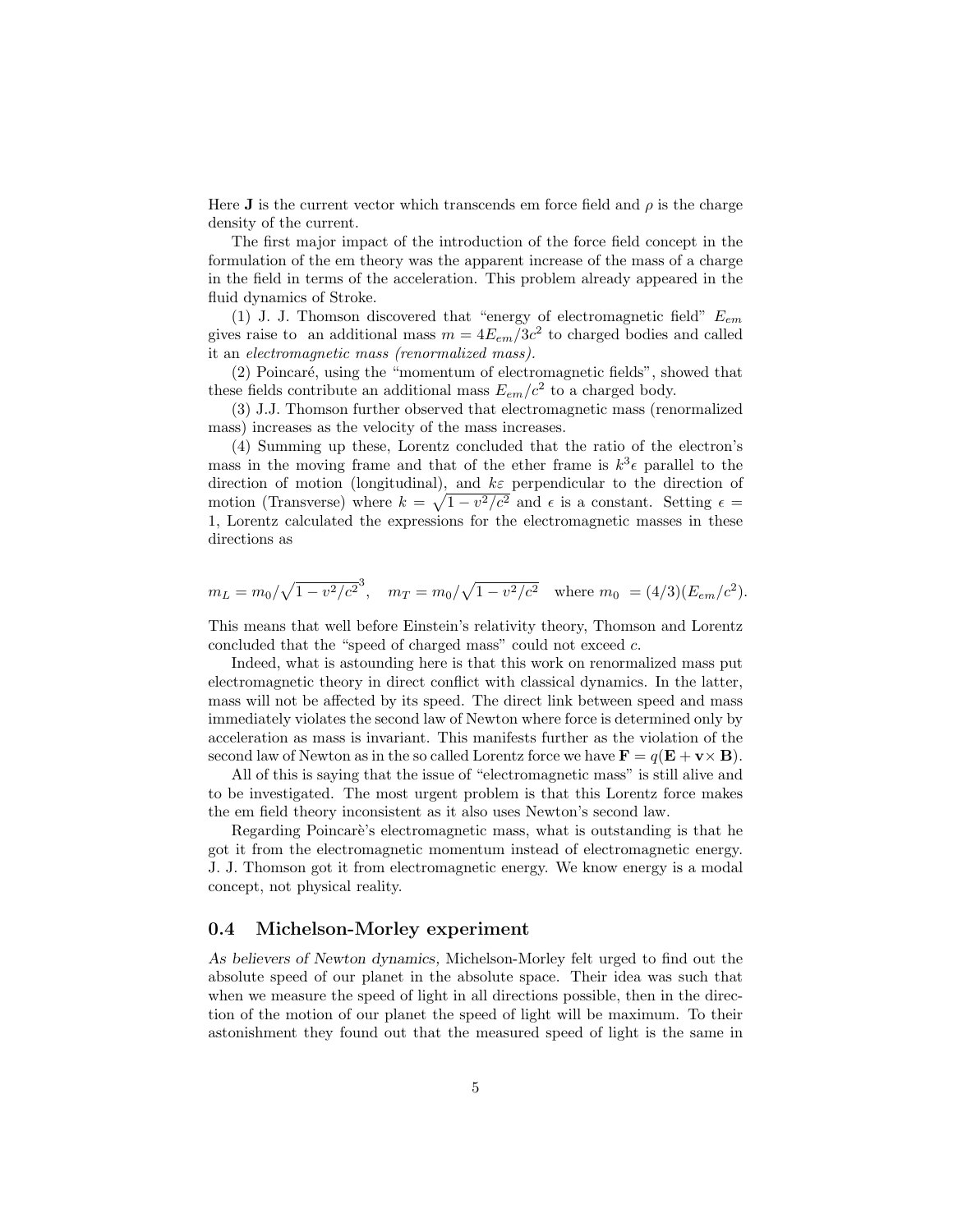all directions. From this, they concluded that the speed of light is constant  $c$ regardless of the speed of the emitter of light, in symbols  $c + v = c$ . Regarding this apparent contradiction, there are at least two major issues to be discussed here before we jump into hasty conclusion.

(1) Experiment in general is not as simple minded matter as we tend to think. Indeed, a great mathematician/philosopher Russell already warned us that the so called experimental verification is viciously circular as to design experiment, we use a theory whose validity is to be verified by experiments. In the same sense, he pointed out that the so called experimental refutation of a theory is viciously circular. To design an experiment to refute a theory uses the theory to be refuted. This gives raise to the questioning on the most fundamental role of experiments in physics. Unlike engineering, physics is a theory. Logical coherence is a most important issue of physics.

(2) It is not quite clear what MM really wanted to do. Were they measuring the speed of light in the absolute frame or in the frame of the apparatus? All we can say at this stage is that as Newton implied, the absolute speed of anything can not be empirically known unless we stand on the shoulder of God. Was this not what made MM desperately want to measure the absolute speed of us in the universe?

It is alarming that physics, as the king of "empirical" science, tends to ignore the importance of reasoning (logic) in designing experiments and drawing conclusion from the experimental results.

All of these are rather philosophical and conceptual questions. One of the major deficiency of the current practice of physics is the failure to consider these conceptually important questions. MM experiment is one of the major examples of this deficiency of current physics. Despite its overvalued importance, the more we think, the more we get lost. Experiments and impressive but a little bit off mathematical calculations leading to "Nobel Prize". ... The whole routine appears to be not functioning well anymore.

## 0.5 Fitzgerald contraction and electromagnetic Lorentz transformation

The receivers of MM's grand result appeared to have been as confused as MM themselves. The first group of physicists who took this "result" very seriously were researchers in em field theory which is natural as the theory of light was a part of the em field theory of Maxwell. It was Fitzgerald we jumped into a "conclusion" that a moving body shrinks in the direction of the motion. Theoretically, there is no such thing as physical bodies as Newton reduced all of them to point mass to make the mathematics work to form theory of dynamics. This is to say, that a body is not the subject of theoretical study in dynamics. (In modern day term what Fitzgerald called body is a massively complex system of particles each of which obeys the laws of quantum mechanics.) It was Lorentz who embraced this revolutional idea of Fitzgerald and polished it up to the concept of what we now call Lorentz transformation. For Lorentz, who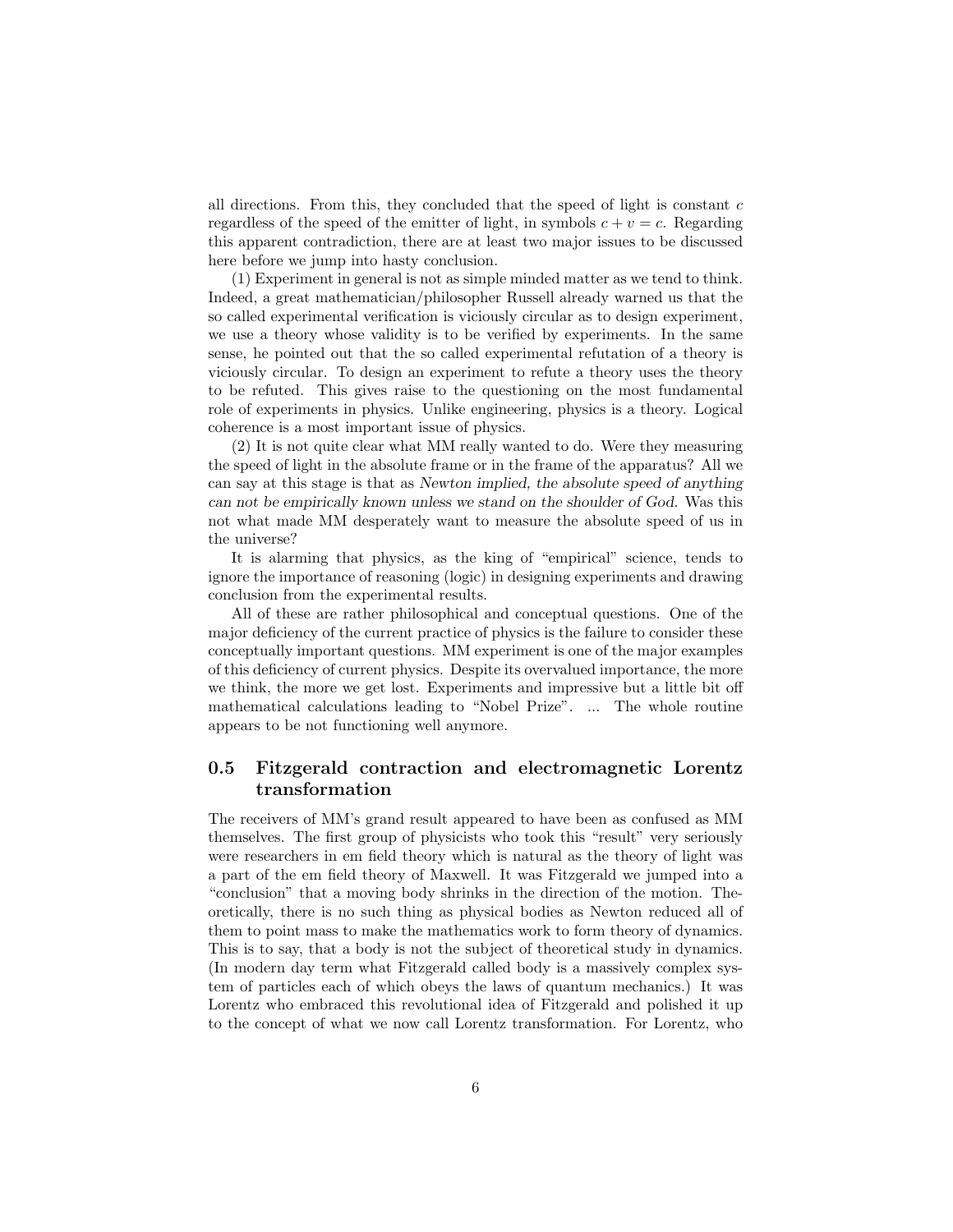was not a relativist, this transformation however was limited only between the absolute em field and a frame moving inside it.

## 1 Special theory of relativity: kinematics

## 1.1 Special theory of relativity: kinematics

Einstein thought that the Lorentz transformation limited just to the absolute em field frame and moving frame can be generalized to in between any two reference frames, thus removing the concept of absolute frame. As discussed above, after Newton's dynamics, relativists removed accelerating reference frames to avoid the violation of the Principle of Relativity, the action-reaction law in particular. Einstein was not an exception. Now the Galilean relativity theory is limited only to inertial reference frames.

## 1.2 Time dilation and length contraction

Upon this Galilean relativity theory of inertial frames, Einstein added the axiom of the Constancy of the Speed of Light (CSL) reflecting the MM experiment. It say that in all inertial frames, the speed of light is constant c. So, if a light in a frame F is observed by an observer A in an inertial frame F and another A' in inertial frame F', both A and A' will observe that the same light moves with speed c.

**Remark 2** One of the major issues regarding this claim is that we do not know what light is and so what do we mean by measuring the speed of light. This is a near fatal problem with the philosophy of empiricism which Newton questioned. The concept of measurement is not a definable concept and as Russell said such concept may well be viciously circular. We are not living in the time of industrial revolution where science needed not to be as articulate and abstract as now.

Notwithstanding, upon this axiom of CSL, Einstein went on to obtain timed dilation and length contraction through thought experiment. It is truly ironic that the simplest way to explicate Einstein's argument for TD and LC is to present a thought experiment which exposes the fundamental inconsistency of the theory of inertial reference frames with CSL axiom. We call this thought experiment "The (power pole)-(power line) paradox.

Assume a train runs on a track. When the tip of the power pole of the train touches the power line at point P spark occurs at P. An observer located in the train straight down the point P will observe that the light comes straight down to him from the point P which is the tip of the power pole. Also he will observe that the same light comes to him diagonally from the point P which also is a stationary point of the power line This is a contradiction. This is consistent with the ancient Aristotle's warning that a point on a line may not be a part of the line. Contemporary topologists says the same thing in a more modern way. They say all real numbers (even rational numbers on the real line) are defined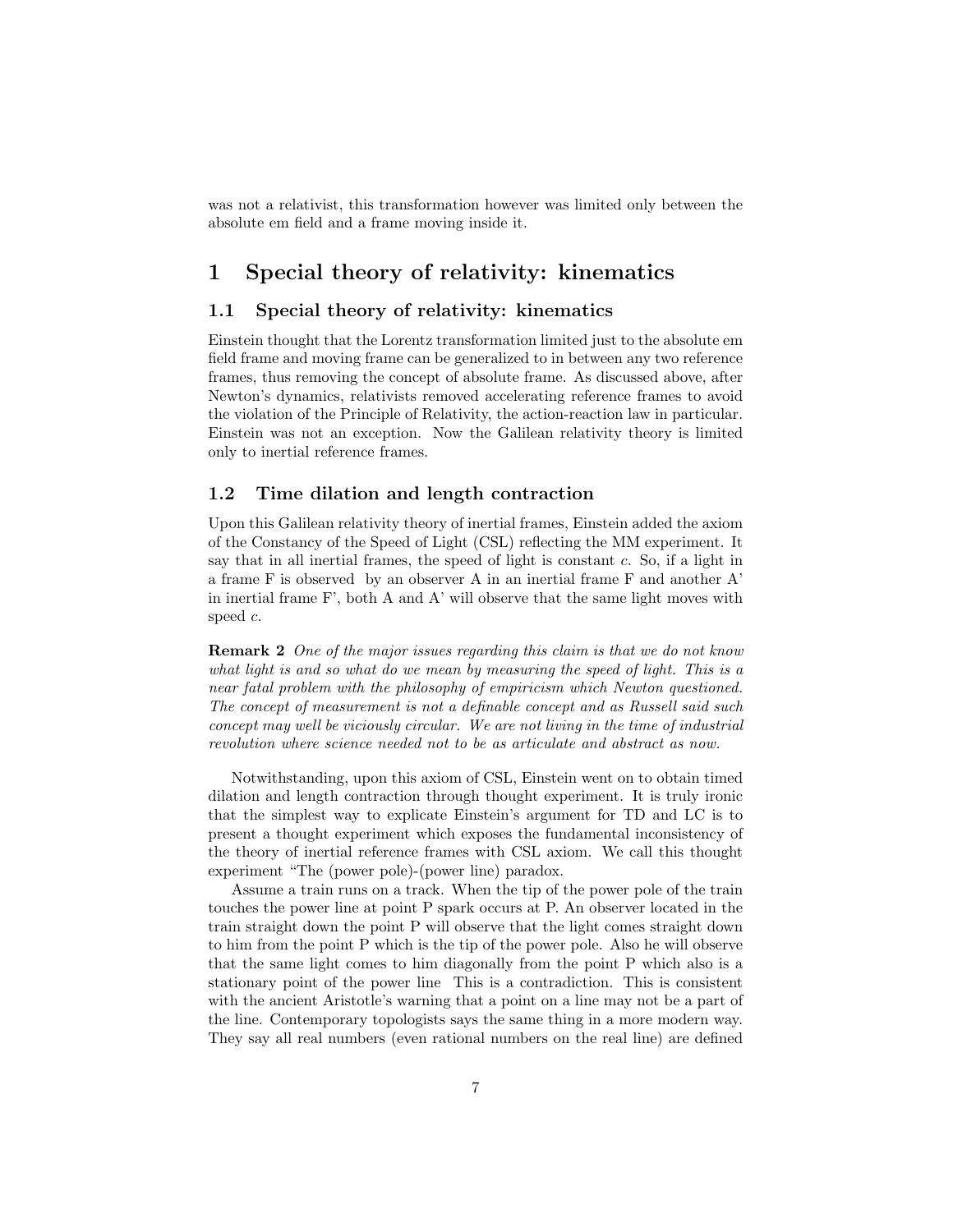through limit. Therefore there is no finite access to any real number on a real line. If we can not access it, how can we move it. If we can not move even a single point in our 3D space, how can we move the entire 3D space in other 3D space. In short, topologists say that a point does not exist on a topological space.

So what about the issue of TD and LC? The simplest way to refute these claims is that topology refute the possibility of moving 3D space inside other. So, the setting of the thought experiment for proving TD and LC is invalid. No wonder these two "results" of Einstein caused all kinds of contradictions.

We tend to take mathematics we use in physics lightly just as a language. This is a perfect example of the price we pay for our ignorance and arrogance. Mathematical results at the level of topology etc. are obtained with at most care and precision. So often unless we pay due attention and effort to understand, we take the results wrongly and end up with this kind of devastating mistakes. Mathematics at this level is no longer like the simple minded exercise of solving differential equations! Never mind get numbers correct mathematics. After all, theoretical physics have entered the realm of most abstract mathematics ever developed and it is unfortunate that almost all application of mathematics are carelessly done without making due effort to understand it.

## 1.3 Relativistic Lorentz transformation

Without knowing the falsity of TD and LC, Einstein showed us that from TD and LC alone, without relating to electromagnetic field theory, we can obtain Lorentz transformation. From Time Dilation

$$
t' = t/\sqrt{1 - (v/c)^2}.
$$

and Length Contraction

$$
v' = \sqrt{1 - (v/c)^2}x
$$

the Lorentz Transformation is obtained as

$$
x' = (x - vt)/\sqrt{1 - (v/c)^2}
$$
,  $y' = y$ ,  $z' = z'$ ,  $t' = (t - vx/c^2)/\sqrt{1 - (v/c)^2}$ .

The proof goes as follows: By applying the effect of Length Contraction on the Galilean transformation we get  $x' = (x - vt)/\sqrt{1 - (v/c)^2}$ . Length Contraction in opposite direction goes as

$$
x = (x' + vt') / \sqrt{1 - (v/c)^2}.
$$

Solving these two equations for  $t'$ , we get

$$
t' = (t - vx/c^2) / \sqrt{1 - (v/c)^2}.
$$

Common argument for proving TD from LT

$$
t' = \left(t - \frac{vx}{c^2}\right) / \sqrt{1 - \left(\frac{v}{c}\right)^2}
$$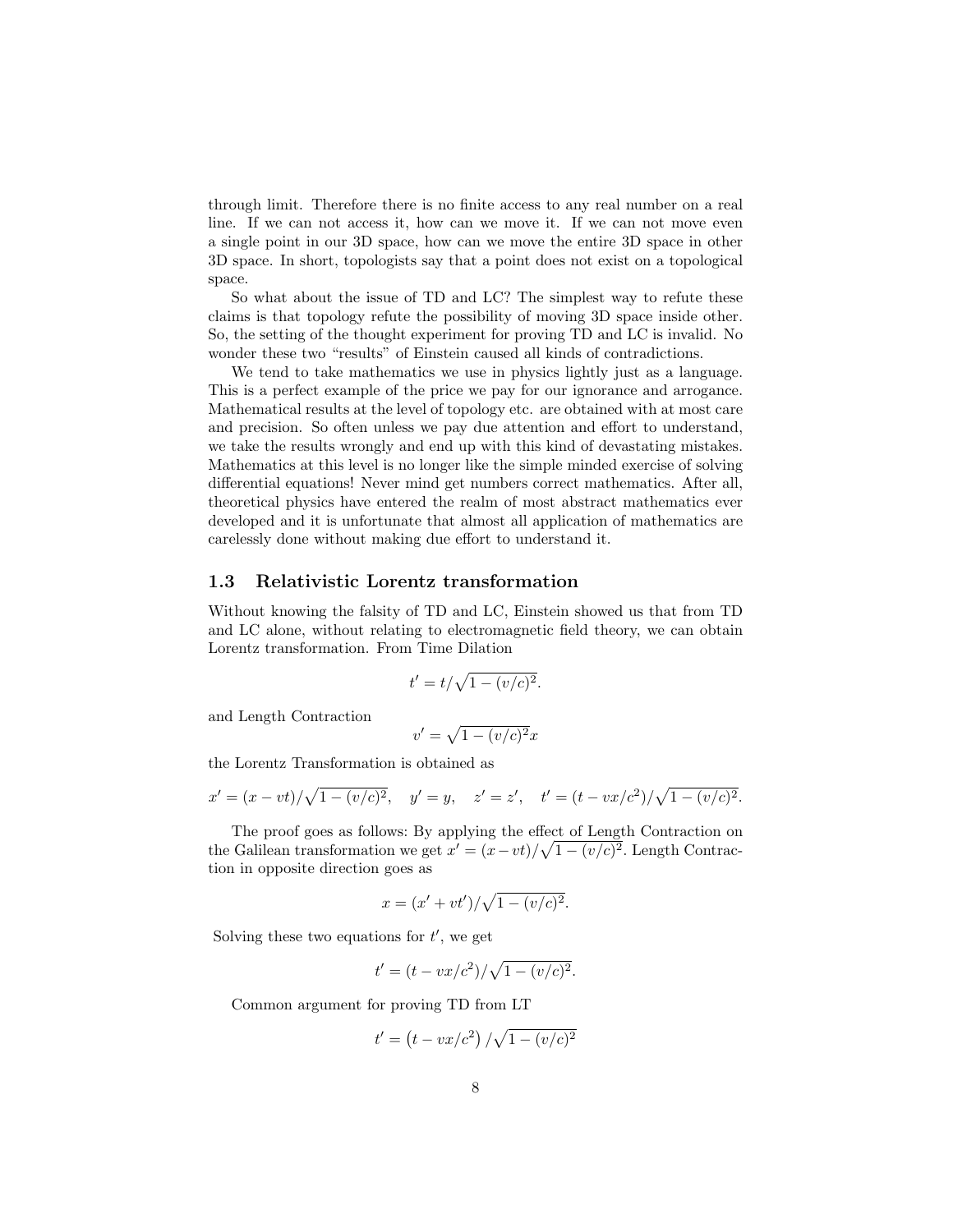goes as follows: Set  $x = 0$ , then we have

$$
t' = t/\sqrt{1 - (v/c)^2}.
$$

More careful logical analysis shows that what this "proof" really showed was that transformed time depends upon the location of the clock! It did not prove that LT implies TD. Instead, it refuted this claim. To be precise, it showed that when observed at  $x = 0$ , time dilates with the gamma factor. TD says that observed from anywhere on the x-axis, time dilate with the gamma factor. This is an interesting instance of the same formula means entirely different things depending upon the context it was obtained. This is possible because there is more going on in physics behind mathematical symbol pushing.

This is a very good example of how the same formula can mean entirely different things in physics. One can not say mathematics is just a language. One has to be more careful when we use mathematics in physics.

This puts us in a delicate situation where we have to question the equivalence between Minkowski's Special Theory of Relativity which does not use TD and LC and Einstein's Special Theory of Relativity which uses them. This further makes us wonder the validity of the current belief that General Theory of Relativity is a generalization of Einstein's Special Theory of Relativity. General Theory of Relativity includes not Einstein's Special Theory of Relativity but Minkowski's Special Theory (tangentially).

#### 1.4 Lorentz transformation v.s. principle of relativity

The Lorentz Transformation plays yet other questionable roles. We can shown that this transformation fails to respect Newton's Law of Gravity, Coulombs' Law, Newton's second law and wave equations. For example despite the "claimed" advantage of conserving wave equations, Lorentz transformation astoundingly fails to conserve more fundamental the second law and the law of gravitation as we can see in what follows:

$$
F = m \frac{d^2 x}{dt^2} \Longrightarrow Fm \frac{d^2}{dt^2} \frac{(x - vt)}{\sqrt{1 - (v/c)^2}} \neq m \frac{d^2 x}{dt^2}.
$$

$$
F = \frac{GmM}{(x_m - x_M)^2} \Longrightarrow F = \frac{GmM}{(\frac{(x_m - vt)}{\sqrt{1 - (v/c)^2}} - \frac{(x_M - vt)}{\sqrt{1 - (v/c)^2}})^2} = \frac{GmM}{(\frac{(x_m - x_M)}{\sqrt{1 - (v/c)^2}})^2} \neq \frac{GmM}{(x_m - x_M)^2}
$$

.

Considering the way how Lorentz transformation was obtained, it is not surprising that these two major laws of mechanics are not Lorentz invariant. This means that Lorentz transformation is not relativistic transformation as it violates the Principle of Relativity.

## 1.5 Is wave equation invariant under the Lorentz transformation?

We can further show that the claimed invariance of wave equations under Lorentz Transformation is false. To make the argument more articulate, let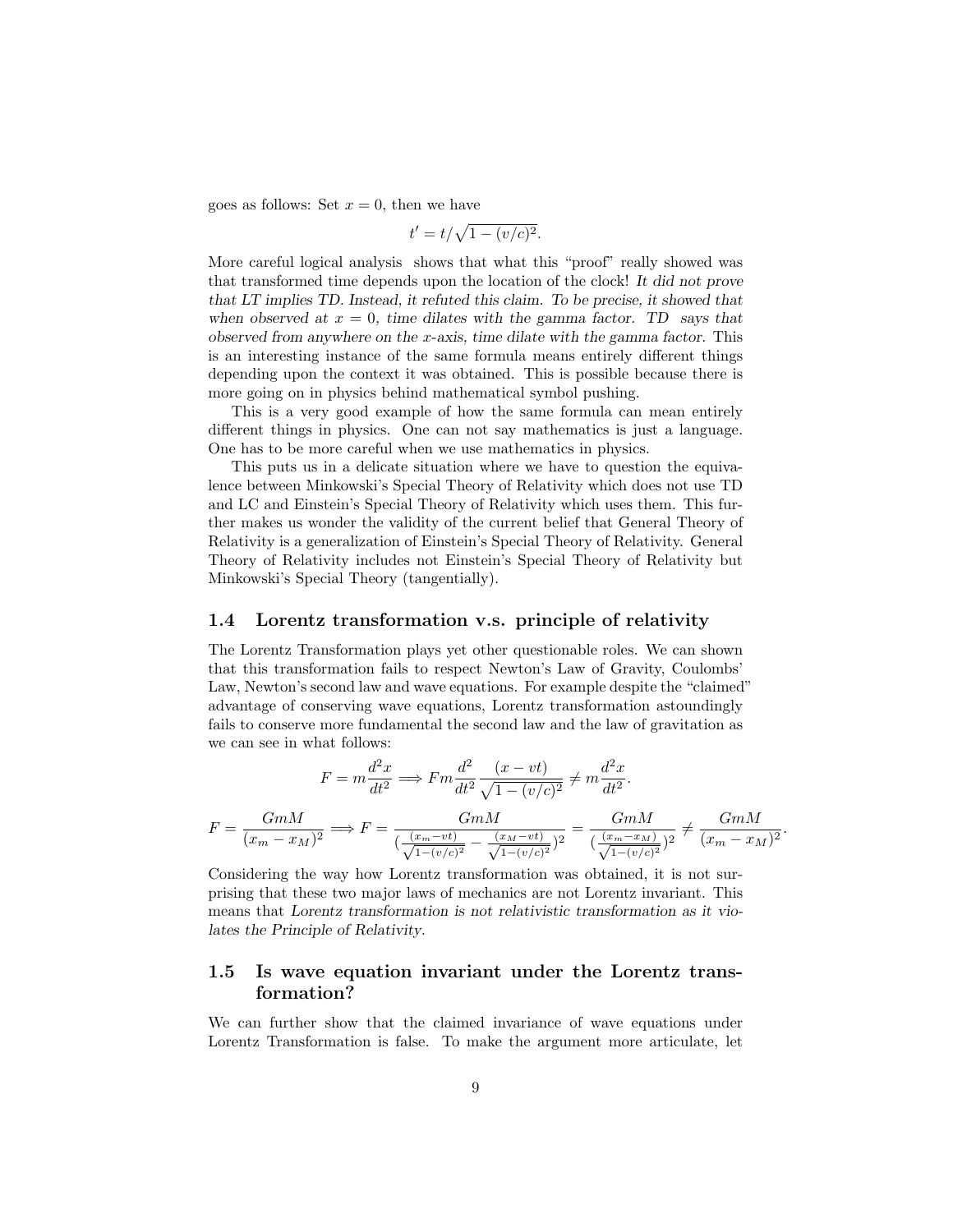us discuss the issue under a general situations.

$$
\frac{\partial \psi(x',t')}{\partial x} = \frac{\partial \psi(x',t')}{\partial x} \frac{\partial x'}{\partial x} + \frac{\partial \psi(x',t')}{\partial x} \frac{\partial t'}{\partial x}
$$
\n
$$
= \frac{\partial \psi(x',t')}{\partial x'} \frac{\partial \gamma(x-vt)}{\partial x} + \frac{\partial \psi(x',t')}{\partial x'} \frac{\partial \gamma(t-\frac{vx}{c^2})}{\partial x}
$$
\n
$$
= \gamma \frac{\partial \psi(x',t')}{\partial x'} - \frac{\gamma v}{c^2} \frac{\partial \psi(x',t')}{\partial t'}
$$

Similarly

$$
\frac{\partial \psi(x',t')}{\partial t} = -\gamma \frac{\partial \psi(x',t')}{\partial x'} - \gamma \frac{\partial \psi(x',t')}{\partial t'}
$$

$$
\frac{\partial \psi^2(x',t')}{\partial x^2} = \left(\gamma \frac{\partial}{\partial x'} - \frac{\gamma v}{c^2} \frac{\partial}{\partial t'}\right) \left(\gamma \frac{\partial}{\partial x'} - \frac{\gamma v}{c^2} \frac{\partial}{\partial t'}\right) = \gamma^2 \frac{\partial^2}{\partial x'^2} - 2\frac{\gamma^2 v}{c^2} \frac{\partial^2}{\partial x' \partial t'} + \frac{\gamma^2 v^2}{c^2} \frac{\partial^2}{\partial t'^2}
$$

Similarly

$$
\frac{\partial \psi^2(x',t')}{\partial t^2} = \gamma^2 v^2 \frac{\partial^2}{\partial x'^2} - 2\gamma^2 v \frac{\partial^2}{\partial x' \partial t'} + \gamma^2 \frac{\partial^2}{\partial t'^2}
$$

This is valid only under the condition  $v = c = \omega$ . The second equality comes from that  $\omega$  is the wave speed. The first equation implies that the frame speed is c which is not possible in Special Theory of Relativity. This means that Einstein's claim that the electromagnetic wave equation is invariant under the Lorentz transformation is invalid. It is a well "understood" fact that there is no reference frame for light at the pain of contradiction. If  $v = \omega$  then the gamma factor becomes undefined and there is no Lorentz transformation for such frame.

All of this was well expected logically. Lorentz transformation is defined in terms of the constant c, which is the speed of electromagnetic waves in vacuum. So, there is no convincing reason why this transformation will conserve wave equations which are not electromagnetic wave equations of Maxwell.

## 1.6 Inconsistency of Special Theory of Relativity

#### 1.6.1 The power pole power line paradox

Assume a train runs and when the tip of the power pole of the train touches the power line at point A, spark occurs at this point. An observer in the train located straight down of the tip of the power pole will observe that the light comes straight down from the tip of the power pole. However as the point A is also a stationary point of the power line, he will observe that the light comes diagonally down from the stationary point A. This is a contradiction.

This contradiction will tell us that we can not move a reference frame which is a 3D space inside the other. Aristotle knew this 3,000 years ago and said that a point on a line will not be a part of the line. Modern topologists will say that a point on a real line is accessible only through infinite limit process and so we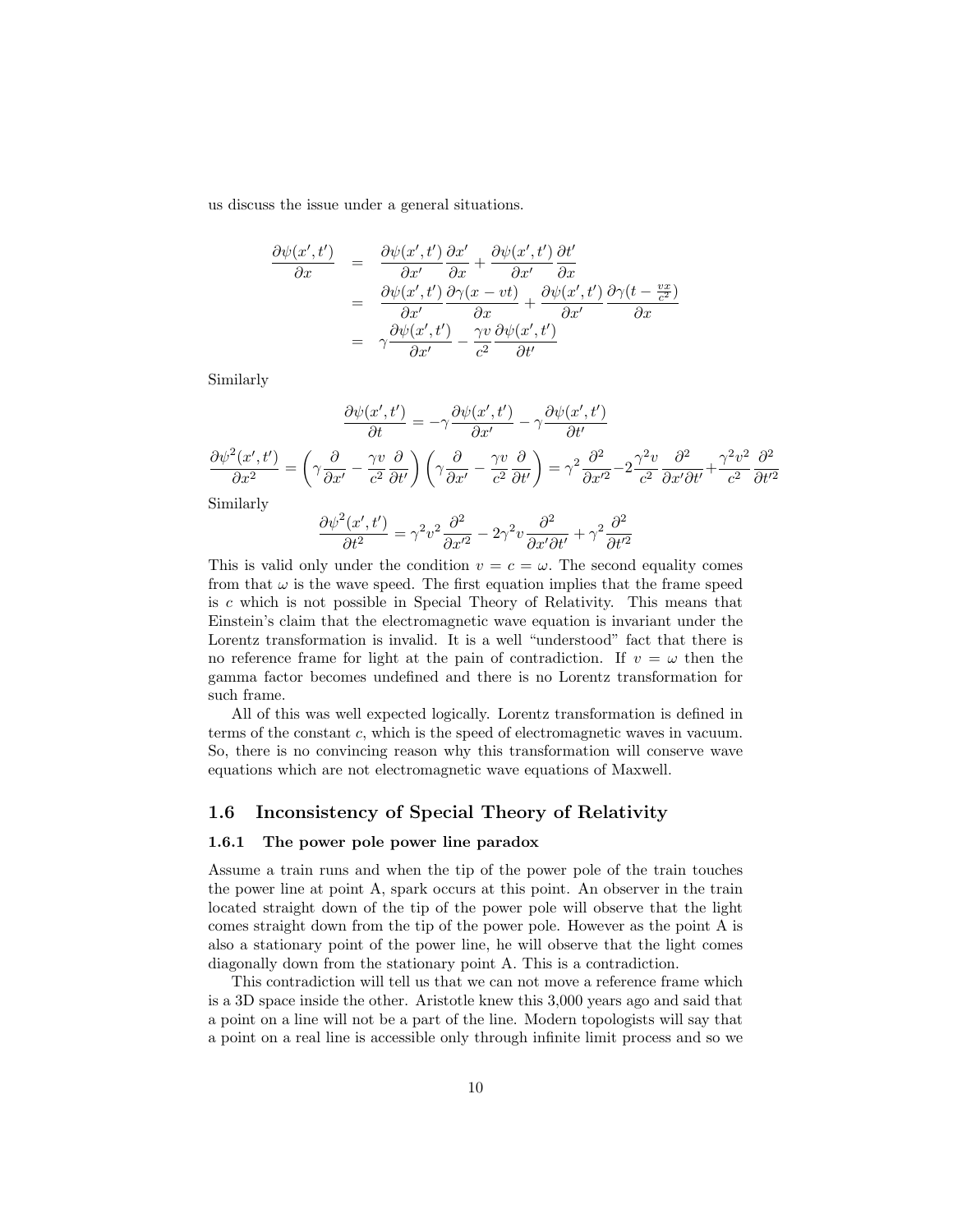have no finite access to any point on a real line. All of this means that we can not move a point in a space. Then how is it possible to move an entire 3D space inside the other. This paradox tells us that even Galilean Theory of Relativity is inconsistent.

#### 1.6.2 Deductive paradox

GTR deduces  $c+v = c+v$ . Einstein added the CSL axiom  $c+v = c$  to GTR to form STR kinematics. The outcome is that the STR kinematics prove both CSL and its negation. This is a deductive inconsistency The problem here is that by adding new axiom to an old theory, one can not block any theorem deducible from the old theory. It is called the monotonicity of deduction, a most basic law of formal reasoning.

#### 1.6.3 Speed paradox

Assume A observes that B is moving with constant speed  $v = d/t$  relative to each other, where  $d$  and  $t$  are classically observed length and time by A. Then B will observe that A is moving with speed  $v = d/t'$  where

$$
dt = d/\sqrt{1 - (v/c)^2}, \qquad t' = t\sqrt{1 - (v/c)^2}.
$$

Then we have  $v \neq v'$ . The problem here is that [speed] is determined by the [length] and [time] as

$$
[speed] = [length]/[time].
$$

So, [speed] can not alter [length] and [time] as in length contraction and time dilation This is to say that STR kinematics violates a most fundamental law of dimensional analysis.

This can be argued in a more ontological way as follows: Assume an object O in the other frame moves inside our frame distance d in time t. Let A and B be the positions of  $O$  at time  $O$  and  $t$  in out frame respectively. According to the perspective of O, A and B are moving points. So, O will observe that the distance  $d'$  between A and B is less than  $d$ . Also O will observe that the time interval  $t'$  which took A to be in front of it and B to be in front of it is more than t. So, O will observe that the speed of our frame is  $d'/t'$  which is not  $d/t$ . This failure means that according to the relativity theory an observer observe the speed of a reference frame as v and as v' such that  $v \neq v'$ .

### 1.6.4 Dingle's paradox

Dingle knew STR kinematics extremely well. He was one of the top researchers of STR before he became a top critics of this theory. He knew well that we can not consider acceleration in this theory because of the Principle of Relativity. He thus considered two clocks which are already synchronized and moving towards each other with constant speed. He pointed out that due to the Time Dilation each clock will see the other slower.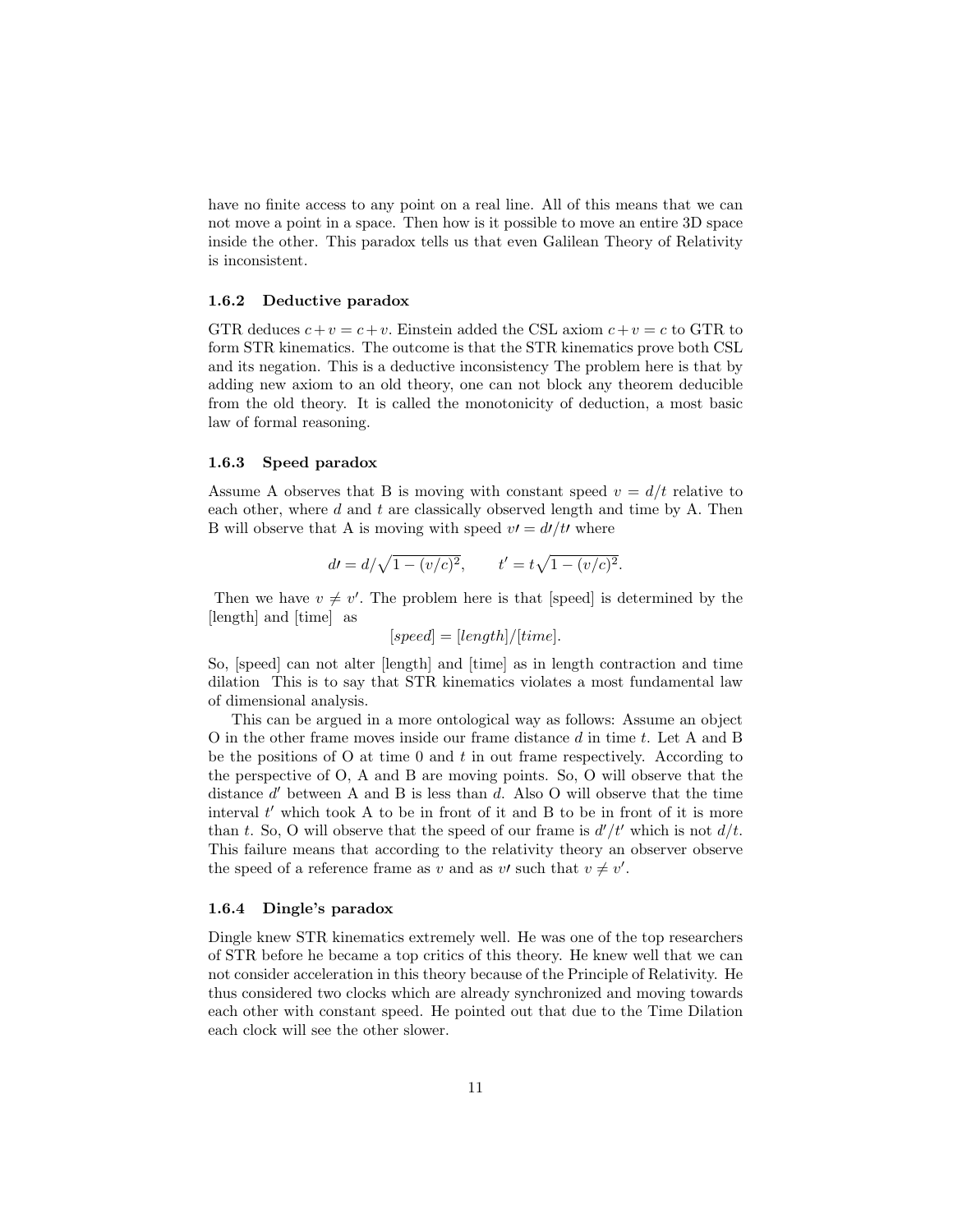Main stream relativists responded arguing that when one twin moves out and comes back, then it is this twin who went through time dilation and not the other twin. So, there is no paradox. This is a typical way of thinking of theoretical physicists who are not used to logical argument. We are discussing time dilation which is to occur in STR kinematics. So, the elements of acceleration is out of the issue. It might be that STR dynamics may support this argument. But certainly such theory if any should bring back the same problem for symmetric acceleration case. If both twins accelerate symmetrically and come back to see each other, we have the same problem. This means that the claimed generalization of STR kinematics to STR dynamics also has serious inconsistency problem.

When we consider logical issues, we must understand logic. Paradox is a purely logical issue. As long as physicists discuss paradoxes, they should study some basics of logic. As they are critics of logic, they should spend some time to understand what they criticize to make their criticism legitimate. It is interesting that a much more established discipline which has much longer history and much more universality, mathematics, has great respect to logic. It is a long established tradition of pure mathematics such that once a theory encounters contradiction, we abandon it as we do not want to live in "insanity in the name of creativity". Liberalism and freedom are different things.

### 1.7 Michelson-Morely experiment revisited I

There are two criticisms to the way how this historic experiment was treated in theoretical physics community. This experiment was interpreted under the assumption that light is electromagnetic wave as Hertz proposed. Even to this day, we are not sure what light is. Physicists were told to accept the view of Hertz without substantial proof.

Moreover, electromagnetic waves are not physical reality as the concept of electromagnetic field is not a physical reality. This concept is what logicians and philosophers call "modality", "counter factual modality" to be precise. The spacial distribution of electromagnetic force per a unit charge is not reality. Such distribution should appear in reality only when we place unit charge at everywhere in the space. But, if we place a unit charge at every point in the electromagnetic field, the source which created such "field" will be affected and the electromagnetic "field" will not be maintained. Moreover, the placed unit charge will react to each other making it impossible to sustain such configuration. More mathematically, there is not enough charges to fill all points in a space. Pure mathematicians will put this as follows: There are uncountably many points in a geometric space and there are only countably many charges in the universe. This says that the concept of electromagnetic field is a fantasy which does not exist in reality. To be precise the so called electromagnetic wave is an "action at a distance transmission" of the change in electromagnetism at the source to a charge placed at a certain location in the space. There is no wave. This is precisely why without wave medium the so called electromagnetic waves "travel" with speed c. So, there is no need for the fancy "aether". There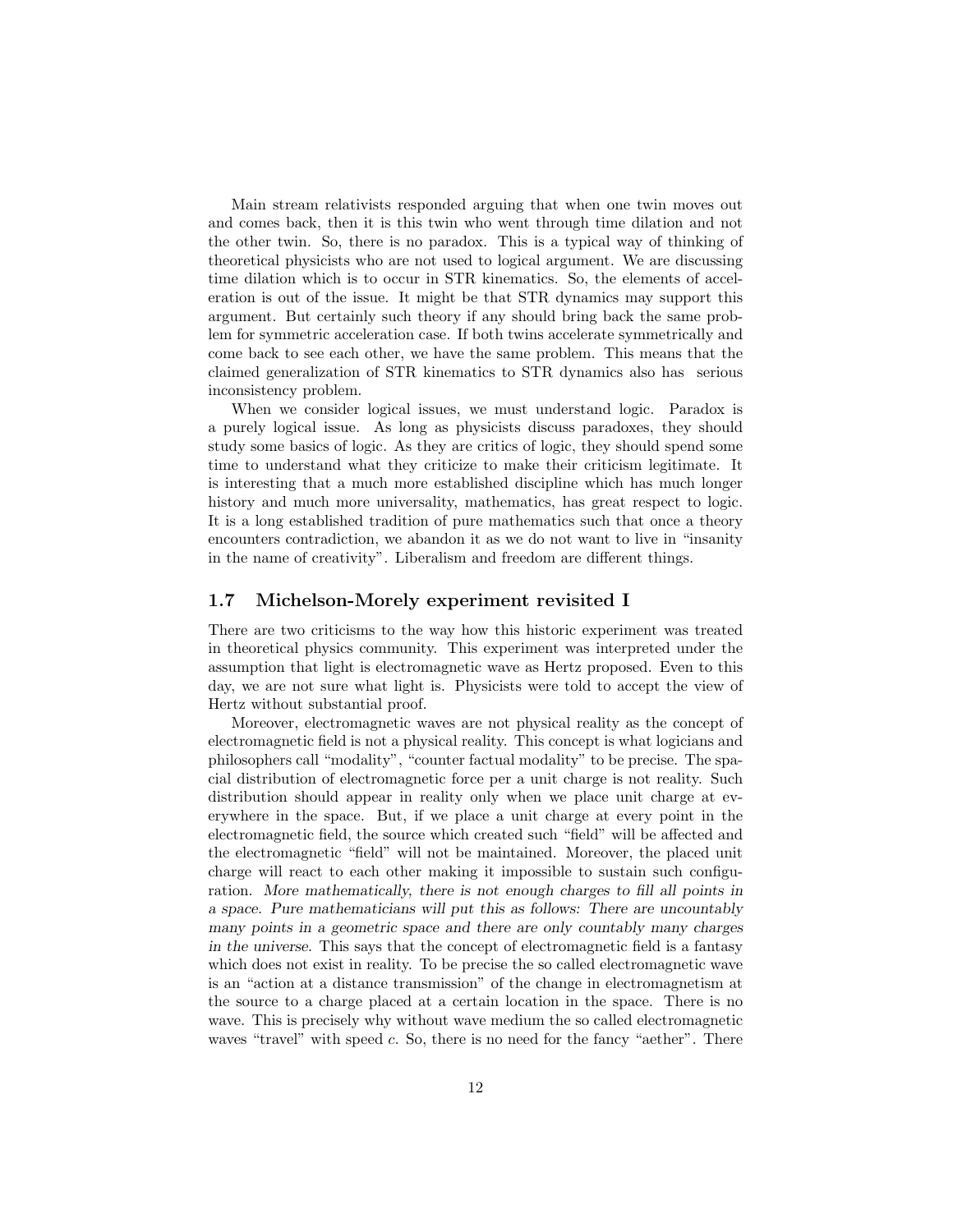is no physical realism which supports the counter factual modality. All of this gives rise to questioning that Michelson-Morley treated light as electromagnetic wave.

## 2 Special Theory of Relativity: Dynamics

## 2.1 Einstein's ambition and its fall out

Galilean theory of relativity did not consider reference frames which are under acceleration relative to each other. This was because acceleration, through the second law, violates the Principle of Relativity. This kinematics only restriction on relativity theory was too limiting for Einstein. Considering that way before this set back, already at the most basic level of Galilean Theory of Relativity, relativity concept is insurrectionist, Einstein should have abandoned the idea of relativity. Instead, ambitious young Einstein crossed the line and pushed into relativistic dynamics ignoring the consistency problem, deepening the wound to catastrophe.

## 2.1.1 Relativistic collision, relativistic mass relativistic momentum and relativistic energy

Einstein's first motive towards STR dynamics was to consider relativistic collision problem. To make sure the conservation of momentum holds for relativistic collision, he defined relativistic mass as follows:

$$
m = m_0 / \sqrt{1 - (v/c)^2}
$$

where  $m_0$  is the rest mass and v is the speed of the mass to the observer. From this he obtained the famous relativistic energy formula as follows: The relativistic second law is

$$
\mathbf{F} = d\mathbf{p}/dt
$$

where  $\mathbf{p} = m\mathbf{v}$  is the relativistic momentum. Then

$$
dE = \mathbf{F} \cdot d\mathbf{r} = \frac{d(m\mathbf{v})}{dt} \cdot d\mathbf{r} = d(m\mathbf{v}) \cdot \mathbf{v} = dm(\mathbf{v} \cdot \mathbf{v}) + m(d\mathbf{v} \cdot \mathbf{v}).
$$

From this he calculated that

$$
E = mc^2
$$

The mistake here is that Einstein forgot that up to here v is constant. For mathematical sanity, in collision problem, we do not consider accelerated bodies. The moment of impact is excluded from the consideration. So, what we should have here is

$$
E = 0
$$

rather. One of the largest casualty of this mistake is the famous and powerful relativistic energy momentum relation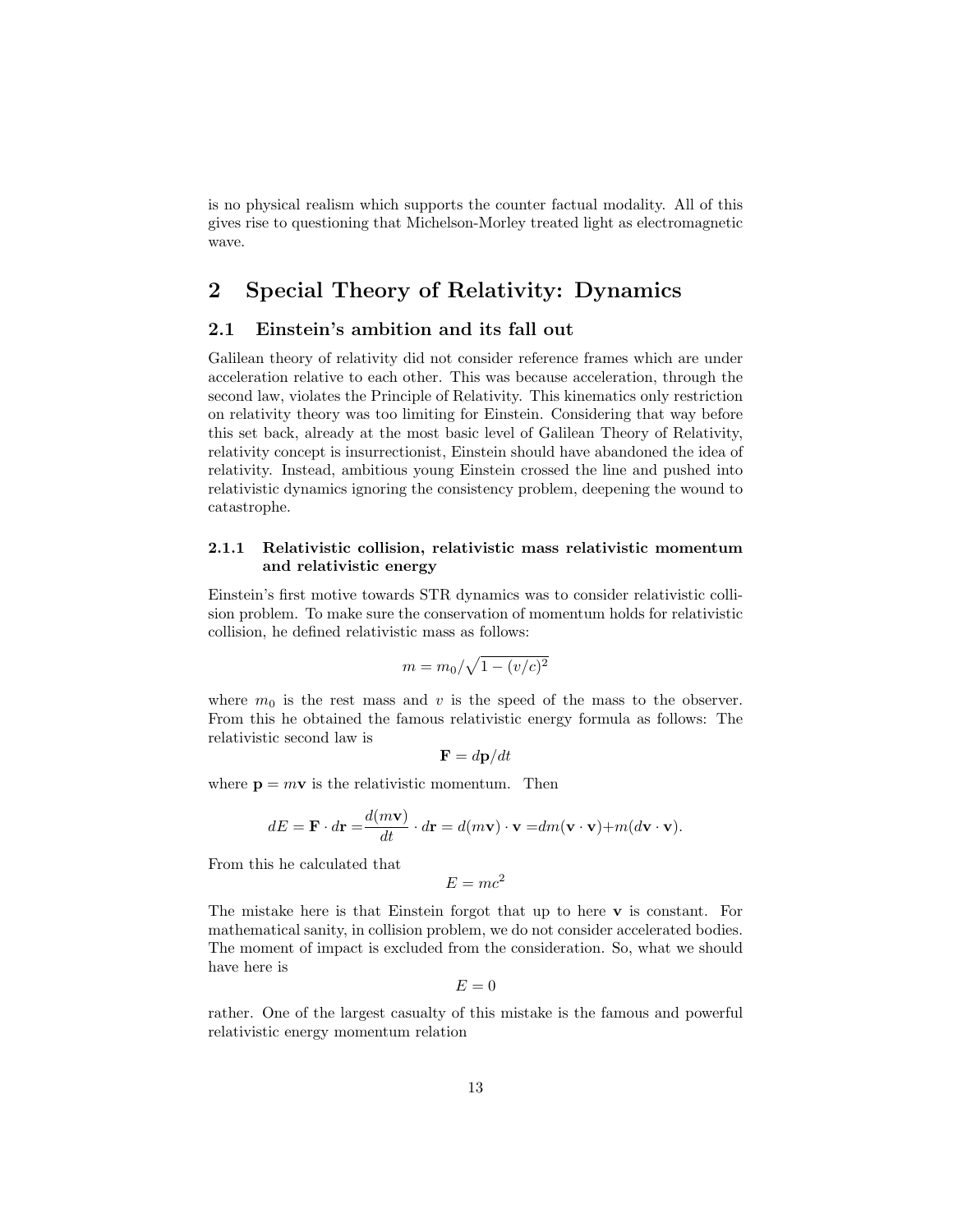$$
E^2 - c^2 p^2 = m_0^2 c^4.
$$

However, from the point of view of the dimensional analysis, this is not surprising at all. There is no reason to think that the dimension of energy and that of momentum are related. Indeed, energy is not even a physical dimension. It is a modality rather as it is the "potential" to do [work]. So, [work] is a physical dimension but "energy" is not. So, obviously the famous energy-momentum relation of Einstein is false even conceptually.

Remark 3 Indeed, there is a complaint from wave mechanists regarding Einstein's energy-momentum relation. In wave mechanics of continuum medium, there is nothing moving in the direction of the motion of the wave. The only thing which is moving in this direction is the local vibration of the medium. This means simply that there is no momentum in waves.

#### 2.1.2 Impact on quantum field theory

All of this means the tragic end of the entire 20th century theoretical physics. Einstein correctly said that when his relativistic energy equation  $e = mc^2$  fails, the entire 20th century theoretical physics fails.

Indeed, upon this energy equation the famous Einstein's photon-em wave duality

$$
E = h\nu = pc \t h = h/\lambda
$$

and de Broglie relation are based, paving way to what is called Quantum Mechanics. More seriously as we will discuss later, Gordon-Klein's patch up theory of relativising QM by replacing E and p with quantum operators  $\bf{E}$  and  $\bf{p}$  in the energy momentum relation is now invalid. The entire quantum field theory also collapses. The same convention used by Dirac in his QED also is invalid for the same reason.

### 2.1.3 More contradictions coming from  $e = mc^2$

The Quantum Mechanics which was built upon the Special Theory of Relativity quantized light as em wave and presented what we now call "photon" as the particle dual of light wave. To avoid the famous relativistic formula

$$
e = mc^2 = m_0 c^2 / \sqrt{1 - v^2/c^2}
$$

diverge for photon with  $v = c$ , Einstein assumed that for photon the rest mass  $m_0 = 0$ . This lead to  $e = 0/0$  which Einstein thought can be any number as the linear equation  $0x = 0$  has any number as its solution. This is wrong as  $0x = 0$ does not involve the division by 0 while  $e = 0/0$  involves division by 0 which is impossible. This rather expectedly ends up with the following contradiction:

$$
E = \sqrt{(cp)^2 + (m_0)^2 c^4} = cp = m_0 v c / \sqrt{1 - v c^2} = (0/0) cv = c^2 h \nu = h \nu.
$$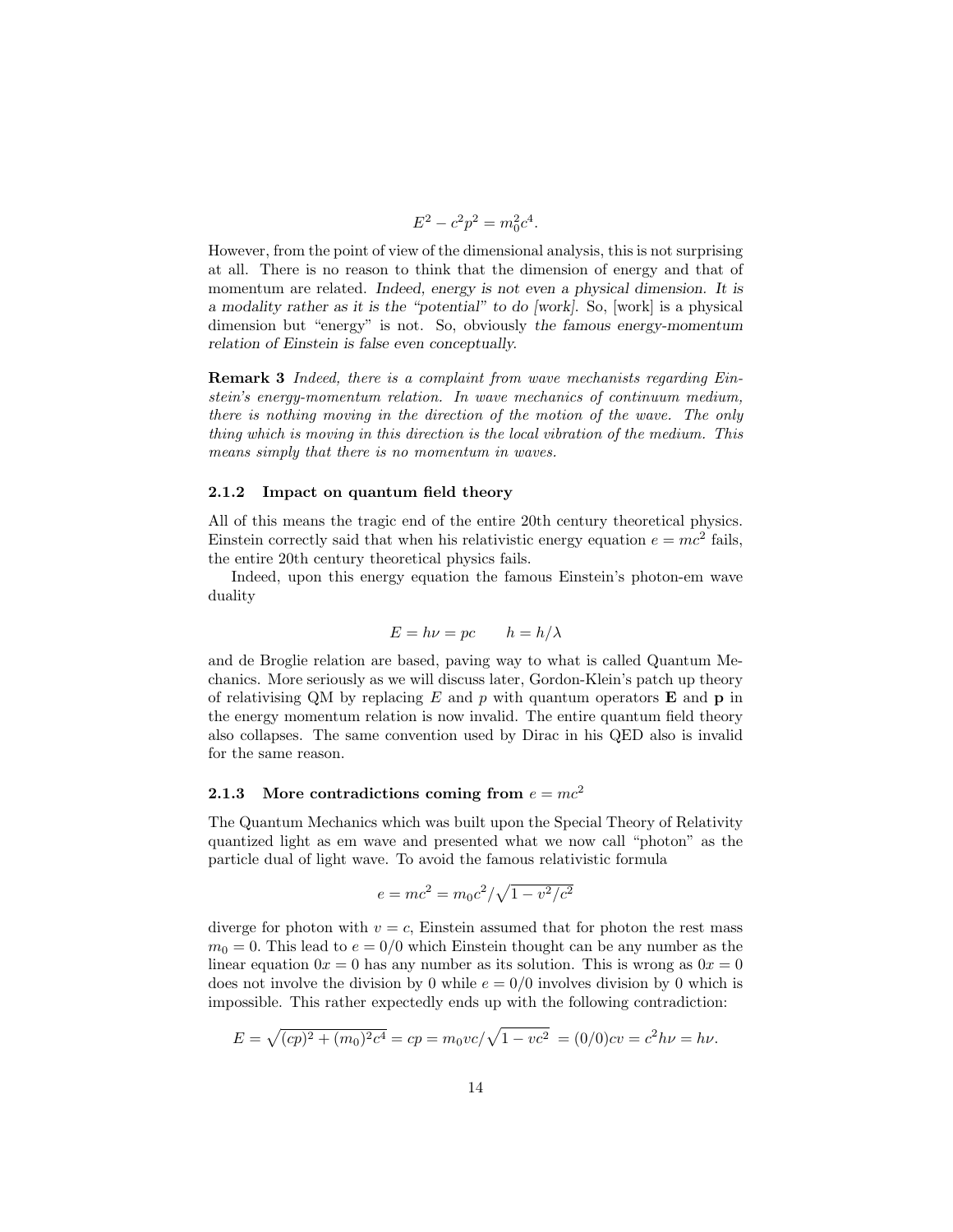We can derive yet another contradiction:

$$
E = \sqrt{(pv)^2} = \sqrt{c^2 m_0/\sqrt{1 - (v/c)^2}} = \sqrt{0/0} = \sqrt{h\nu} = h\nu = 1.
$$

Without knowing this problem, photons are now introduced as a legitimate particle dual to light wave with rest mass 0 and speed c. What is truly paradoxical is that a particle which never rest now has a rest mass 0. This is what philosophers and logicians call a category error.

## 2.2 Michelson-Morley experiment revisited II

#### 2.2.1 Light as photon interpretation of MM experiment

After all, as photon is now a particle dual to light wave. we are blessed to have yet another interpretation of Michelson-Morley experiment. "Assume photons are particles." Then it must be the case that when we emit a photon to the vacuum from an emitter which moves with speed  $v$ , the speed of the photon must be  $c + v$  in the vacuum. So, the photon emitted moves towards the reflecting mirror with speed  $v + c$ . But as the mirror itself moves with the speed v in the same direction, the effect of  $v$  cancels. When photon is reflected at the mirror, it comes out with speed  $c - v$ . But as the receiver of this photon is moving towards the photon with speed v. So, this v cancels again. This means that this experiment will not detect the v. In conclusion,  $c+v = c+v$  but the experiment as set as it is can not detect this v.

#### 2.2.2 Quantum mechanical interpretation of MM experiment

Among experimental physicists, it has been said that may be to understand MM experiment, one must consider the quantum mechanical process of light reflecting at the mirror surface. If reflection of light at the surface of a mirror is the consequence of energized (by the incident light) electrons inside the mirror surface recoiling, then it should take some time for the reflected light to come out of the surface of the mirror. Considering the Compton effect, it may not be the case that the reflected light is not of the sane frequency as the incident light. It is not clear how seriously these questions were taken by theoretical physicists.

Recently, Wheeler carried out an experiment which used an apparatus which is very similar to the Michelson-Morley apparatus which however used halfsilvered mirror instead. This showed unexpected behaviour of this apparatus which current Quantum Mechanics cannot explain. The problem with the so called "splitter" (half-silvered mirror) is that it had an "explanation" only for a pure wave theory of light, but it has no explanation using the light quanta. Better said: if photons are deviated with probability of 50 %, we had no interference. But on the other side, if they are really split in two directions, this contradicts the Planck-Einstein hypothesis, as well as the two pieces of a photon are entangled and are evidently waiting for their halves to built a photon together. So to say, the interference does not indicate anymore some delay of a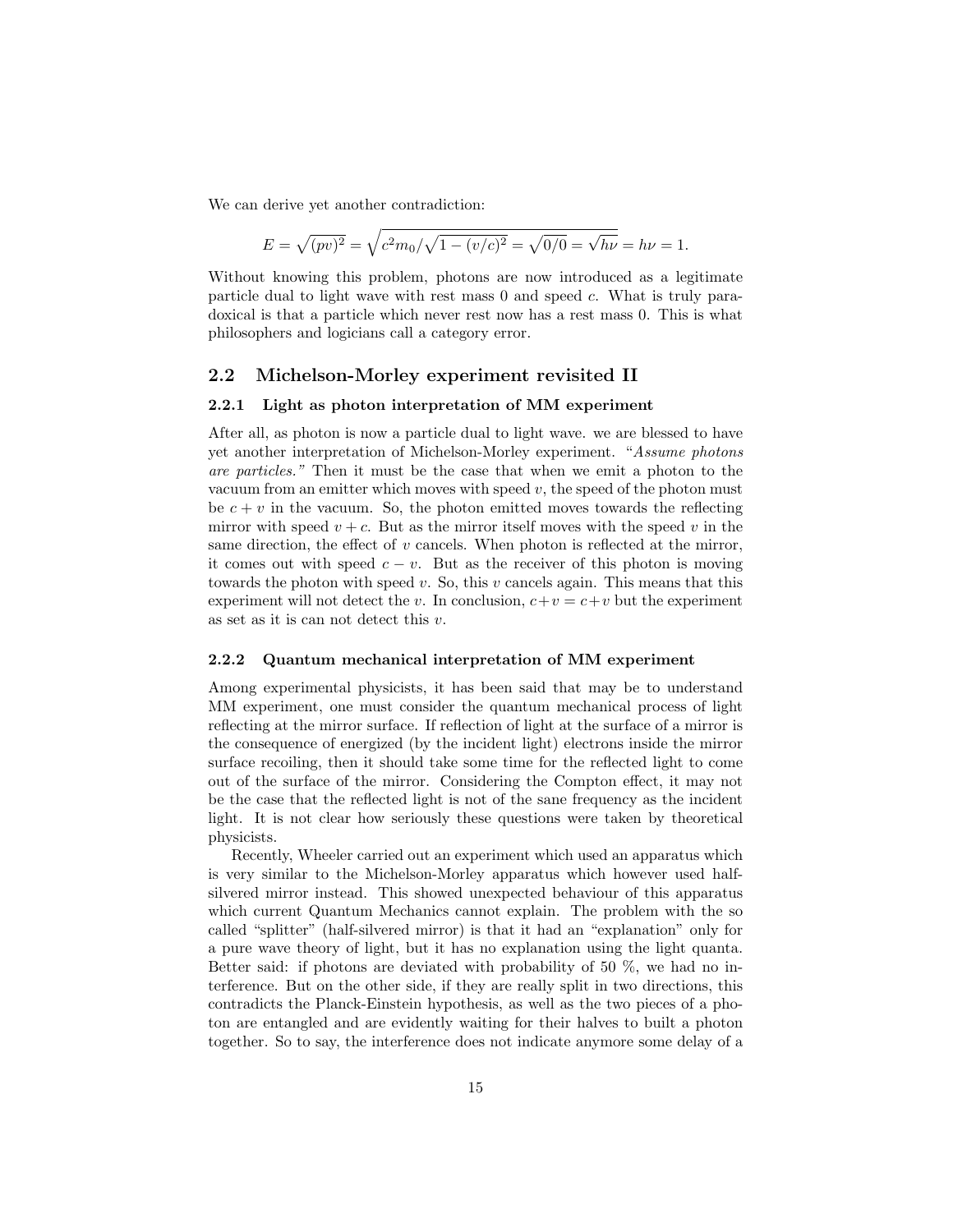half-ray relatively to the other, as planed by Michelson-Morley. This makes us wonder if Michelson-Morley's interpretation was correct.

According to the model used by Michelson-Morley, in the second splitter (or by twice passing the same splitter) one should have had again a 50 - 50 distribution, and not a 100 - 0 distribution, as observed by Wheeler. Without intending it, Wheeler shows with his experiment that the Michelson-Morley apparatus contains aspects nobody has thought about. So one cannot claim to have experimental proof of Constancy of Speed of Light using something that nobody on Earth understands.

This problem has exactly the same pattern as Michelson-Morley experiment which was conducted under the assumption that light was a wave. The irony is that using Michelson-Morley experiment through Special Theory of Relativity they introduced the "wave-particle duality" and then "particle theory of light" offered entirely different picture. In this way, in the end, the empiricism proved that the wave particle duality hypothesis is invalid at the pain of contradiction.

## 2.3 From Einstein, through Dirac to material science: particle-wave duality in full swing

The ultimate product of this highly questionable wave-particle duality manifested most dramatically in the Quantum Electrodynamics of Dirac. Quantum Electrodynamics seems to be the ultimate end product of Einstein's Special Theory of Relativity which is inconsistent. Here is a summary of the complication we have in all of this issue.

- 1. The reflection of light on the mirror is a complex problem of statistical particle physics and only material science can bring us closer to the truth. The problem we have here is that we have not such material science. Also the material science which digs into this kind of problems must come from a satisfactory Quantum Mechanics which we have not, as our Quantum Mechanics is based upon Special Theory of Relativity which came from Michelson-Morley experiment. To make the matter even worse, now Wheeler's result seem to support the concern that MM could have been interpreted wrongly.
- 2. Even if Michelson-Morley experiment is limited to em waves, the em waves are not physical reality. They are counter factual modality. More over, when we operates upon wave particle duality, the Uncertainty Principle creeps in and this makes the Constancy of Speed of Light claim "statistical". When a most fundamental assumption of our theory is of statistical nature, we do have some serious concern. True, the original Constancy of Speed of Light argument is not statistical. It was based upon abstract (not physical) wave theory of counter factual modal waves. But the recent Wheeler's argument again is statistical.

Early Quantum Mechanics in principle avoided getting into this kind of nasty but real problems when they considered the particle problem enclosed by walls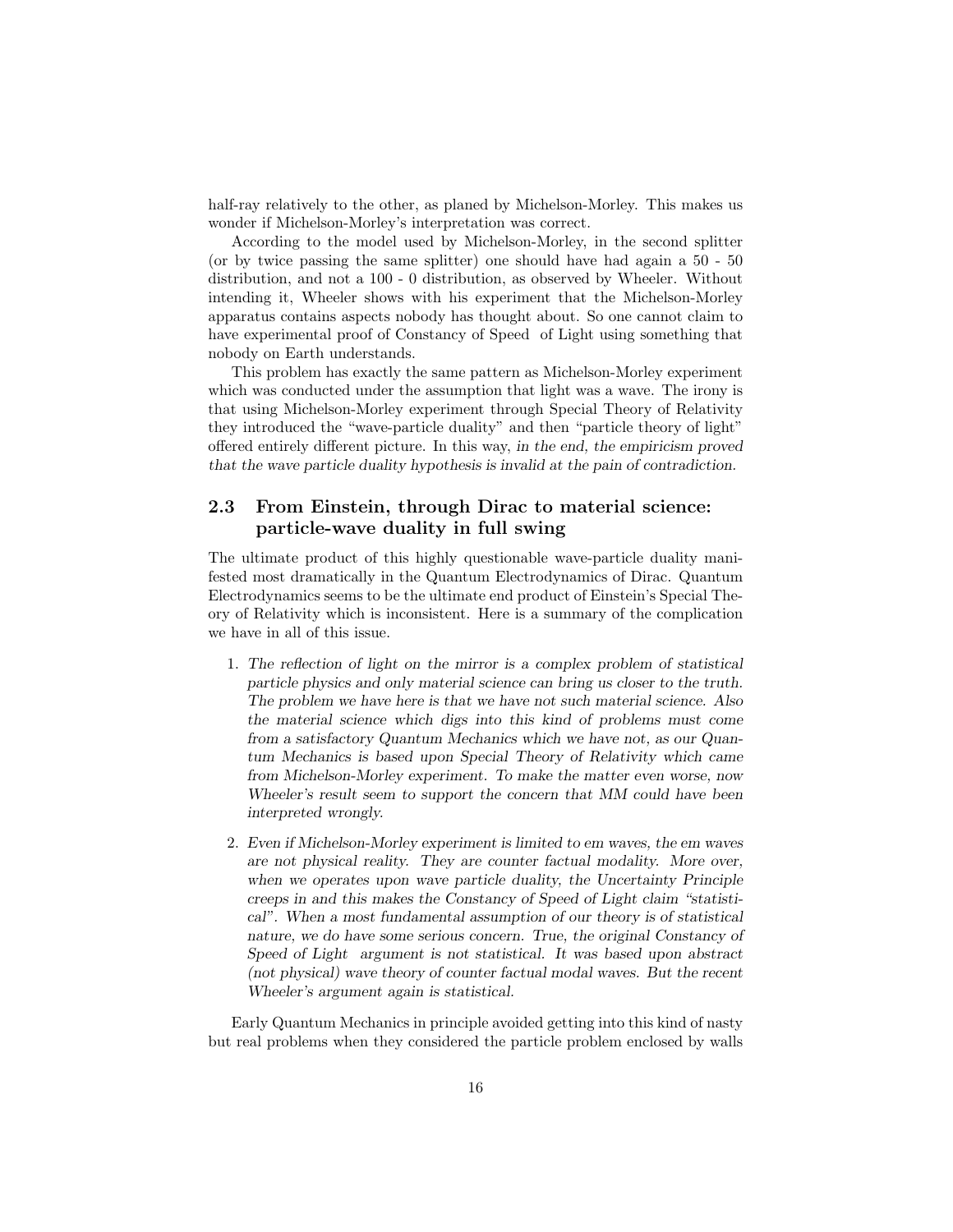etc. Walls are represented not as a complex material, but as a potential barriers which is nothing but a mathematical entity. Here, they are trying to study the reflection of light at the mirror. Quantum mechanics can not really handle the reflection of light on a mirror as we do not know what mirrors are sufficiently enough to discuss these issues. To understand it requires perfect Quantum Mechanics which we have not.

We use macro materials which are microscopically incredibly complex to do our experiment. When we are doing macro level physics, no problem. But when we deal with micro level physics, we have no solution. Our experimental instruments belong to macro level physics. The cosmology shares the same problem. We can never do experiment or measurement at this incredibly large scale level. It is not promising to do physics of the cosmos through looking at billions of light years away distant stars. The only tool we have here is the relativistic Doppler effect and we do not even know what light is.

What is striking is that regardless of the status of Quantum Mechanics, Wheeler's experiment shows that when passing the second splitter, the light "knows" from which part it came in the first splitter. In the second splitter we get the Hadamard-Walsh gate, which is an "operator" in Quantum Computing. This is good for engineering. But it is unfortunate that our theory will not make us understand all of this.

Philosophically, what we are facing is a crisis where the most basic laws of physics are no longer macroscopic laws. To make it macroscopic make us go through statistical argument which makes us wonder what laws of physics are.

Moreover, all of this problems by which we are overwhelmed are making us wonder what do we really mean by experimental observation which is the essence of empiricism. To make experiment at micro level, we need a functional theory of micro level physics. But such theory must come from acceptable micro level experiment. We are going around a big circle. As we said above cosmology is facing the same difficulty at the other end of the spectrum. In case of micro level physics, we have a distinguished difficulty of uncertainty issue which makes the theory probabilistic. All of these issues have to be dealt with even after we manage to free Quantum physics from the inconsistency of relativity theory. It is a long way to go ahead of us.

So, it is no longer just isolated problem of theoretical physics. The dynamic linkage between theory and empiricism has to be re-examined and new working link must be established. We are not living in the 19th century.

## 3 Minkowski relativity theory

It appears to be that Minkowski's 4D spacetime relativity theory was a serious effort to make these inconsistency problems in Einstein's special theory of relativity disappear mathematically.

For Einstein, the Lorentz transformations are transformations from one inertial 3D frame which are moving inside the other 3D frame with relative speed  $v$  and associated transformation of time. This immediately lead to the flooding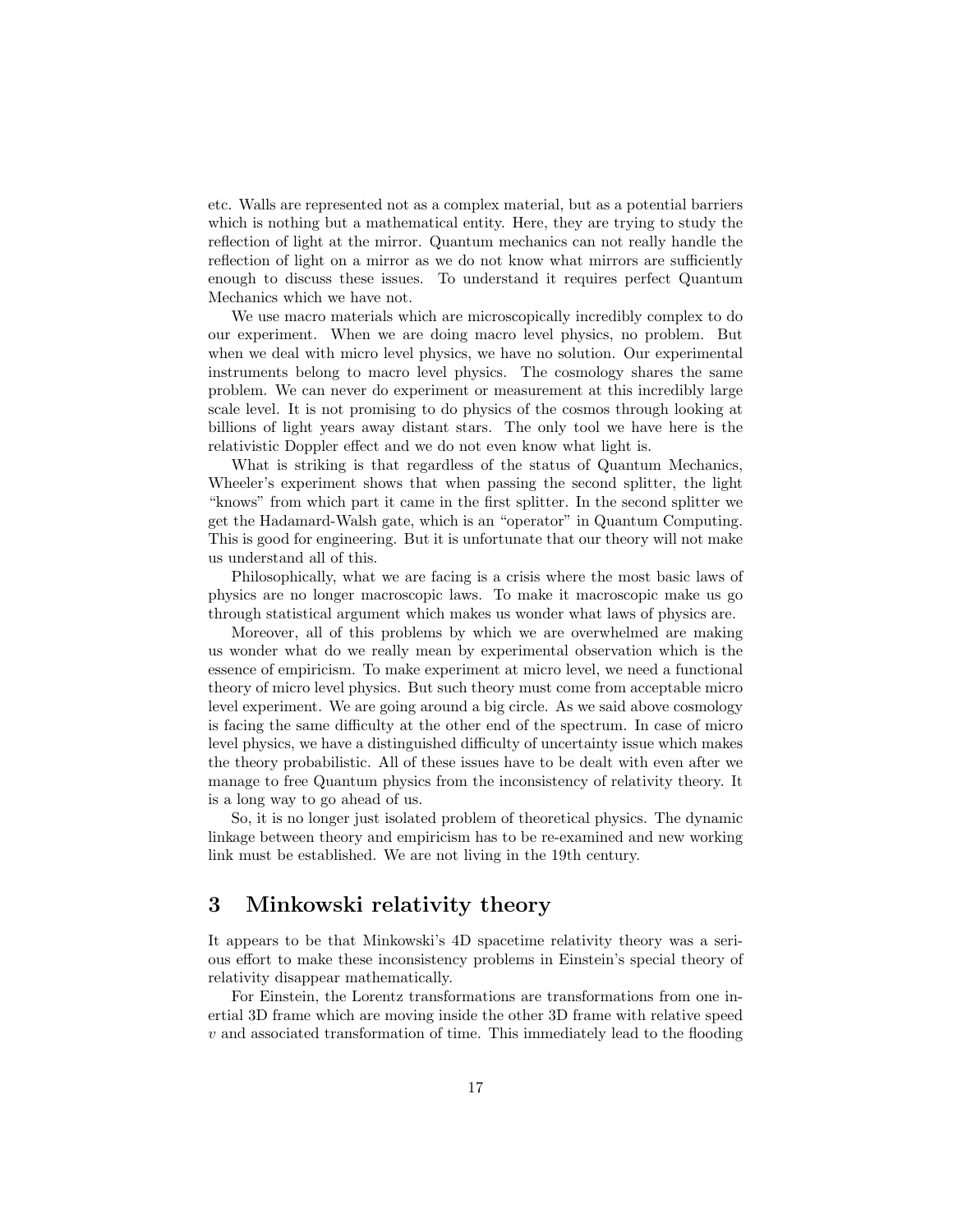of contradictions which we discussed in the forgoing. Most of such paradoxes originate from the "power line power pole paradox" which is deeply embedded in the theory of Galilean inertial reference frames upon which Einstein's STR was built. As a logical triviality, inconsistency problems will not disappear by adding one extra axiom of CSL.

The reason behind Minkowski's "apparent" success is that his theory "appeared" to have little to do with the troubled part of Einstein's STR which is based upon mutually moving 3D reference frames. From this troubled assumption Einstein proved TD and LC which naturally lead to a mountain of paradoxes. Lorentz and Einstein in their own setting deduced LT from TD and LC. Unfortunately motion takes place inside a geometric space and so we can not move reference frames which are essential for defining such motion. This issue was already philosophically addressed by Aristotle. He pointed out that a point in a geometric space is "not" a part of the space. Modern topologists explicated this warning of Aristotle using topology. They proclaimed that there is no "point" in a geometric space. They said rightly that a point in a geometric space can be "accessed" only through limit. If we can not reach it in finite means, how can we "move" it? This kind of conceptual issues are quite well attended in pure mathematics as mathematicians experienced the horror of contradictions at deep levels. Also lack of empiricism made mathematicians focus on these conceptual problems. Minkowski played a controversial mathematical game which eluded most mathematicians including himself.

Here is "one possible interpretation" of his work as a mathematical physicist. He used only one 4D spacetime as a reference frame (plus time) and from his single reference frame, he "not formally but conceptually" derived two reference frames say F1 and F2. First he placed F1 as the "mother frame" and defined a LT from to itself where  $v$  in the gamma factor is the mutual speed between F1 and F2. In this way he thought he "simulated" F1 and F2 with just F and the LT from F to itself. Unfortunately, his formalism by itself did not explicitly support this interpretation. This is one possible but rather obscure interpretation of his formalism.

Minkowskian relativity theory with Minkowski distance dominated the entire theoretical physics for nearly a century as the "deepest" theoretical foundation of physics which "apparently" evaded the contradiction associated with Einstein's STR. When under the "help" from Hilbert, Einstein accepted Minkowskian spacetime as a local tangential spacetime at each location in the Riemannian spacetime theory of General Theory of Relativity, the "consistency" of STR and GTR was "established" and Relativity Theory became the "ultimate truth" in theoretical physics.

What is interesting here however is that this Minkowskian 4D spacetime approach can be adopted to formulate the issue of Fitzgerald contraction (LC) by considering the unique 4D spacetime as the universe and the LT as a representation of a specific observer frame and  $v$  representing the speed of the observer frame inside the universal frame. So, Minkowski's theory integrates the issue of relativity in the setting of electromagnetic field theory. However, all we could do for this new formulation of Einsteinian STR was to hope that the equivalence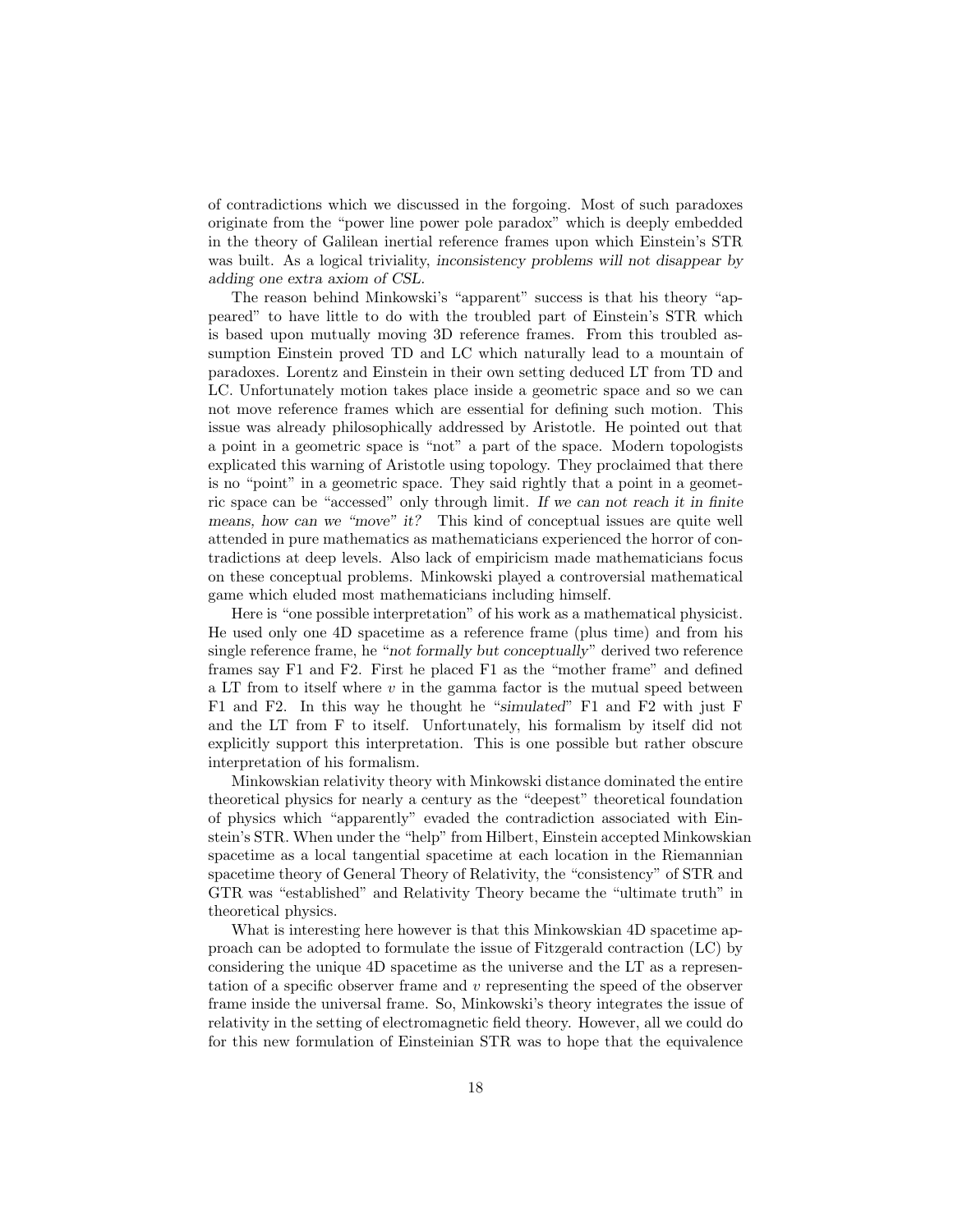of LT and (TD,LC) will hold. It is unfortunate that this hope was denied as we have shown in the foregoing.

After all, all of this is an empty discussion as (TD, LC) pair deduce "physical paradoxes". Deducing (TD, LC) from LT simply removes apparent capacity of Minkowski theory to be a consistent alternative to Einstein's relativity theory. Moreover, even if LT did not deduce (TD, LC) and saved itself from inconsistency, we ended up with the question of the relevance of such theory in theoretical physics. Under the standard interpretation of inertial reference framers, as we have discussed LC implies TD.

As Einstein's original SRT is plagued by the inconsistency, the uncertainty of the status of LT in Minkowski's theory seems to be the only "hope" left. The apparent discrepancy between LT and (TD, LC) is still giving us some hope.

The problem here is that we do not know what LT means physically if  $v$  is not relative speed of two reference frames and Minkowski did not define LT using two reference frames. Nevertheless, there is an understandable reason why he did not use two 4D spacetime frames. If we use two then there is not much point in using 4D spacetime. Einstein's theory is easier to handle. In Einstein's theory, 3D space and time are independent and separate. So, technically it is easy to consider a 3D space move inside the other and vice versa. The only problem with this is that this leads to the geometric paradox which killed Einstein's STR. But there is yet another question here. It is mathematically impossible to discuss the motion of 3D space inside the 4D spacetime. All we can do is to express motions in the 3D space as geodesics inside the 4D spacetime. But is this not all we need?

It is not quite clear how theoretical physicists reason. We are sure that this issue gets rather delicate and complex as physicists ought to take the other aspect of physics, namely empiricism, seriously. These issues are absolutely essential to build satisfactory physical theories. We hope that we have shown that there are more to mathematics and philosophy than just a language for physics. An opposite direction warning should also be issued to mathematics community and philosophy community. Main stream mathematicians played a different kind of elitism ignoring physics limiting our own activity to increasingly narrower domain. In the end there seems to be no more substantial challenge left for mathematics. Mathematics is reduced to occasional "success" in solving rather irrelevant "open problems" such as the Fermat last theorem.

We have a mountain of nontechnical extremely challenging deep problems on the border of physics, mathematics and philosophy. Literally nothing has been done.

One of the most important contribution of Minkowski was the "metric" on his 4D spacetime. This came from the mathematical argument that his "metric"  $d\tau$  such that

$$
(d\tau)^2 = (dt)^2 - (1/c)((dx)^2 + (dy)^2 + (dz)^2)
$$

is invariant under the LT. It was understandable that Minkowski had to look for such "metric" as LT changes the metric on [time] and that on [length] relative to the  $[speed]$  v. Luckily he found one. It is not a space metric nor time metric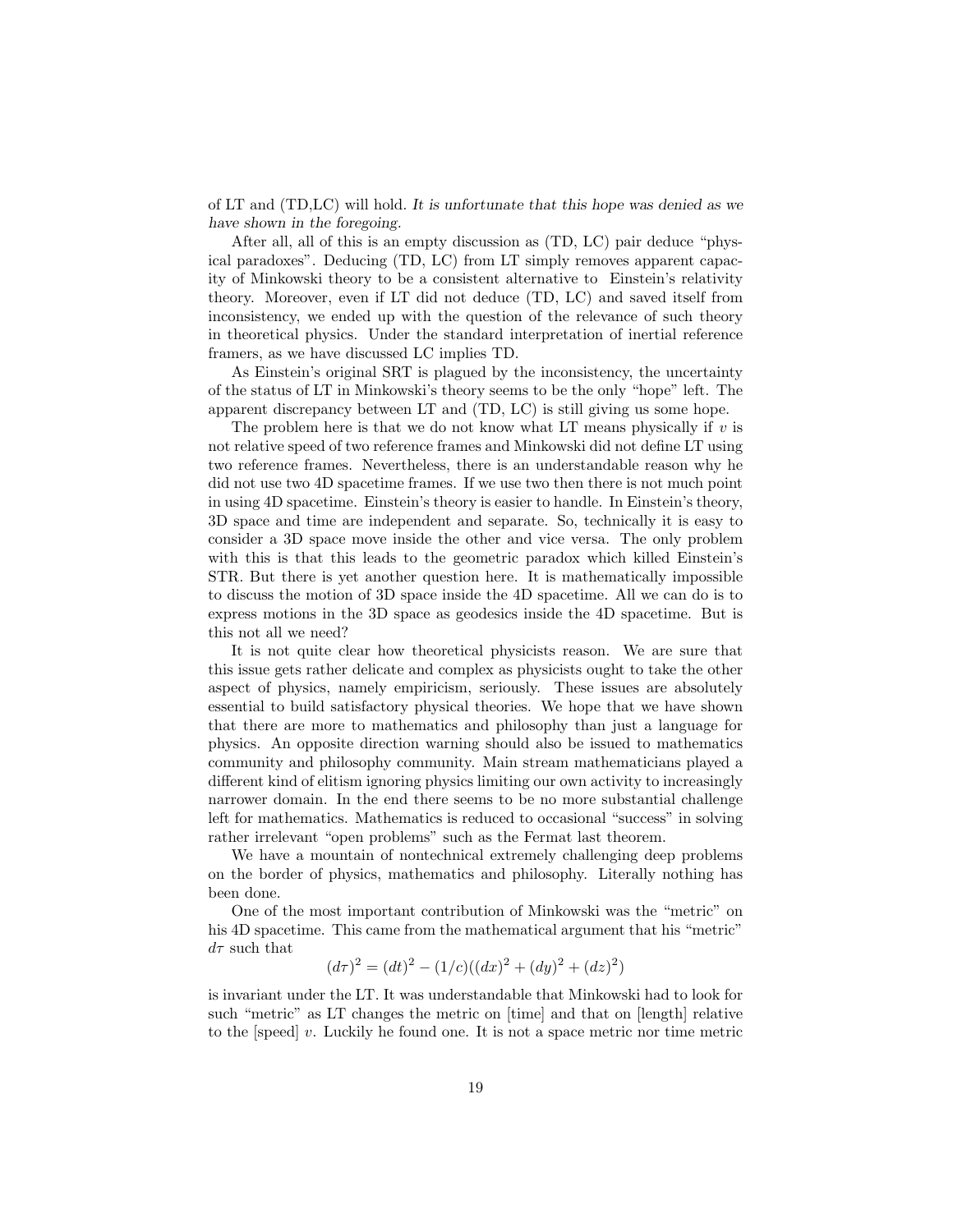as LT operates upon 4D spacetime. There are some issues:

- 1. This metric does not form a topological metric space over the 4D spacetime and this is totally expected as Minkowski adopted the irregularity inherent in relativity theory that [speed] = [length]/[time] redefines [time] and [length], which leads to contradiction. That LT conserves this metric is yet another indication of the highly questionable status of LT.
- 2. This metric could be negative, which makes no sense at all. There is no such thing as distance which is negative. Regardless of the direction of an arrow, the length of the arrow is always positive. However, of course an inconsistent theory can produce any result. This is why such theory is useless.
- 3. Minkowski's metric is appreciated as it defined light cone interpretation. Light cone is formed inside absolute space time. After the introduction of the light corn, thus, relativists stop using relativity theory and just stick to the absolute frame. a very distorted absolute frame.

Mathematically and philosophically what this metric means is an open question. It means "may be" Minkowski relativity theory is consistent but with the cost that it has no relevance to anything including physics at all. After all LT came from  $TD + LC$  which is inconsistent. There are more questions than answers.

By the way, there is an interesting thing to ask. The famous equation of Minkowski

$$
(d\tau)^2 = (dt)^2 - (1/c)((dx)^2 + (dy)^2 + (dz)^2)
$$

is invariant under the Lorentz transformation. Is it so under the TD and LC? The answer is NO. Proof goes as follows:

$$
dt' = \sqrt{1 - v^2/c^2} dt \quad dx' = dx/\sqrt{1 - v^2/c^2} \quad dy' = dy \quad dz' = dz
$$

Therefore

$$
(dt')^{2} - (1/c)((dx')^{2} + (dy')^{2} + (dz'))
$$
  
=  $(1 - v^{2}/c^{2})(dt)^{2} - (1/c)((dx)^{2}/(1 - v^{2}/c^{2}) + (dy)^{2} + (dz)^{2}))$   
 $\neq (dt)^{2} - (1/c)((dx)^{2} + (dy)^{2} + (dz)^{2}).$ 

This reconfirms that Einstein's STR and Minkowski's STR are different theories. There is no such thing as Minkowski distance in Einstein's STR. There is no light cone either. This is a good news in a sense as the inconsistency of Einstein's STR will not kill Minkowski'd STR. However, as we said many times, nobody knows what Minkowski's STR is and what it is for. There is no "ontology" associated with it. Furthermore we now have to cleanly detach Minkowski's STR from Einstein's STR. It is a lot of work especially because most of popular results in STR came from Einstein's version. This is totally expected as we have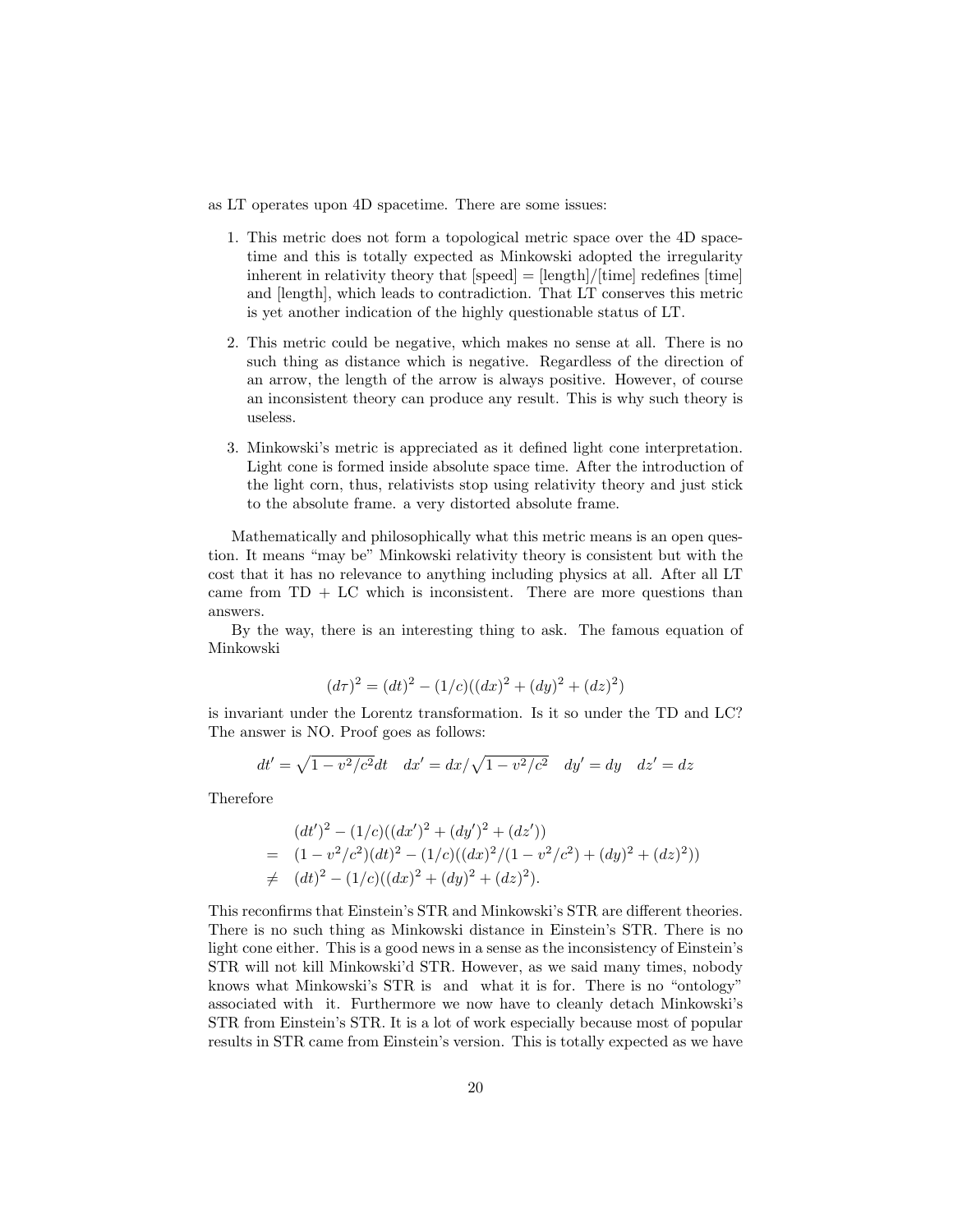no idea what Minkowski was talking about. It is quite certain that he did not know it either. Physicists should learn a lesson from this. Minkowski was an algebraist and physical reality requires a little more than just algebra.

Remark 4 In fact, there is big confusion on this issue among relativists. Most of them think that despite the inconsistency of Einstein's STR, Minkowski's STR does not produce paradoxes and so Einstein's STR also is consistent. When the hatred of ;logic reaches to this point, we do have some serious problems.

## 4 General Theory of Relativity

Einstein "resolved" the problem of the limitation of STR kinematics by violating the Principle of Relativity, as in the development of the STR dynamics leading the entire theoretical physics to the fallacy of  $e = mc^2$ . His ambition did not stop there. He ventured into a new theory in which accelerating frames can be treated as inertial frames with acceleration induced gravitational field.

## 4.1 Principle of equivalence

Einstein thought that if an accelerating reference frame can be reduced to an inertial frame in which acceleration induces "gravitational field", it is possible to treat accelerating frames as inertial frames inside the Theory of Relativity which rejects reference frames which are under acceleration for a legitimate reason. He called this the Principle of Equivalence. Towards this he proceed as follows:

Assume a spaceship is in inertial motion in our reference frame. Moreover a force accelerates this spaceship with rate  $\alpha$ . A body m in the spaceship experiences a force f which is due to the acceleration of the spaceship which makes the body  $m$  move with an acceleration of rate  $a$  in the frame of the spaceship. Putting aside what the force **f** is, this means  $f = m\mathbf{a}$ . Then from our perspective, m in the space ship experiences the acceleration with rate  $\alpha + a$ . So, m will experience  $\mathbf{f} = m(\boldsymbol{\alpha} + \mathbf{a})$ . Therefore,

$$
\mathbf{f} - m\mathbf{\alpha} = m\mathbf{a} \tag{IF}
$$

This means that "from our perspective" the acceleration  $\alpha$  on the spaceship induces an "additional" force  $-m\alpha$  on m, which he called "inertial force" upon the mass  $m$  and the equation (IF) yields the force  $m$  experiences in the accelerating spaceship. This Einstein called the second law in the accelerating frame of the spaceship. According to Einstein, upon the modification of f to  $f - m\alpha$ , the second law is conserved under the choice of accelerating reference frames.

There are several issues to be considered.

1. Putting aside the invalidity of the Special Theory of Relativity as we discussed in the foregoing, there are some issues overlooked here. According to the special theory of relativity, even addition of speeds is not classical addition. One has to use the so called relativistic addition of speeds  $v \oplus v'$ .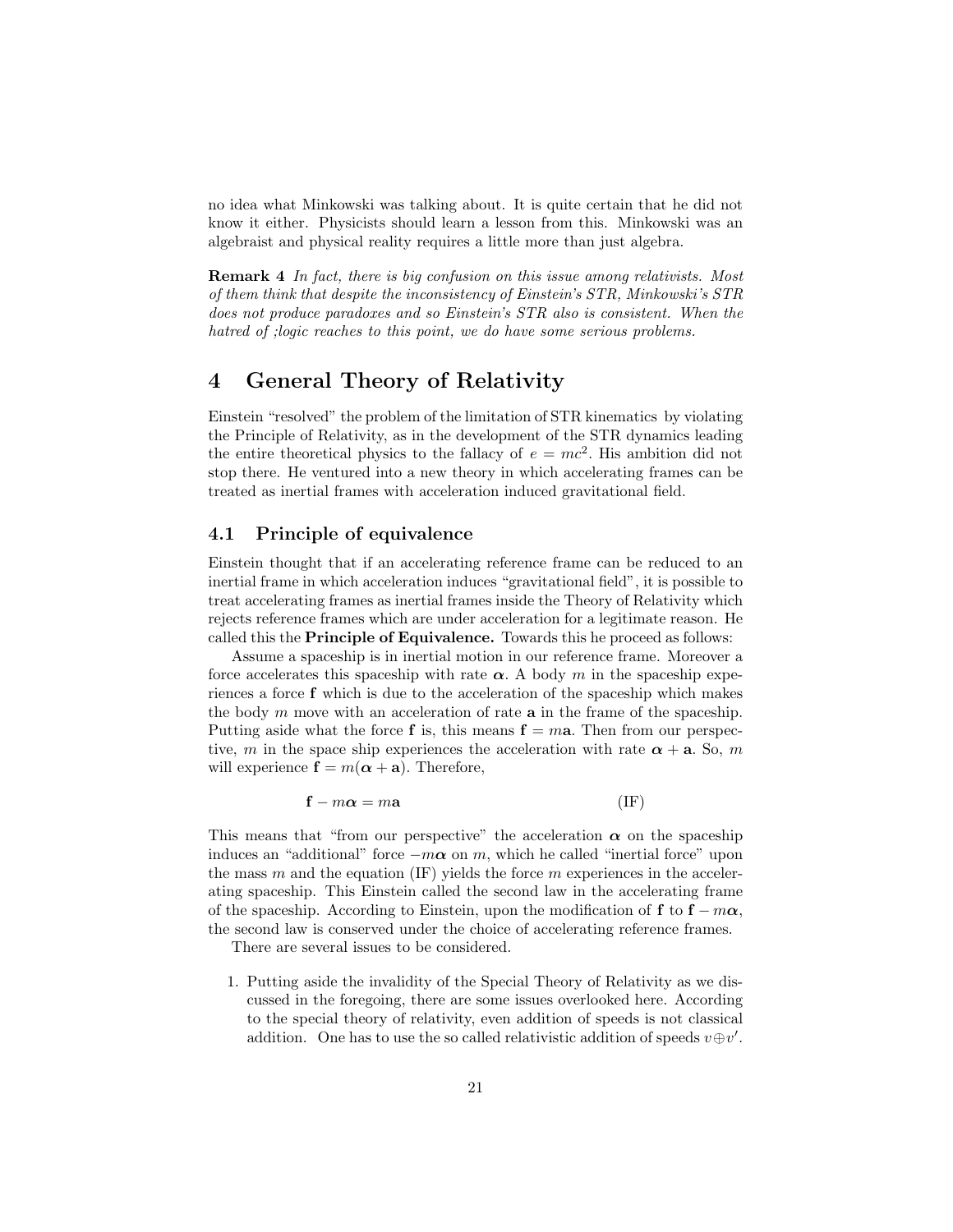So, how can the addition of acceleration be the same as classical addition, hoping that in the word of Einstein, still acceleration is the time derivative of speed. This confusion is closely bound up with the issue of the disjointedness between the acceleration and relativistic reference frames for that reason the Special Theory of Relativity excludes the consideration of acceleration as we have been told.

- 2. As an important example, this inertial force is also closely bound up with the issue of "fictitious force" on a mass inside an orbiting object. Fictitious force means a "force in fiction", not reality. The reason why we have a problem with the fictitious force for an orbiting spaceship is because orbiting spaceship is under centripetal acceleration. It is not an inertial frame. It is wrong to say that just because inside the orbiting spaceship fictitious force called centrifugal force is "created?", the orbiting spaceship becomes an inertial reference frame, is it not?
- 3. This fictitious force is the creation of the relativistic interpretation of the second law of Newton. This law can be interpreted in two ways. First, when force  $f$  is applied to a mass  $m$ , it accelerates the mass with the rate  $\mathbf{a} = \mathbf{f}/m$ . Second, when m is accelerating with rate  $\mathbf{a}$ , a "fictitious force" f appears. Ontologically the second interpretation is invalid. It is always the case that a force applied to a mass causes the acceleration of the mass. When we consider the case of an accelerating train, it is clear. Assume a stationary train accelerates then a passenger in the train will feel that he is pushed back (against the direction of the train's acceleration). This is simply because he tries to stay where he is in the train due to the First Law of Newton. If he can see the outside which is not moving he will see that it is not him but the train which is moving under the force.
- 4. Now it is clear that the problem of inertial force (fictitious force) is caused by the relativistic interpretation which is faulty of the second law of Newton. This is to say that the second law is not "relativistic", further confirming that the "ideology" of relativism as par Galileo and Einstein is untenable. It now is not only the third law but also the second law is violated by the relativism.
- 5. It also is important to notice that the fictitious force violates the third law of Newton.

## 4.2 Violating the point mass assumption

Even more fundamental issue here is considering the spaceship (or train). In the theory of dynamics as Newton made it clear, theoretically there is no such thing as a spaceship. All physical bodies must be point mass as Newton rightly said. There is no such thing as a mass  $m$  inside a space ship for this reason. In dynamics, there is no such thing as space ship to begin with, for very good mathematical reasons as Newton incisively explained. Spaceship is an issue of engineering, pure pragmatism!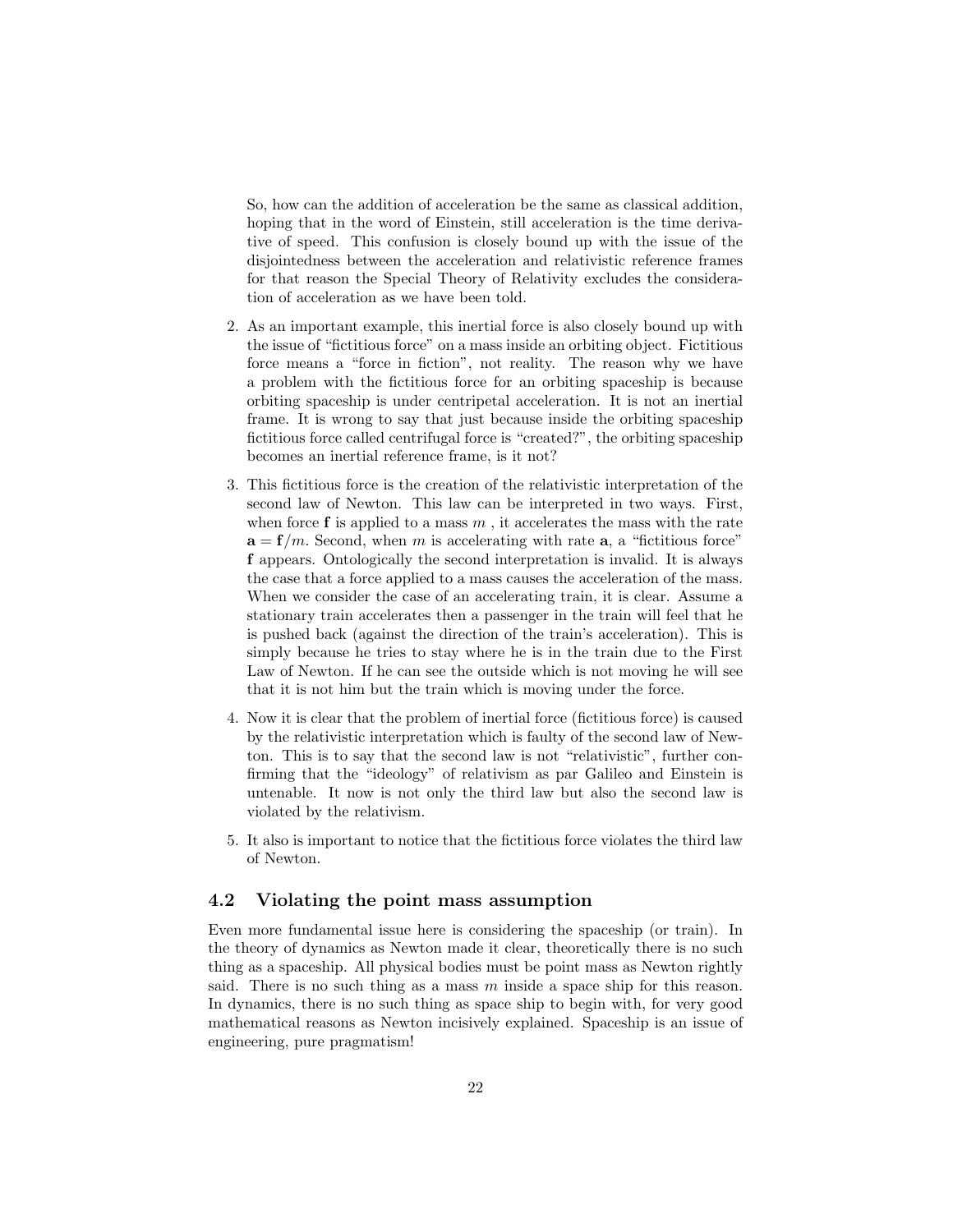Remark 5 Here it is important to notice that there are two kinds of the violation of point mass assumption in post Newton physics. First, mass as solid with volume. This situation can be dealt with ease by reducing the mass to a point mass as we are used to. Second, a mass with inside space such as spaceship or train. This case is a lot more complicated as it may allow other mass in the inside space. When we collapse the outer mass, what happens to the inside mas?.

Moreover, a body attached firmly to the wall of a spaceship if any will "not" experience any special force upon it. This is because when we consider the dynamics of the space ship it is just a point mass and there is no "inside" of it to which this extra mass is to be attached. Even if we very reluctantly allow space ships, according to the law of inertia without force exerted, a mass will continue constant speed motion in a frame. So, what force is supposed to be exerted upon this body "inside" the spaceship"? Does this firmly attached mass move inside the space ship?

The usual response is that we experience such force even if we are firmly attached to the inside wall. This again is a typical failure to be articulate in the situational analysis. Our body is not just a solid. Our body is beyond the category of physical objects. Our body has incredibly complex internal system for feel. This is why we feel such pressure. This is way beyond simple minded physics.

The most fundamental reason why Newton correctly reduced all moving mass to point masses is simple. It is for purely mathematical and conceptual reason. Newton correctly observed that the best we can do is to consider a physical body as a point object with size of geometric point. Without this assumption, how can we define motion mathematically? With this assumption Newton found a solid mathematical representation of motion is a space as a function from time to space. With this he got the legitimate concept of speed as the first order derivative of the motion function, the legitimate concept of acceleration as the first order derivative of the speed function. Without all of this basics, we have no theory of motion upon which we build dynamics. Mathematics is an essential part of physics and is not just a language for physics.

Moreover, for dynamics, we have yet another important reason to reduce a mass to a point mass; it is because force is a vector, a pointed entity. So, the only entity to which we can exert a force is a point object (mass).

### 4.3 Acceleration induced gravitational field

There are some more issues to be discussed regarding the "gravitational field" Einstein introduced to a space which is under acceleration. As discussed in the foregoing, the concept of any force field, in general, violates the action reaction law, in turn violate the Principle of Relativity. Moreover, the gravitational field Einstein introduced to an accelerating space is a force field which has no source for the gravitational forces spreading all over the space. This is yet another violation of the Third Law in a different sense. The "uniform gravitational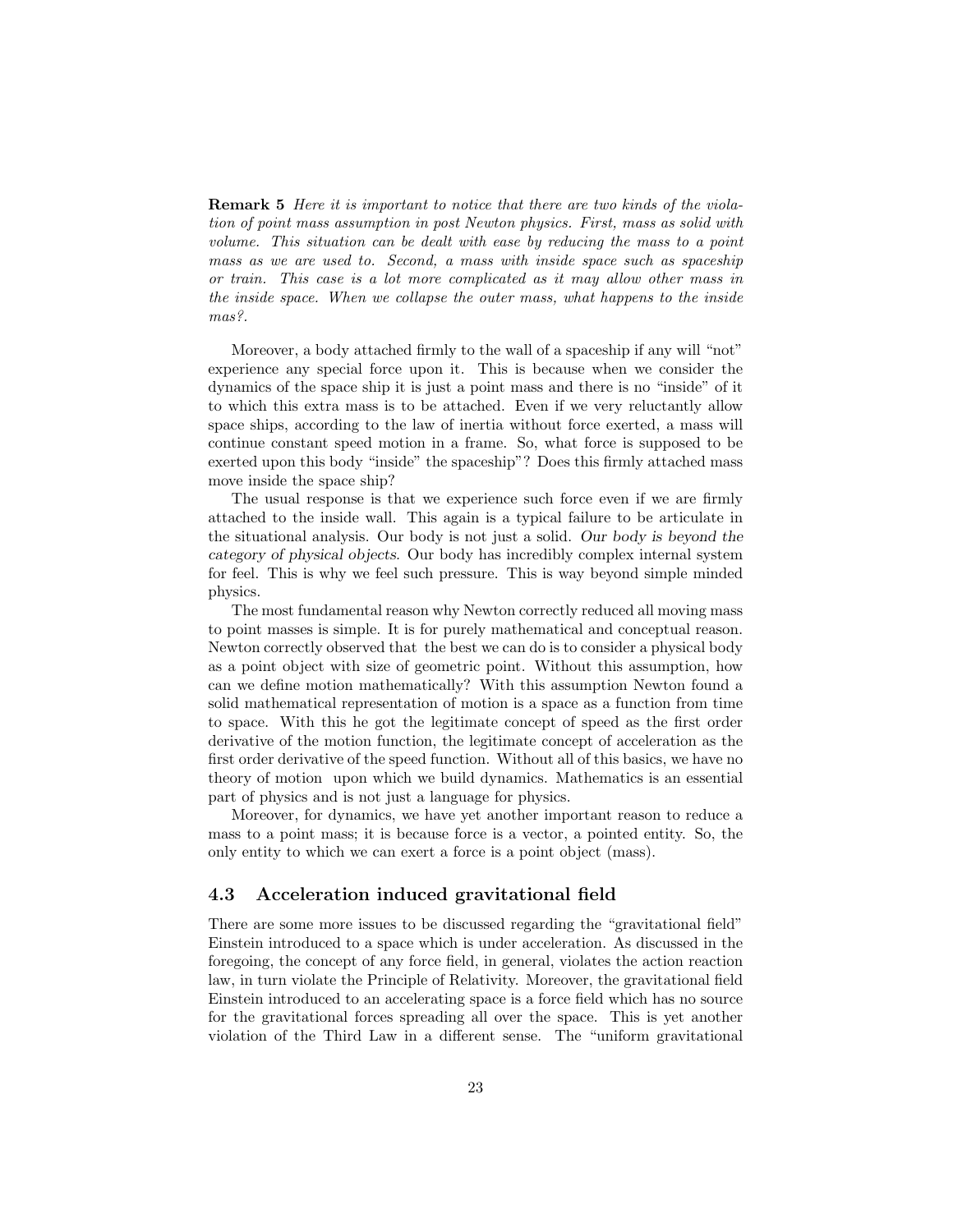field" near the surface of our planet which we live in is a gravitational field in "approximate".

More seriously, the "force field", whatever it may be, which Einstein introduced to the frame under acceleration is not gravitational at all. Gravitational fields are to be the modal representation of the effect of gravitational force created by Newton's law of gravity. So, it is not a uniform field. The "well expected" response that near the surface of the earth the gravitational field is "almost" uniform is not acceptable in precise science such as theoretical physics which is to reveal the truth about the universe. Almost uniform is not uniform. Universe is not approximate!

It appears that this idea of associating "acceleration" with "gravitational force" (beyond the connection as par acceleration-force as in the Second Law) seems to come from the old idea of "aether" by Desecrates. Desecrates wrongly considered the spaceship which contains an object which is under acceleration and identified the fictitious (inertial) force with gravitational force. As the name "fictitious force" clearly indicates such force is just an imaginary force which in fact does not exist. It is not that the acceleration exerts such force but as the object in the accelerating frame is not a part of the frame (space ship) it appears that everything in the spaceship moves with acceleration relative to the object. It is not a real force. It is a fictitious force.

## 4.4 Red shift and energy issue

Einstein assumed a laboratory which is free falling under the gravitational force. Assume we emit a light beam upward from the floor of to the ceiling. Due to the acceleration, by the time the light reaches the ceiling, the ceiling is moving faster than the source on the floor was when the light beam left it. In other words, the receiver at the ceiling is approaching the source (where it was when light left). Therefore we should expect that blue shift due to the Doppler effect. Therefore the observer in the lab notice the blue shift. This will make this observer notice the downward acceleration. This contradicts the Equivalence Principle which says that thee free falling body will not notice its free falling. So, Einstein postulated that there must be a red shift due to the light moving upwards against the gravitational force to compensate this blue shift. Unfortunately, it is not the observer in the lab who sees that the ceiling is moving towards the floor. It is an observer outside of the falling lab who will see that the ceiling is falling towards where the floor used to be. So, the observer inside the lab will not observe the blue shift. This is how Einstein obtained the red shift effect.

The situation is rather complex and we have to consider many elements involved in this apparently simple thought experiment. This is an instance of the confusion coming from the ambiguity that a rest point in a frame F1 is also a moving point in the in a referenced frame F2 which is moving relative to F1. The problem which haunted Special Theory of Relativity as the "power pole power line paradox" in the context of Time Dilation and Length Contraction came back to haunt General Theory of Relativity, in the context of accelerating frames this time. As inertial frames and accelerating frames are both moving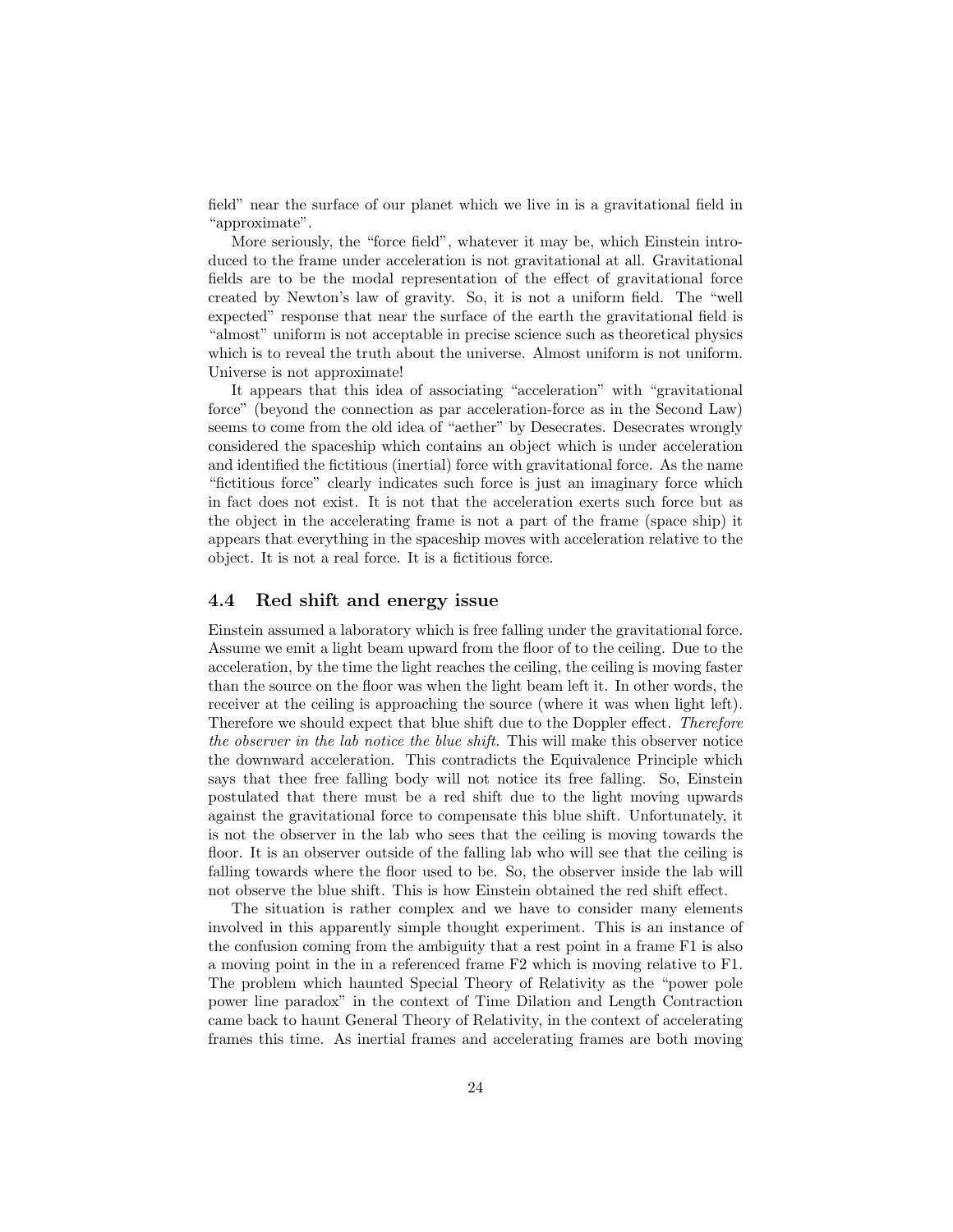frames, the same problem hits both of them. So the Equivalence Principle which is to reduce an accelerating frame to an "inertial frame" with induced gravitational frame has no capability to avoid this fatal contradiction.

Moreover, the connection between Relativistic Dynamics and General Theory of Relativity is not clear at all. Are they equivalent? Both of them are supposed to be the relativity theory of dynamics dealing with more than relativistic kinematics which is known as the Special Theory of Relativity. We know the former is inconsistent as it violates the no accelerating frame restriction badly needed to avoid the contradiction against the third law of dynamics which is an absolutely essential assumption for any dynamics.

Putting aside this problem associated with the inconsistency of the Relativistic Dynamics, we have some more lessons we can learn from using inconsistent theories such as Special Theory of Relativity, Relativistic Dynamics and General Theory of Relativity. Neither Special Theory of Relativity nor Relativistic Dynamics can handle energy, we have left out the question of what about General Theory of Relativity. So, what about the General Theory of Relativity based upon the Equivalence Principle? Unfortunately the answer is negative. As we have discussed at the beginning of this section, the Special Theory of Relativity claims that the addition of speed should not be  $v+v'$  but  $v \oplus v'$ . This contradicts the second law of dynamics.

All of this clearly suggests that Newton's dynamics is a theory of dynamics in the absolute frame only. Relativity is introduced not in the way Galileo and Einstein did in their relativity theory. Relative motions are defined as the difference of two absolute motions. All attempts to relativize Newton's dynamics failed rather acceptedly.

## 4.5 Centre of masses in general relativity theory

As discussed above, when we represent a constant speed motion in 3D Euclidean space as its graph, it becomes a straight line in the 4D space-time. If the motion is accelerating , then the graph becomes a curved line in the 4D space-time. Einstein represented gravitational force field which will cause accelerating motions as the 4D space-time manifold so that all motions caused by the gravitational field will appear as straight lines (geodesics) in the manifold. Applying this idea to gravitational fields created by the system of masses, Einstein obtained the so called Gravitational Field Theory. In this theory the spacial distribution of masses determines the 4D space-time manifold representing all possible "motions".

According to the classical dynamics, when we have a system of masses in a space, the mutual gravitational pull make them converge to a single point called the centre of gravity. It is curious to know how this process of convergence is dealt with in the Gravitational Field Theory of Einstein. This question is asking the capacity of this theory to express dynamic process.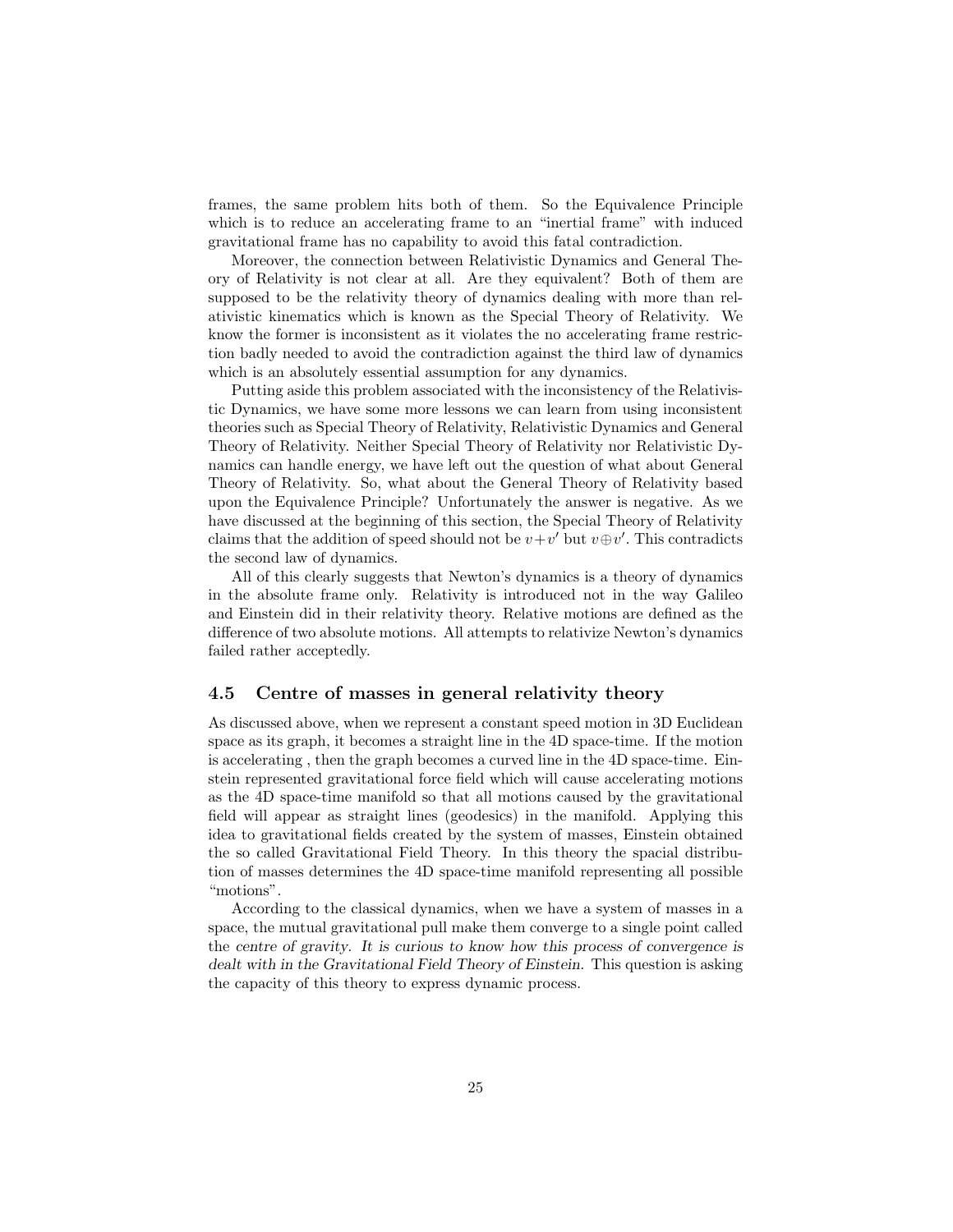## 4.6 Light bend

Einstein studied the rest mass 0 photon under constant acceleration. He considered a photon moving with speed  $c$  in the x-direction while it is in a frame which is under acceleration  $a$  in the y-direction. So, we have

$$
xt = ct
$$
  $y' = -(at^2)/2.....(1)$ 

If  $\theta$  is the angle made by a tangent of the light ray to the x-axis, we have

$$
tan(\theta) = -ax'/c^2,
$$

and we can assume that  $\theta$  is very small. So we have

$$
\theta \doteq -ax'/c^2.....(2)
$$

But the GTR predicts otherwise, i.e.

$$
\theta = -(3a/2c^2)x'^2.....(3)
$$

Eddington experimentally "proved" that the GTR's prediction (3) is correct.

It is clear that all of this uses nothing but the kinematic concept of acceleration and in kinematics there is no concept of mass. Putting aside the issue of inconsistency coming from the assumption of the mass 0 point mass as discussed in 2.1.3, the concept of photon belongs to dynamics. Photon is a point mass of mass 0. Having no mass and having mass 0 are entirely different category. The problem with considering a point object whose mass is 0 is that the second law fails for the mass 0 point object. So, it makes no sense to say that the light (trajectory of photon) bends due to the gravitational force of sun. So, Einstein's argument here "diverted" this difficulty by replacing the "gravitational force upon mass 0 photon" with the "reference frame of photon accelerated by sun's gravitation". It is truly astounding that this even worse confusion was never detected till now. The reference frame of this photon can not be accelerated unless there is some mass stationary in it! Second law was never meant to be applied to mass zero object.

So, the only "apparently" appropriate thing to say here that the light bends due to the acceleration of the reference frame caused by the gravitation force is also false. In the end, we do not know what is really happening here. If the curved 4D spacetime GTR predicts the equation (3), clearly there is something which went wrong in the development of 4D spacetime GTR. Unfortunately, Einstein's rest mass 0 particle which moves with speed  $c$  was brought in to physics with serious consequences.

## 4.7 "Induced gravitational field" revisited

As discussed in the foregoing, the concept of any force field in general violates the action reaction law, and in turn violates the Principle of Relativity. Moreover, the gravitational field Einstein introduced to an accelerating space is a force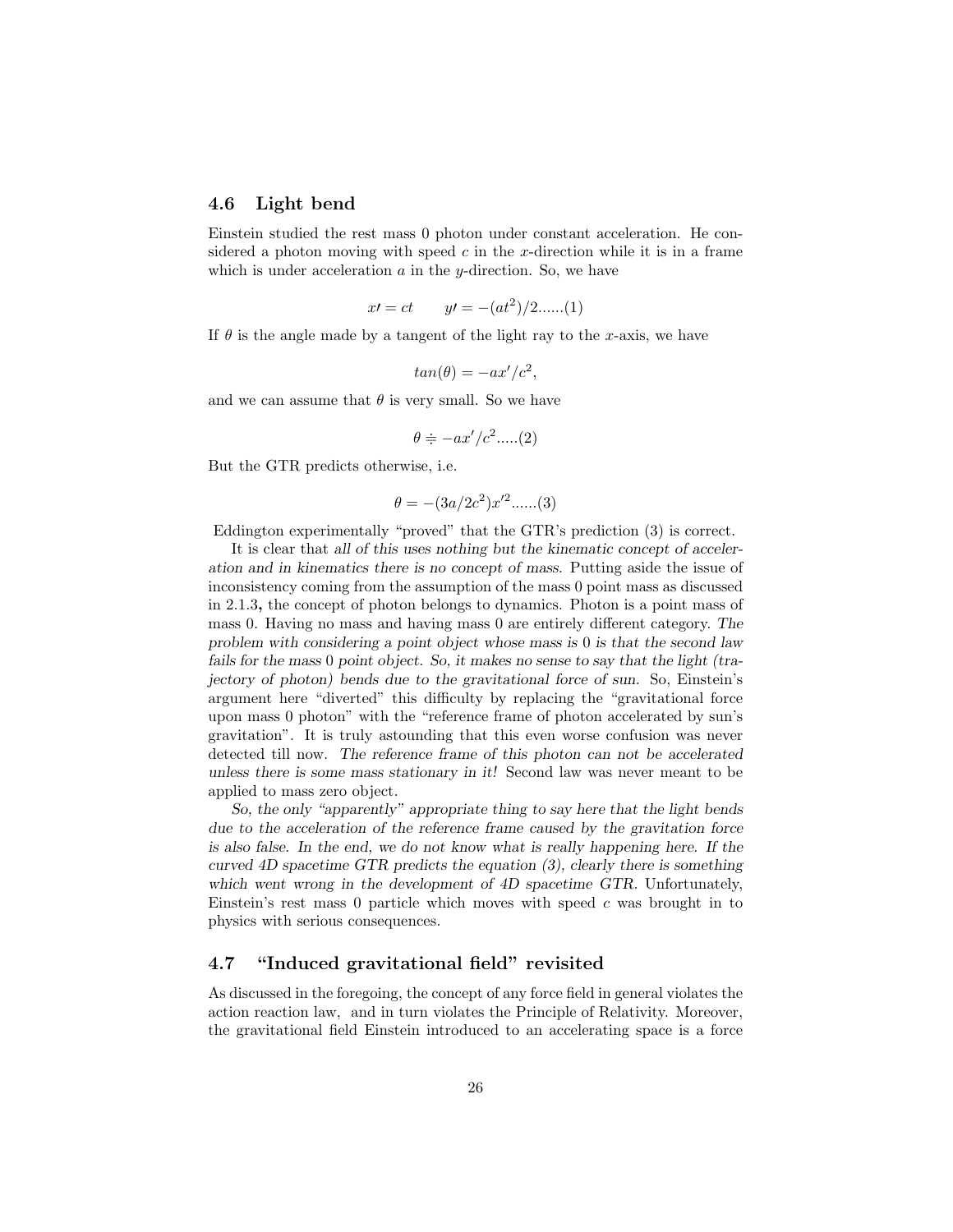field which has no "external source" creating the "gravitational forces per unit mass" spreading all over the space. This is yet another violation of the third law in a different sense. The "uniform gravitational field" g near the surface of our planet which we live in is a gravitational field in "approximate". It is "not" a gravitational field. So, it is wrong to call Einstein's "induced" force field a gravitational force field.

To simplify this already confusing situation, let us put it in this way. In classical "post Newton" dynamics, they considered a field of gravitational force applied to each location on a unit mass placed there. This concept itself fundamentally violates the action reaction law and must be abandoned. The situation here with Einstein's gravitational field created by the empty reference frame under acceleration makes things even more appalling. The former ignored the source mass which created the force field. Here such source mass to be "ignored" does not exist at all.

We must stop identifying entirely different things in approximate as they do in quantum field theory. In engineering, this is OK as engineers are not interesting in categorizing things. They just want engineering product which does certain task to certain degree of accuracy. When approximate becomes the "truth", there is a problem which the tradition of theoretical physics chose to ignore. Truth and functionality are different category. Physics may deal with material issues to be called material science. But the way we deal with material issues is not material issue. It is definitely metaphysics. Without solid build up in metaphysics, we will never built appropriate theory of matters. In essence, theory is never material but it is metaphysics. There is a lot more going on in deeper level of physics than just empiricism as Popper and Russell warned. More over, the force field which Einstein introduced to the frame of the spaceship is not gravitational at all. Gravitational fields are to be the field representation of the effect of gravitational force created by Newton's law of gravity. So, it is not a uniform field.

It was Minkowski's 4D spacetime theory of relativity which taught Einstein that the motion line (geodesic) in the 4D spacetime bends in the presence of acceleration. Combining this with the second law of dynamics which connects acceleration and force through mass, and the Law of Gravity, Einstein concluded that through gravitational force masses distributed in the 4D spacetime bend curves the 4D spacetime. Now the 4D space itself is curved and relatively the motion line is a straight line (geodesic) in this curved 4D spacetime. So, there is no need for TD, LC and LT. This makes life easier for relativists. But then what is Einstein's claim that Minkowski spacetime is a local tangential space-time in the curved spacetime?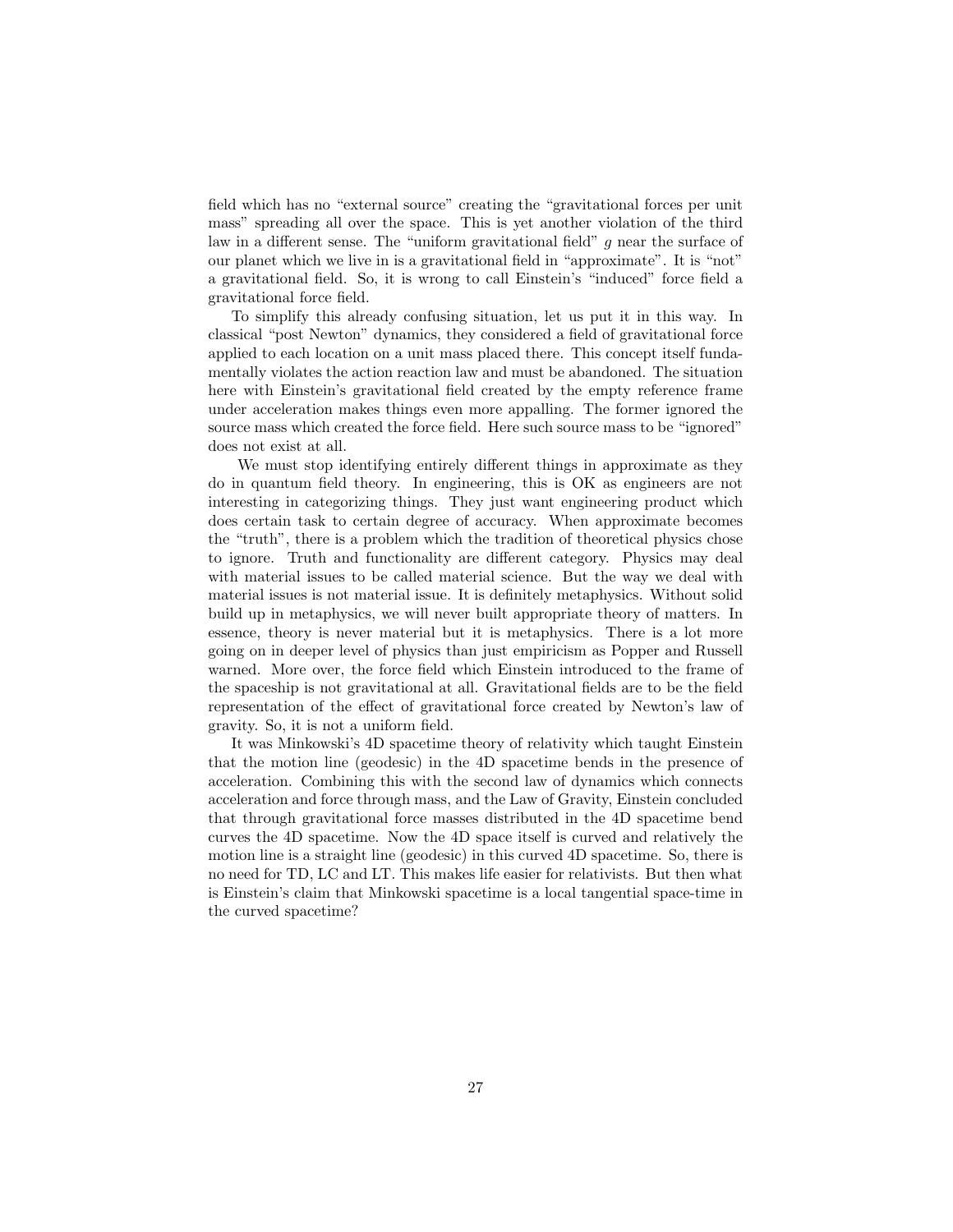## 5 General theory of relativity (II)

## 5.1 General coordinate system

Judging from the argument to claim the equivalence principle, it appears that Einstein was considering only local situations such as space ship as an accelerating frame. In this local setting it "looks like" possible to treat all accelerating frames as inertial frames. Without knowing the unfortunate truth which we explain above that the equivalence principle is false, Einstein made a move to represent all accelerating reference frames as "local inertial frames" in which acceleration is replaced by the induced gravitational field. This ill fated idea lead Einstein to consider the general coordinate system upon which all accelerating frames are treated as local inertial frames with induced gravitational field. Hence force, Einstein moved on to develop the concept of general absolute reference frames to which we will turn in what follows.

Einstein assumed that whole cosmos is occupied by a fluid whose molecules are "clocks" of any variety. This fluid can flow in any manner except that it will be assumed that there is no turbulence, so that neighbouring molecules always have almost equal "speed" and the velocity of the flow is a continuous function.

Remark 6 This means that Einstein assumes a universal time and a universal space upon which clocks move.

Each clock is allocated three coordinates  $(x_1, x_2, x_3)$  in such a manner that:

- 1. No two clocks will have the same coordinates, and
- 2. Neighbouring clocks have neighbouring coordinates, therefore, coordinates are also continuous with respect to spatial displacement.
- 3. It is understood that the coordinate of each clock remains the same through time. As time elapses at each clock, its readings assumed to increase but the rate of increase is not necessary uniform as compared with a local standard clock. No attempt is made to synchronize distant clocks, neighbouring clocks are assumed to be "sufficiently synchronized" so that the clocks readings are continuous with respect to spatial displacement.
- 4. The reading of a clock will be denoted by  $x_0$ .

It is unfortunate that this paradigm is not possible for the reasons we present in what follows:

- a) No clock has any specific coordinate as it is not a point object.
- b) In the continuum, there is no such thing as a point next to the other point. So, the concept of "neighbouring point" to a point is invalid concept. Luck of very basic understanding of what continuum means is sticking its ugly head. We do not need to discuss even continuum to understand this. There is no such thing as a rational number next to a given rational number.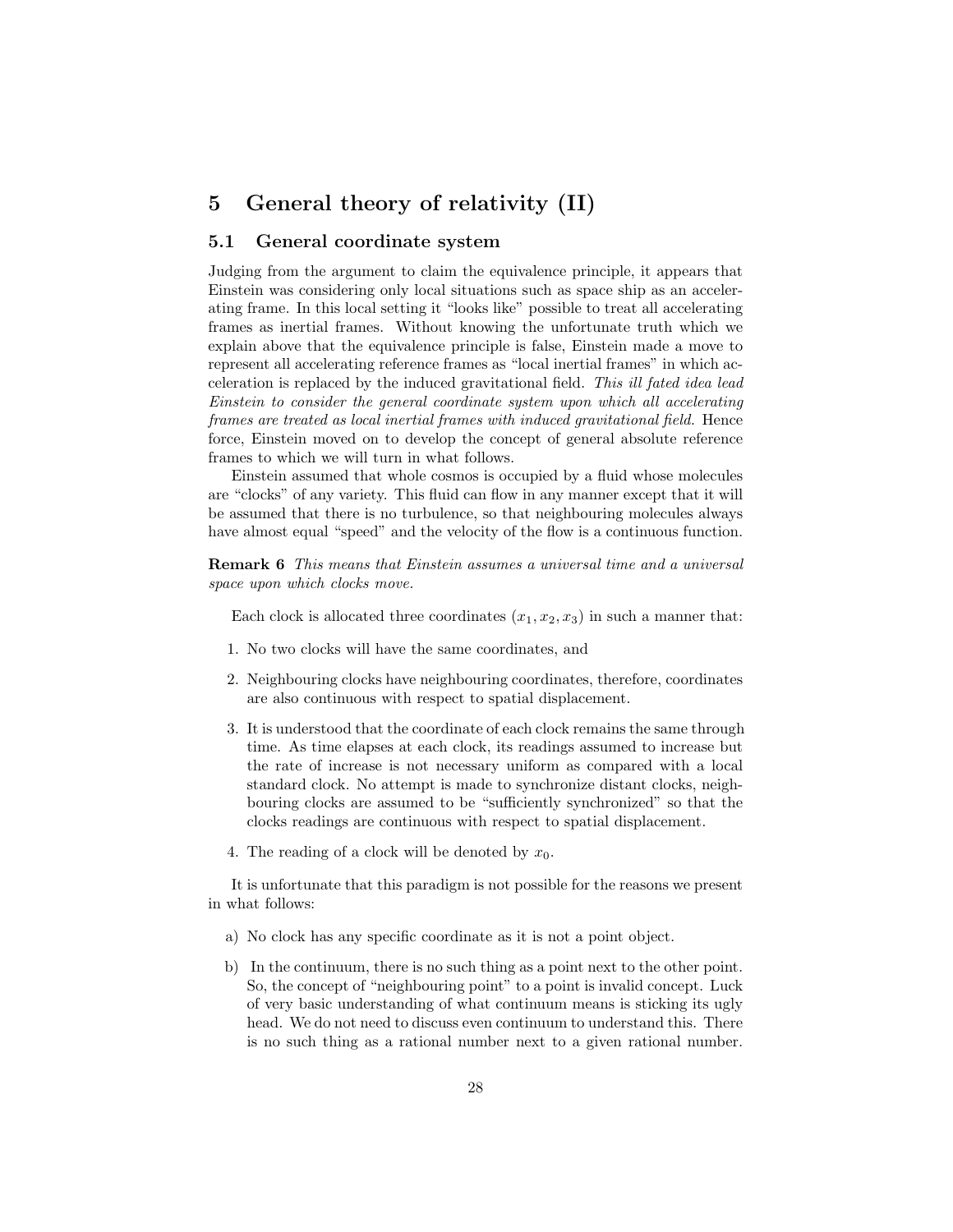This is because in between two rational numbers, we can always find a rational number. This property is called the density of the set of rational numbers.

c) As pointed out in b), there is no such thing as the coordinate of a clock in this setting. Clocks are made by continuumly many points. They are by themselves very complex infantry physical structure which certainly is way beyond the simple minded reasoning of theoretical physics. In a) Einstein assumes the fluid of clocks and in  $c$ ) he says that the coordinate of each clock remains the same.

More generally, the following further questions remain to be answered.

- (1) Upon what time and space the mechanics of such molecule clocks are defined? Each clock is a physical system and so, it is operating in a spacetime which is not the same as the spacetime defined by the clock. This is to say that the spacetime  $(x_0, x_1, x_2, x_3)$  does not define the inside dynamics of the clock at  $(x_0, x_1, x_2, x_3)$ . Moreover, where is the clock which governs the spacetime in which this clock operates? According to the general theory of relativity, the time of this spacetime  $(x_0, x_1, x_2, x_3)$  and that of the spacetime in which this clock operates are not the same and how much they are synchronized depends upon the location of the clock which defines the spacetime which defines the clock. This problem is bound up with a more general problem associated with the instrumentalism view of time as clocks. This view falls into the following vicious circle: The clock which is supposed to define time must operate, as a dynamical system, upon some time and space. Then how this time and space are supposed to be defined?
- (2) It is a common sense among researchers in "dynamical system theory" that time has a special status and different from all other coordinates of the system. This is in agreement with the idea of Newton in his classical dynamics. He said that time unlike other coordinates have natural flow which "moves" forward only. This makes it impossible to consider time as reading of clocks. Time is an entity which transcends empiricism and operationalism. The super creativity of modern physicists seem to defy this scientific common sense. This is how they consider things like "time travelling" with straight face as a pure scientists serving the appetite of the commercial and political empire of popular science. We wonder "how long" does it take to travel from now to 250 years ago? Once we violate the most fundamental assumption on time, anything can happen and relativity apparently made it happen.
- (3) Clocks are physical entities. There are at most countably many clocks in this universe. No mater how closely we put clocks together, we can not form a continuum of clocks. No matter how one puts countably infinite particles together, he will not make mathematical continuum. This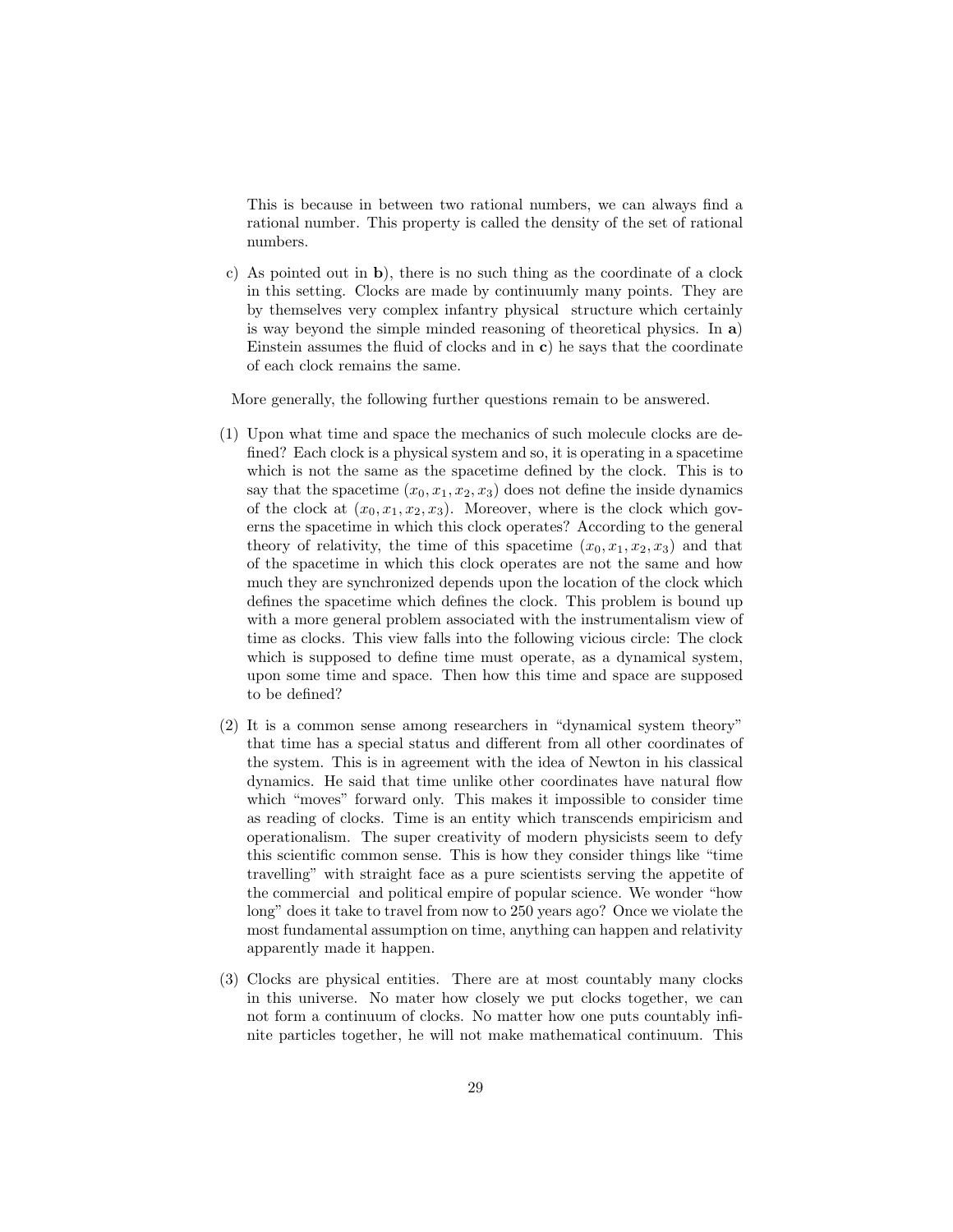is mathematically the same problem as the problem of photons which are supposed to exist for each frequency: as the frequency has continuum spectrum, there must be uncountably infinite particles called photons. Countably infinite points will never form real continuum. We need continuumly many points to form mathematical continuum.

(4) What does it mean to be sufficiently synchronized? The concept of synchronization presupposes external absolute time which contradicts the concept of relativism. Here, we have to check time of each clock at precisely the same moment in absolute time.

### 5.2 Minkowskian Local frame

Suppose, at a point  $P$  in a "gravitational field", which is sea of infinitely many clocks, a freely falling non-rotation (relative to distant stars) local inertial frame is "constructed". We further assume that the axioms of special theory of relativity are valid within this frame as it is supposed to be an inertial reference *frame.* So, we can set up Cartesian coordinate system  $(Px, Py, Pz)$  at this point P. Further more we can distribute clocks over the frame all synchronized to the clock at P.

As we assumed that the universe is a sea of clocks which are not over all synchronized, this implies that such coordinate system  $(Px, Py, Pz)$  is not universal. It is a local coordinate system around P.

Using this frame and clocks, events which occur in the vicinity of  $P$  over a suitably restricted time period, can be allocated space-time coordinates  $(t, x, y, z)$ .

It is not quite clear why the time period must be restricted.

Now suppose that in this local inertial frame a pair of neighborhood events have space-time coordinates  $(t, x, y, z)$  and  $(t + dt, x + dx, y + dy, z + dz)$ . Then, if  $d(\tau)$  such that

$$
(d(\tau))^2 = (dt)^2 - (1/c)((dx)^2 + (dy)^2 + (dz)^2)
$$

is Lorentz invariant. It also is called the Minkowski distance. This serves as the correct metric on the 4D Minkowskian spacetime.

Remark 7 As we will discuss in 1.7.15, unfortunately Lorentz transformation is irrelevant to theoretical physics as the claim by Lorentz that this transformation maps wave equation to wave equation is false and Einstein's claim that all equational axioms of Maxwell are Lorentz invariant. So, Minkowski distance also is irrelevant to physics. Mathematical relevance of such transformation is highly questionable either.

There are some mathematical problems regarding this "metric" on the "local" 4D spacetime. (1): It is not a topological metric which topologists use. This is to say that Minkowski 4D space time is not a metric space. (2): The Minkowski distance between two events which happen at the same time is zero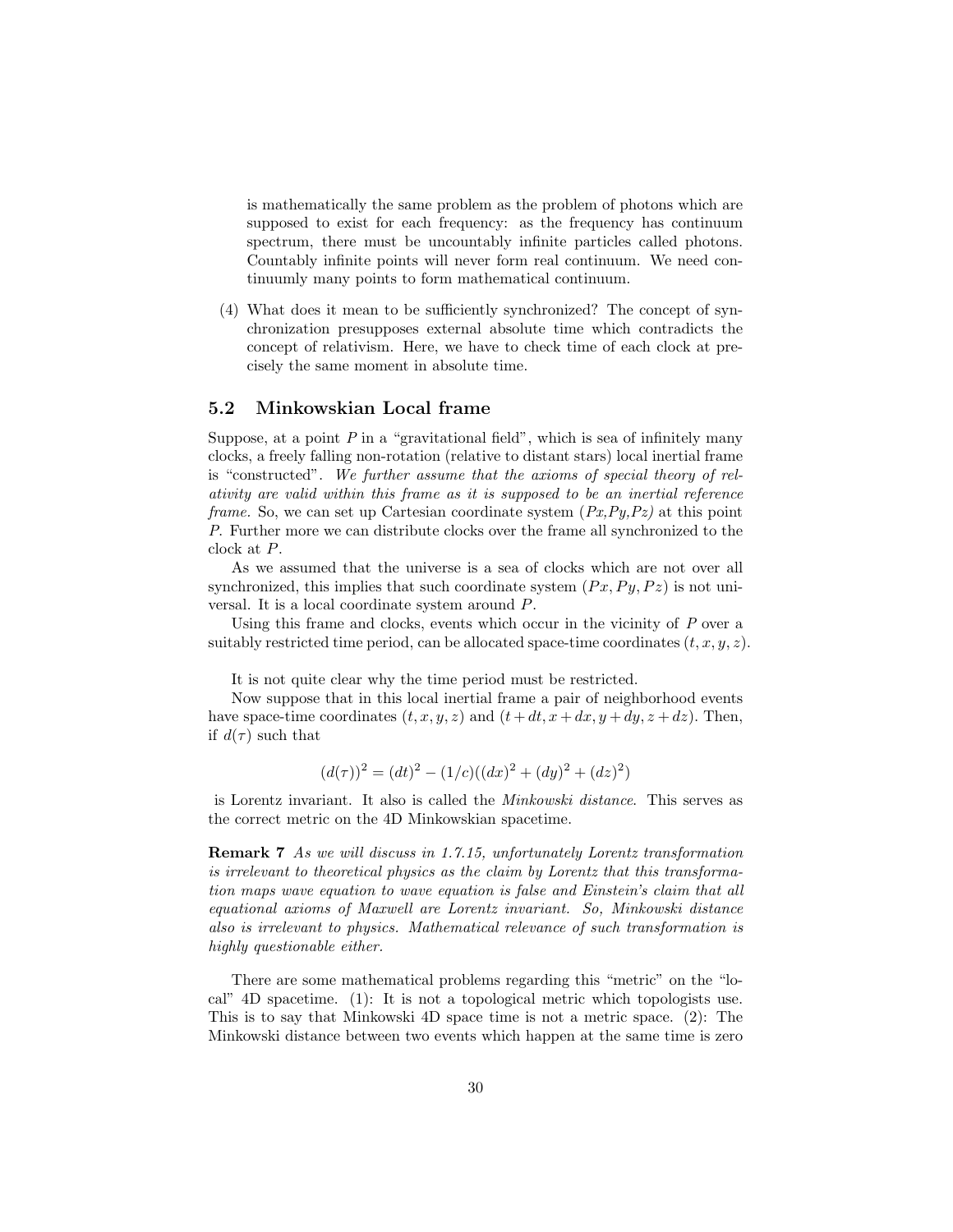regardless of the 3D geometric distance between these two events. (3): Here, Einstein is assuming that in this "freely falling" local inertial frame, in which a gravitational field "is induced" by the "equivalence principle", all clocks are synchronized. The inertial frame local must be accompanied by a gravitational field. So, all of these clocks are under gravitational acceleration. How is it possible that all of these clocks are synchronized? It is him who also claims that all clocks under acceleration slows down. Do they slow down uniformly? As the acceleration is inertial "locally", and time dilation is relative to the inertial speed, this slowdown is not uniform at all.

After all, as we have shown in the forgoing, the Minkowski distance has no relevance to theoretical physics. It is mathematically irrelevant too as it is not a topological metric. This clearly shows where relativity theory should be placed in science. It is neither physics nor mathematics. It appears that it belongs to itself.

As the local inertial frame is suitable only for the description of very limited situations. For a larger scale (temporal, as well as spatial) issues, it is necessary to use one of the general reference frames. If  $x_i$  are space-time coordinates relative to such general frame, transformations of the form  $x_i = \pi(x_0, x_1, x_2, x_3)$ must exist relating  $(x_0, x_1, x_2, x_3)$  to  $(t, x, y, z)$  [the local inertial frame] such that

$$
t = \theta(x_0, x_1, x_2, x_3), \ x = \pi(x_0, x_1, x_2, x_3), \ y = \psi(x_0, x_1, x_2, x_3), \ z = \gamma(x_0, x_1, x_2, x_3).
$$

Then, if  $x_i$  are subjected to increments  $dx_i$ , the corresponding increments in  $t, x, y, z$  will be given by

$$
dx = (\partial(\theta)/\partial(x_0))dx_0 + (\partial(\pi)/\partial(x_1))dx_1 + (\partial(\psi)/\partial(x_2))dx_2 + (\partial(\gamma)/\partial(x_3))dx_3
$$

etc. and substitution in equation of proper time interval

$$
(d(\tau))^2 = (dt)^2 - (1/c)((dx)^2 + (dy)^2 + (dz)^2)
$$

will results in an expression  $d\tau^2$  which is quadratic in the increments dx, i.e. whose terms will either involve squares of the  $dx_i$  or product of two different  $dx_i$ . Thus

$$
d\tau^2 = \sum_{i=0}^{3} \sum_{j=0}^{3} (g_{ij}) dx_i dx_j
$$
 (R)

where the coefficients  $(g_{ij})$  will be the functions of  $x_i$ .

Now, a continuum in which the interval between neighbouring points is given by a quadratic form like  $(R)$  is called a "Riemannian space" and the quadratic form like  $(R)$  is called its *metric*. Thus, the space-time continuum is a fourdimensional Riemannian space whose interval is everywhere identified with the proper time interval between neighbouring events in a local inertial frame.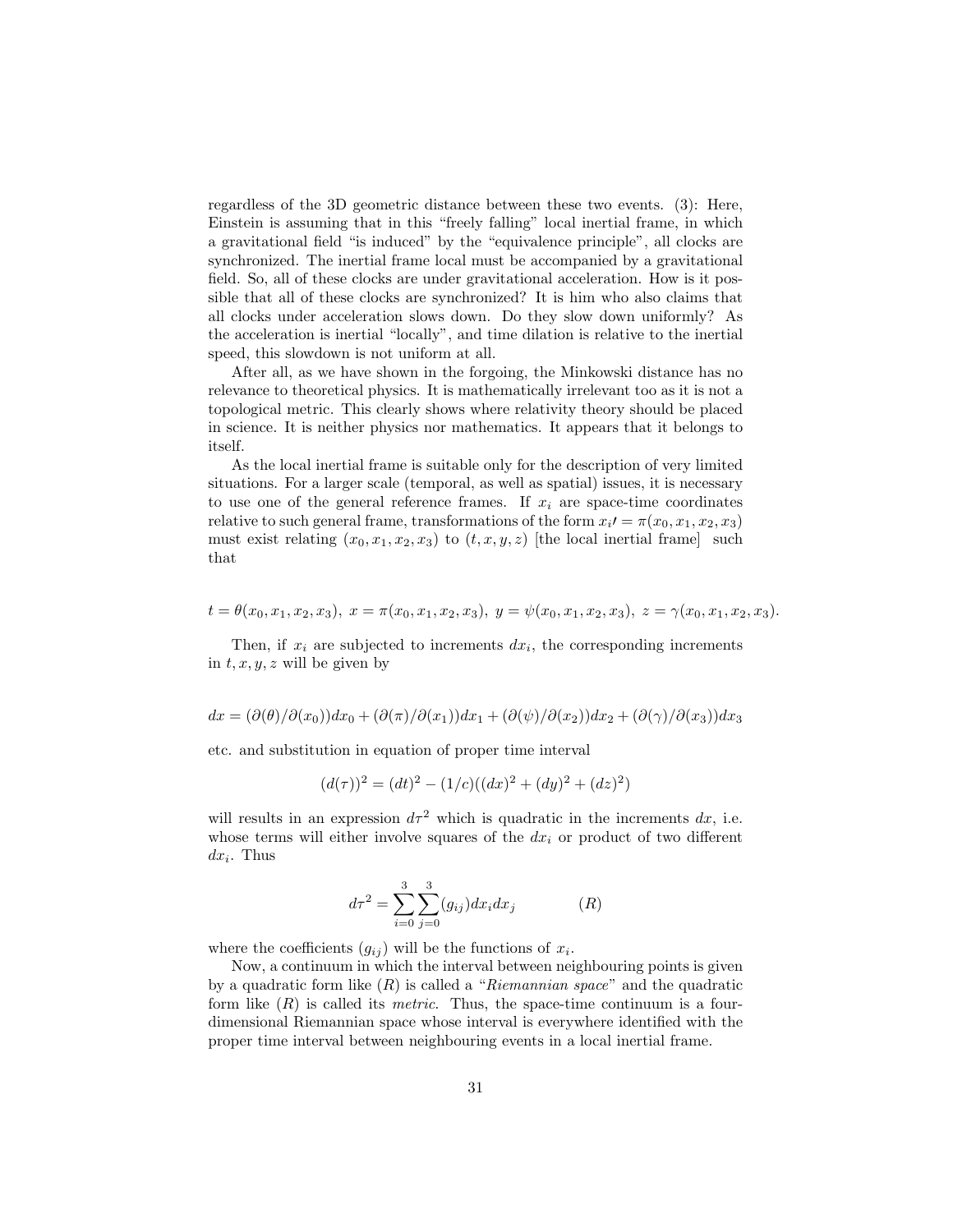Unfortunately, what we have seen here is an exhibition of "pseudo-mathematical elitism" or "proof by intimidation" for which authoritarian Göttingen school under Hilbert is solely responsible. Here are some issues to be discussed:

1. For physics what is important is not that we use 4D spacetime manifold of Riemann. What has been questioned here is the relevance of such mathematical structure to physics. This structure  $(R)$  is obtained by substitution

$$
dx = (\partial(\theta)/\partial(x_0))dx_0 + (\partial(\pi)/\partial(x_1))dx_1 + (\partial(\psi)/\partial(x_2))dx_2 + (\partial(\gamma)/\partial(x_3))dx_3
$$

etc. in the equation of proper time interval

$$
(d(\tau))^2 = (dt)^2 - (1/c)((dx)^2 + (dy)^2 + (dz)^2).
$$

As we have shown, this whole mathematical argument makes little physical sense. A most serious flaw in all of this flashy mathematical "show off" is that the theory of general relativity was obtained from the special theory of relativity which is mathematically inconsistent and ontologically inconsistent too. So, no matter how the general theory is decorated to look impressive it is false. To make the matter even more entertaining, as we discussed above, the Special Theory of Relativity yields the relativistic addition of speed which contradicts the addition of acceleration of a mass which is governed by the Second Law of Newton. The equivalence principle which is the most fundamental assumption of the general theory of relativity is based upon the second law of dynamics. This makes us seriously wonder what kind of reasoning system theoretical physicists use. Einstein explains the curved space in the general theory of relativity using a rotating disc; the radius of the disk does not contract as the motion of the disk is not along this direction. It comes under the influence of the length contraction around the perimeter of the disk as the motion is in the direction of the tangential speed of the point on the perimeter of the disk. There are tow errors in this argument. First the tangential speed of a circular motion is not inertial, it is under acceleration and so, the length contraction "should not" apply. Moreover, length contraction is false.

2. More fundamentally, as we pointed out in [8] General Coordinate System, Einstein was clearly not aware of the difference between countably infinite and continuum just like all other theoretical physicists. Cantor's diagonal argument clearly shows that there are more points in the geometric continuum than discrete collection of points. The Lebesque integral of the Weierstrass function over  $[0, 1]$  shows that the geometric continuum has unimaginably more points than "space" of countably many points has. For example on the real number line almost all points are irrational points. So, one can not cover the entire global space with clocks as there are only finitely many clocks. This makes the most fundamental assumptions of Einstein's general theory of relativity untenable. There is no such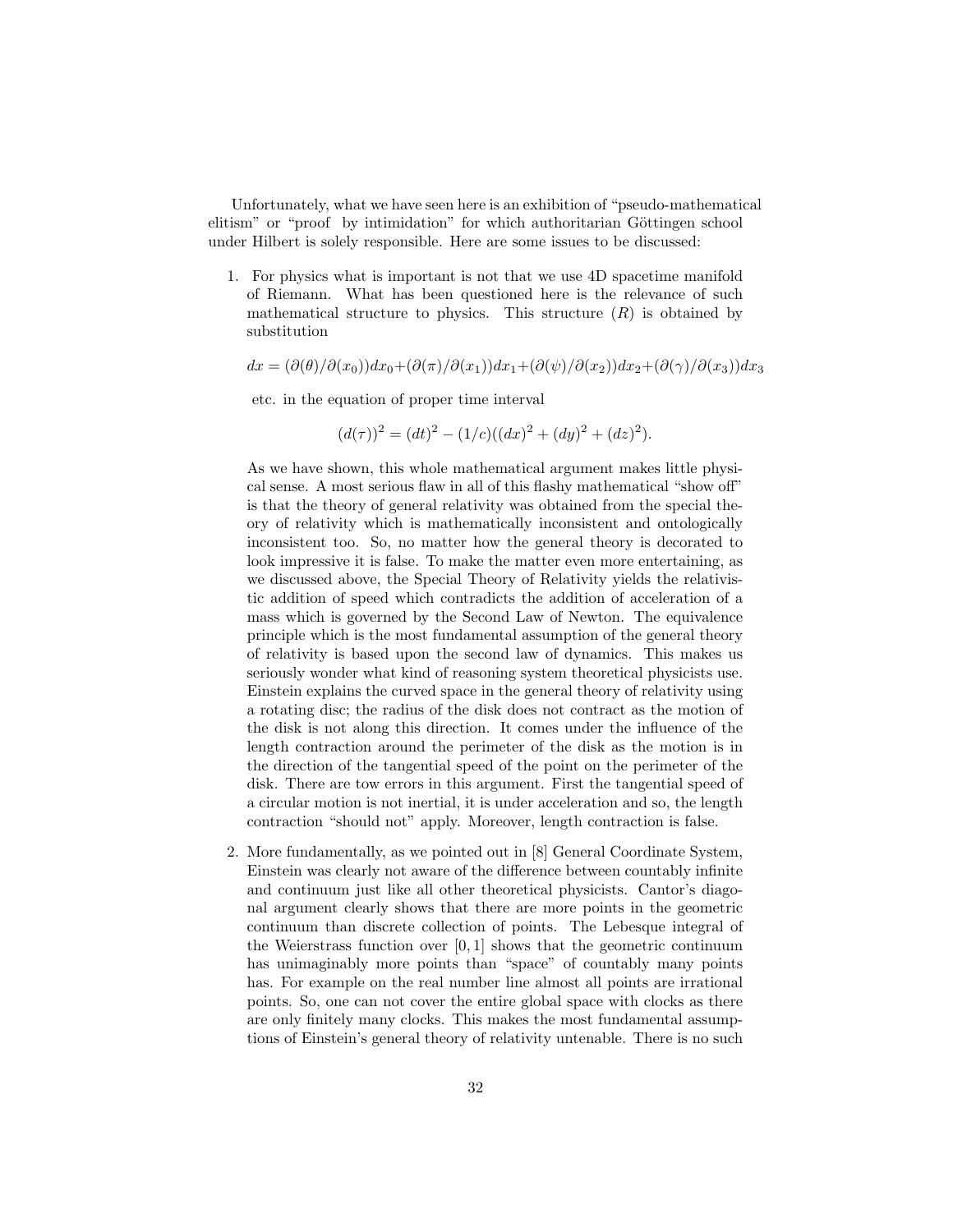thing as the "global spacetime" prescribed by Einstein. Mathematics at this level is way more complex than theoretical physicists think. It is not just solving differential equations through mechanical symbolic equational calculations without understanding what we are doing at all. Physicists should learn that without correct continuum, we can not define either differentiation nor integration. The problem we have in today's education is that virtually nobody teaches how to define  $a^x$  when x is an transcendental number such as  $\pi$ . As Euclid said, there is no emperor's way to geometry. Mathematics is not mechanical calculation. It is deep understanding. Without understanding mathematics we tend to use mathematics, and at the advanced stage it backfires big like this. Likely, general theory of relativity is the first attempt by theoretical physicists to touch the depth of mathematical analysis and its theoretical base, the theory of continuum. It is clear that virtually none of them really understands the concept of continuum without which there is no mathematical analysis (calculus).

- 3. Also, Einstein's description of the clocks used to define the global spacetime is off. To begin with it must be required that the neighbouring clocks are of infinitesimal distance and the time difference between each neighbouring clocks must be infinitesimally small. Otherwise we can not use calculus to calculate on such structure. Physically, it is impossible to make enough clocks to do this and place them in the way expected as we stated above. If physicists understand that an infinitesimal means a number which comes in between 0 and any positive number, they will realize that what they are trying to do is ontologically untenable. Clearly Einstein did not know what infinitesimals are as this concept was articulated in 1960's by Abraham Robinson. Even in pure mathematics, the work of Robinson is understood only by small number of mathematical logicians. General theory of relativity was developed before the development of Robinson's infinitesimal calculus and so it is understandable that the Hilbert school of mathematics and physics did not know what infinitesimals are. By the time Robinson's work came in, the separation between pure mathematics and theoretical physics became material and communication between these two communities became non-existent.
- 4. In short, the universe is not a sea of clocks contrary to what Einstein proposed. At this deep level of understanding everything physicists are accustomed to must be re-examined. In addition to this topological problem general theory of relativity suffers, there is an even more fundamental issue of logical deficiency in this idea of the general reference frame which is the sea of clocks. Clocks are physical entities and it requires physics to make them. One can not use clocks to define clocks at the pain of vicious circle. So, there is no such thing as metaphysical clocks though time is certainly a metaphysical entity as Newton thought. It was relativity theory special and general which tried to use empirical clocks which lead the world of physics to the current confusion about time. Contemporary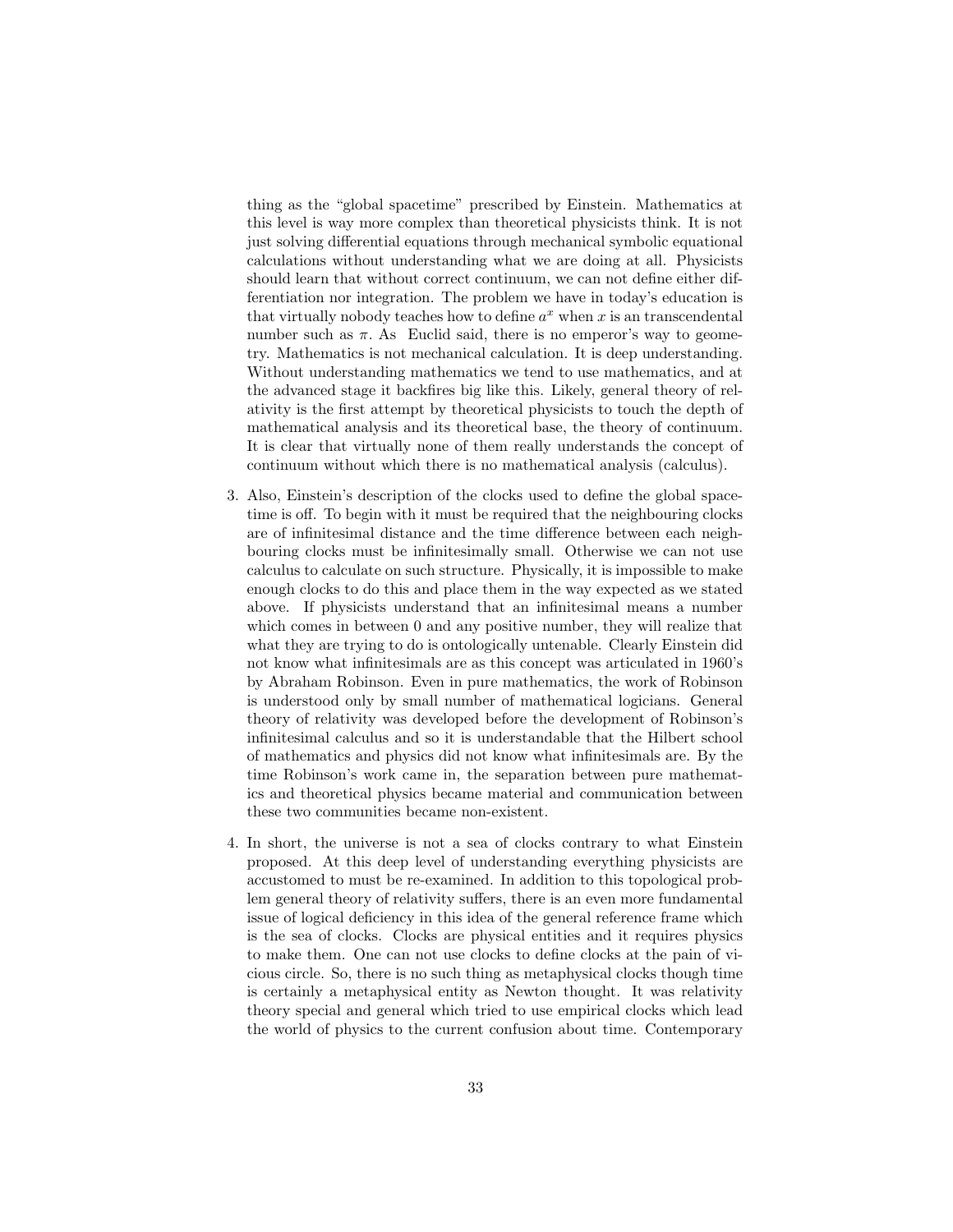leaders of theoretical physics such as Hawking and Penrose argue that theoretical physics made us understand the universe very well "except what is time". This clearly shows the illness of this discipline too arrogant to listen to the input from outside discipline such as mathematics, logic and engineering. Logically speaking, modern physics started with the wrong idea of what is time. Contrary to the special theory of relativity, time can not be defined in terms of speed as speed is defined in terms of time. And as we have discussed here, universe is not a sea of clocks contrary to the general theory of relativity. From the combination of these fatally wrong assumptions, it is totally expected that we ended up with scratching our head questioning "By the way what is time?" It is astounding that the "top physicists" of today are saying that though we now understand almost all about this universe except what time is. Our understanding of time as in relativity theory is completely wrong and how can we say that we understand everything but time. The lack of rational reasoning is sticking its ugly head here. We wonder if these scientific elites who call themselves the King have the concept of causation. Even elementary school students will understand that as physics is a theory of dynamical systems, time is the most fundamental concept. Then a naturally asked question is how the superior scientists with the name of theoretical physicists think that they understand everything in physics except time.

Some theoretical physicists say that may be special theory of relativity is false but the general theory of relativity must be correct. We made it clear that general theory came from special theory which is false and so this argument is false. Any theory which contains an inconsistent theory is inconsistent.

### 5.3 Geodesics

When we express a linear function of one variable on 2D space, then the function becomes a straight line graph. The coefficient of the first order variable is the slope of the line. This idea was extensively exploited by train companies to visualize the train's operation on a 2D space where one coordinate is time coordinate and the other coordinate is the location coordinate expressed at the distance from the origin station. It is called "operational diagram" and it was pure mathematicians who glorified it as 4D spacetime with a fancy name for the simple concept. In the 4D space time all constant speed 3D motions should be just straight lines and the slope of the line is the constant speed 3D motion.

So, in 4D spacetime geometry of 3D motions, the "Euclidean geometric distance" between two points  $P_1(t_1, x_1, y_1, z_1)$  and  $P_2(t_2, x_2, y_2, z_2)$  in the 4D spacetime is:

$$
\overline{P_1P_2} = \sqrt{(t_1 - t_2)^2 + (x_1 - x_2)^2 + (y_1 - y_2)^2 + (z_1 - z_2)^2}.
$$

The slope of the line segment  $P_1P_2$  is given as

 $((x_1 - x_2)/(t_1 - t_2), (y_1 - y_2)/(t_1 - t_2), (z_1 - z_2)/(t_1 - t_2)).$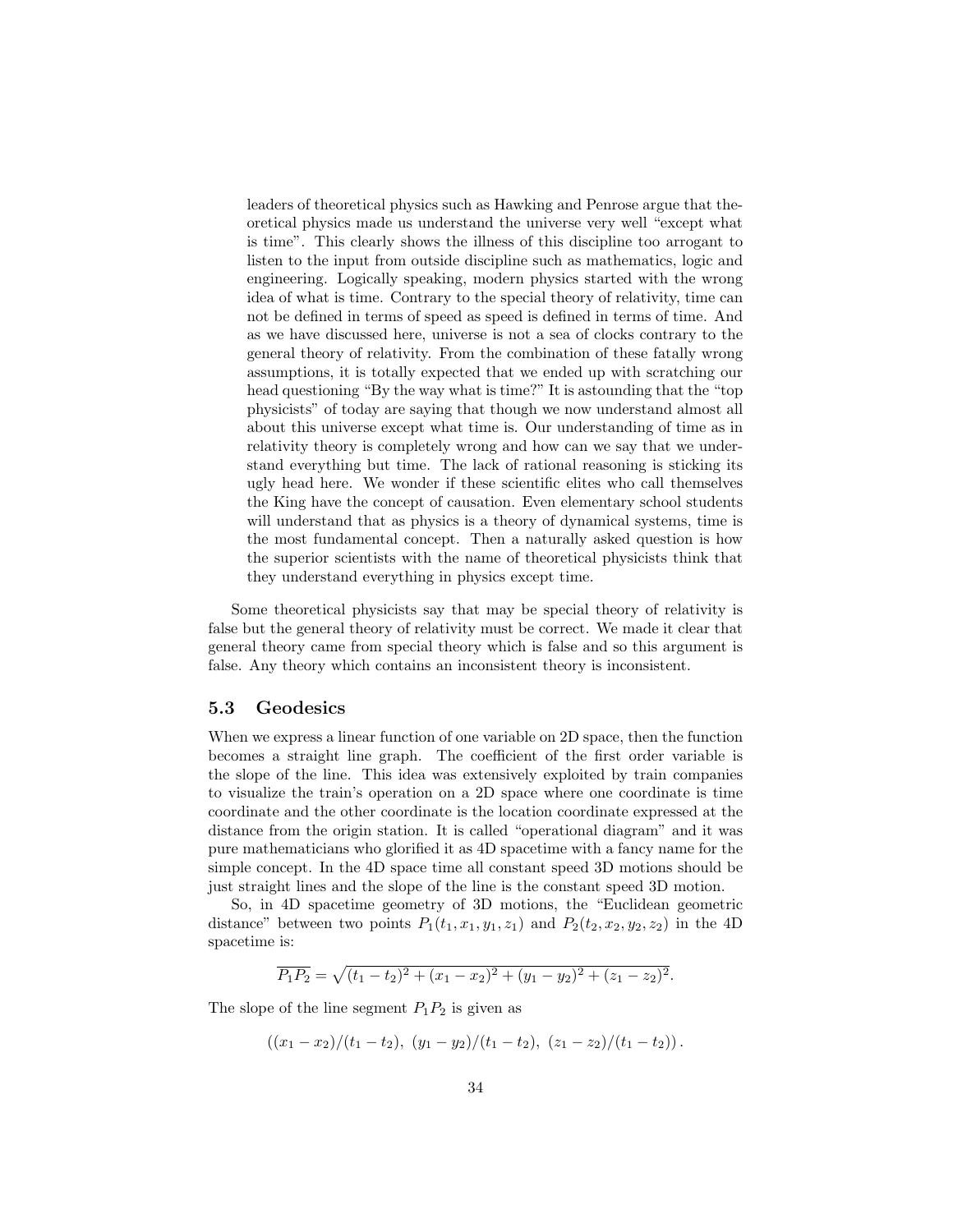In general theory of relativity, this changes: the distance, as par Minkowski, between  $P_1$  and  $P_2$  is

$$
\widetilde{P_1P_2} = \sqrt{(t_1 - t_2)^2 - (1/c^2) \{ (x_1 - x_2)^2 + (y_1 - y_2)^2 + (z_1 - z_2)^2 \}}.
$$

It can be shown that this distance is smaller than any other "Euclidean distance" along any curve connecting between  $P_1$  and  $P_2$  in the 4D space. It follows as follows: Clearly,

$$
\widetilde{P_1P_2} < \overline{P_1P_2}.
$$

But for any path  $l_{P_1,P_2}$  between  $P_1$  and  $P_2$ ,

$$
\overline{P_1P_2} \le \overline{l_{P_1,P_2}}
$$

where  $l_{P_1,P_2}$  is the Euclidean length of  $l_{P_1,P_2}$ .

From this, relativists conclude that the 4D spacetime with Minkowski metric is not an Euclidean space but a Riemann space which is curved. There are some unclear issues to be addressed here.

- 1. In Euclidean geometry, we define the distance between two points P and Q using Pythagorean formula and show that the length of any path connecting two points P and Q is longer or equal to the distance between them. We have not seen how to define the length of a curved path between P and Q in Minkowski 4D spacetime.
- 2. Putting this purely mathematical issue aside, the only reasoning for admitting  $P_1P_2$ , the Minkowski distance between  $P_1$  and  $P_2$ , is because this distance is invariant under Lorentz transformation. There are two questions to be answered here. (1) Why Lorentz transformation is the issue in the General Theory of Relativity? This transformation belongs to the Special Theory of Relativity. (2) This transformation is said to be essential for Special Theory of Relativity as it is said to preserves all wave equations and axioms of Maxwell's electromagnetic field theory. (3) We have shown that this claim is false in our paper "Reference Frame Transformations and Quantization" [KWP]. We discussed this issue in 1.7.10 too.

Nonetheless ,Einstein continued to develop his theory as follows: Under the equivalence principle,

$$
d\tau^{2} = \sum_{i=0}^{3} \sum_{j=0}^{3} (g_{ij}) dx_{i} dx_{j} = (dt)^{2} - (1/c)((dx)^{2} + (dy)^{2} + (dz)^{2}).
$$

From this, he concludes that the free fall in the gravitational field is geodesics [in the 4D spacetime]. This is called "geodesic principle". Under this principle we obtain equations of motion for bodies falling freely in a gravitational field.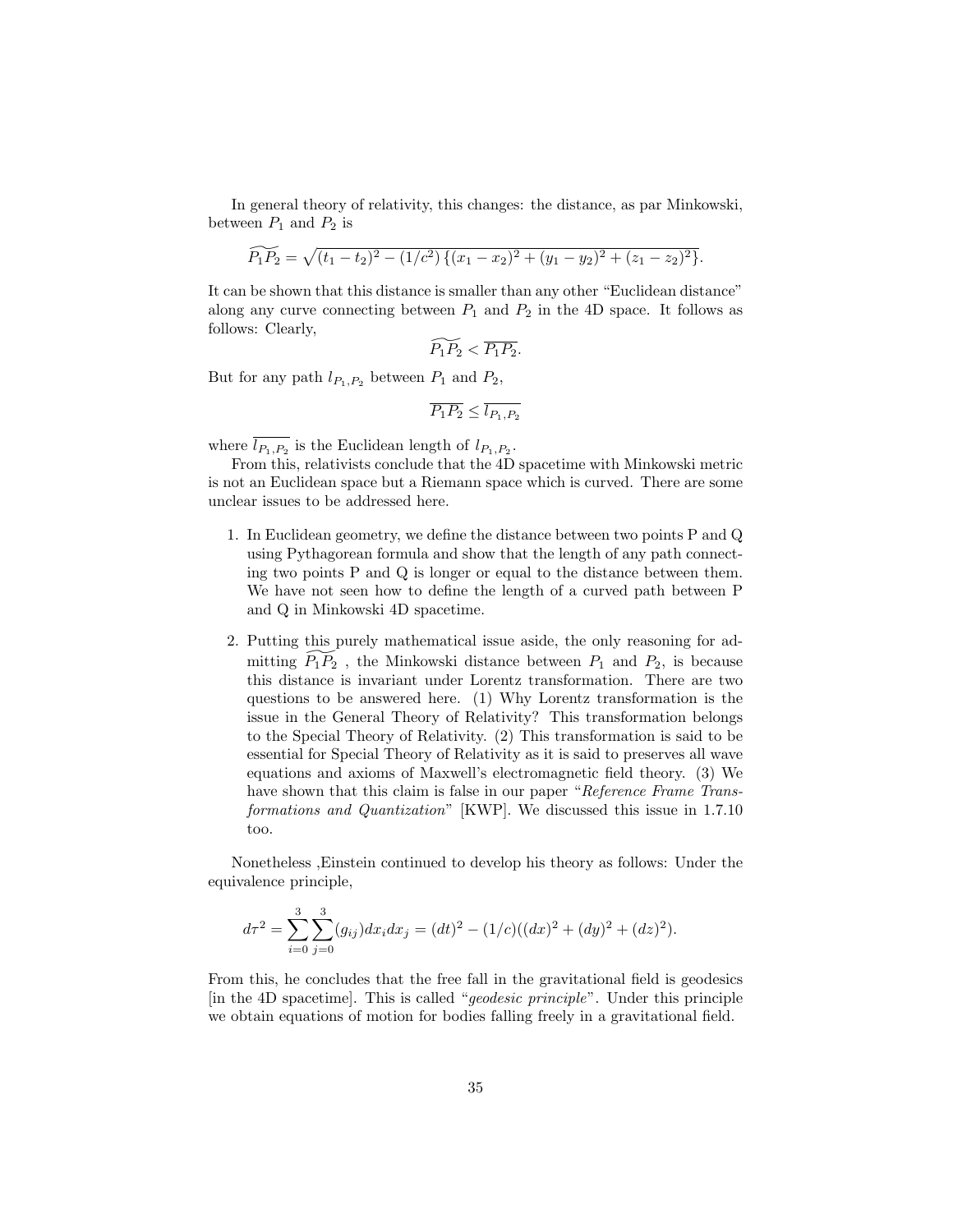Using Riemannian geometry for the "general metric"

$$
d\tau^{2} = \sum_{i=0}^{3} \sum_{j=0}^{3} (g_{ij}) dx_{i} dx_{j}
$$

we can show the following "general equation of a geodesic"

$$
\frac{d}{d\tau} \left( \sum_{j=0}^{3} g_{ij} \frac{dx_j}{d\tau} \right) = \frac{1}{2} \sum_{j=0}^{3} \sum_{k=0}^{3} \frac{\partial g_{ik}}{\partial x_i} \frac{dx_j}{d\tau} \frac{dx_k}{d\tau} \qquad (i = 0, 1, 2, 3).
$$

For the metric

$$
(d(\tau))^2 = (dt)^2 - (1/c)((dx)^2 + (dy)^2 + (dz)^2),
$$

these equations reduce to

$$
\frac{d^2x}{d\tau^2} = \frac{d^2y}{d\tau^2} = \frac{d^2z}{d\tau^2} = \frac{d^2t}{d\tau^2} = 0.
$$

This is equivalent to

$$
x = \frac{dx}{d\tau}t + a, \quad y = \frac{dy}{d\tau}t + b, \quad z = \frac{dz}{d\tau}t + c
$$

where  $a, b, c$  are constants.

Remark 8 According to the general theory of geodesic, light coming from a distant star passing near our sun has a geodesic  $(4D)$  which bends near the sun due to the gravity of sun. As it is  $\overline{4D}$  bending, we can not graphically express this bending. But when we drop the time bending, the light path bending in our 3D space. This is what we see in science museum exhibition everywhere. Then we have a problem to think about. This 3D bending is a phenomena which takes place in our 3D Euclidean space. This can be observed only from outside our 3D space. As we are inside the 3D space, in theory, we will be unable to observe this bending of light path . This was precisely what Gamow warned us. He basically said that unless we are in the position of Newton out of the universe observing, we will not observe this bending. This valid question was never answered scientifically. Late prof. Marmet presented a classical explanation of this observation using no bending space but bending light in unbent space interpretation. It was ignored. This means that we still do not know if space really bends as Einstein predicted due to the gravitation of earth.

## 5.4 Einstein's equation of gravitation

The discussion above shows that  $g_{ij}$  determines the motion (geodesic) in general relativity theory. Given the energy-momentum tensor  $T_{ij}$  which describes the distribution of mass, energy and momentum of the system Einstein's equations of gravitation yields corresponding  $g_{ij}$  enabling to calculate the geodesics of the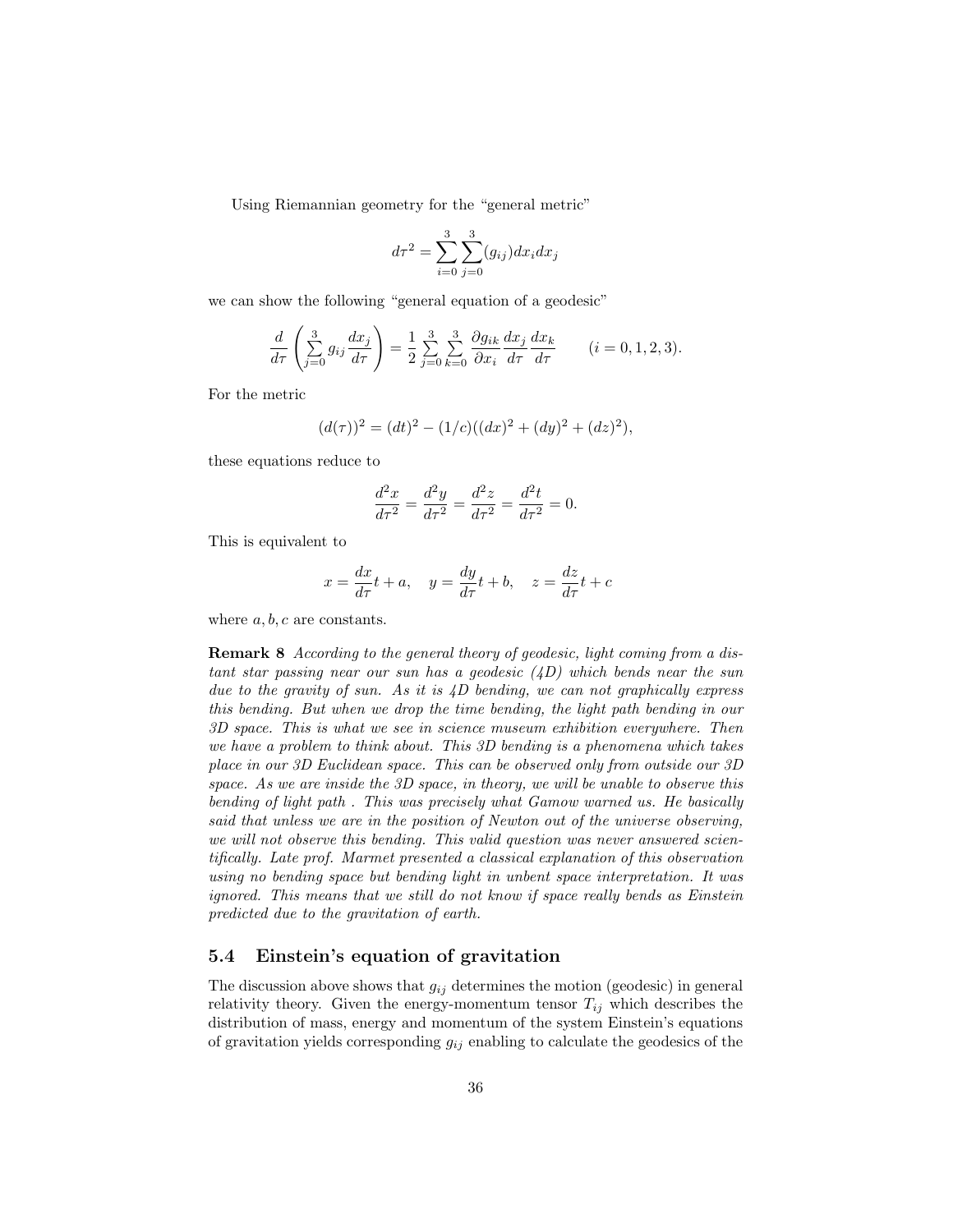system. It was Schwarzschild who first obtained an exact solution of Einstein's equations for a spherically symmetric field. He used the solutions to calculate the motion of a planet in the field of sun.

Putting aside the problems of the general theory of relativity as discussed above, this "impressive" result of Einstein and Schwarzschild has some issues to be considered. The question is what does this momentum-energy tensor is about. There are several issues to be cleared.

- 1. Momentum-energy relation is a problem. The former is a predicative concept but the latter, as the potential to do work, is a modal concept speaking and so, connecting them at the same category is not the right thing to do. Of course Einstein and his contemporaries had little idea that energy is modality, not physical reality.
- 2. Logically speaking waves in wave mechanics have no momentum. This is because momentum is the product of the mass and its speed. In wave mechanics, no mass moves in the direction of the wave. What is moving towards the direction of the wave is the local vibration of the medium. So, waves have no momentum. When it comes to energy, as the work needed to accelerate from  $m0$  to  $mv$  is not necessarily  $(1/2)mv^2$ , the concept of kinetic energy is false. The work needed for this acceleration depends upon how we accelerate from  $m0$  to  $mv$ . Unfortunately, what we have seen here is an exhibition of "mathematical elitism" or "proof by intimidation" for which Göttingen school under Hilbert is solely responsible.
- 3. So, energy-momentum relation does not represent the state of a physical system properly. Then how is it possible that the energy-momentum tensor will describe the physical system properly?
- 4. Is the energy-momentum relation as energy-momentum tensor used here classical or relativistic? If it is relativistic, the entire argument by Einstein is viciously circular at best. If not, what about that we were told by relativists that the classical physics is invalid. This is contradiction is it not? Where is logic in theoretical physics. Again we have to ask the same question. To make the matter even worse, classically we have some tension in between momentum and energy. Moreover, relativistic energy-momentum relation is also false. It is because  $e = mc^2$  is false as we discussed in Section 1.6. This equation came from the false assumption that the  $v$  in the gamma factor in  $m$  is time dependent, which is not allowed in relativity theory. Considering that the concept of energy is not physical reality but modality and understanding the trivia of philosophy that the modality and reality are of different category, it is astounding that the Momentum-energy tensor plays the most fundamental role in general relativity theory. In serious mathematical sciences, coherent conceptual understanding is way more important than pushing formal symbols. Mathematics is not just a language for physics. It is the only way to understand physical nature around us. It is the most articulate way of thinking correctly.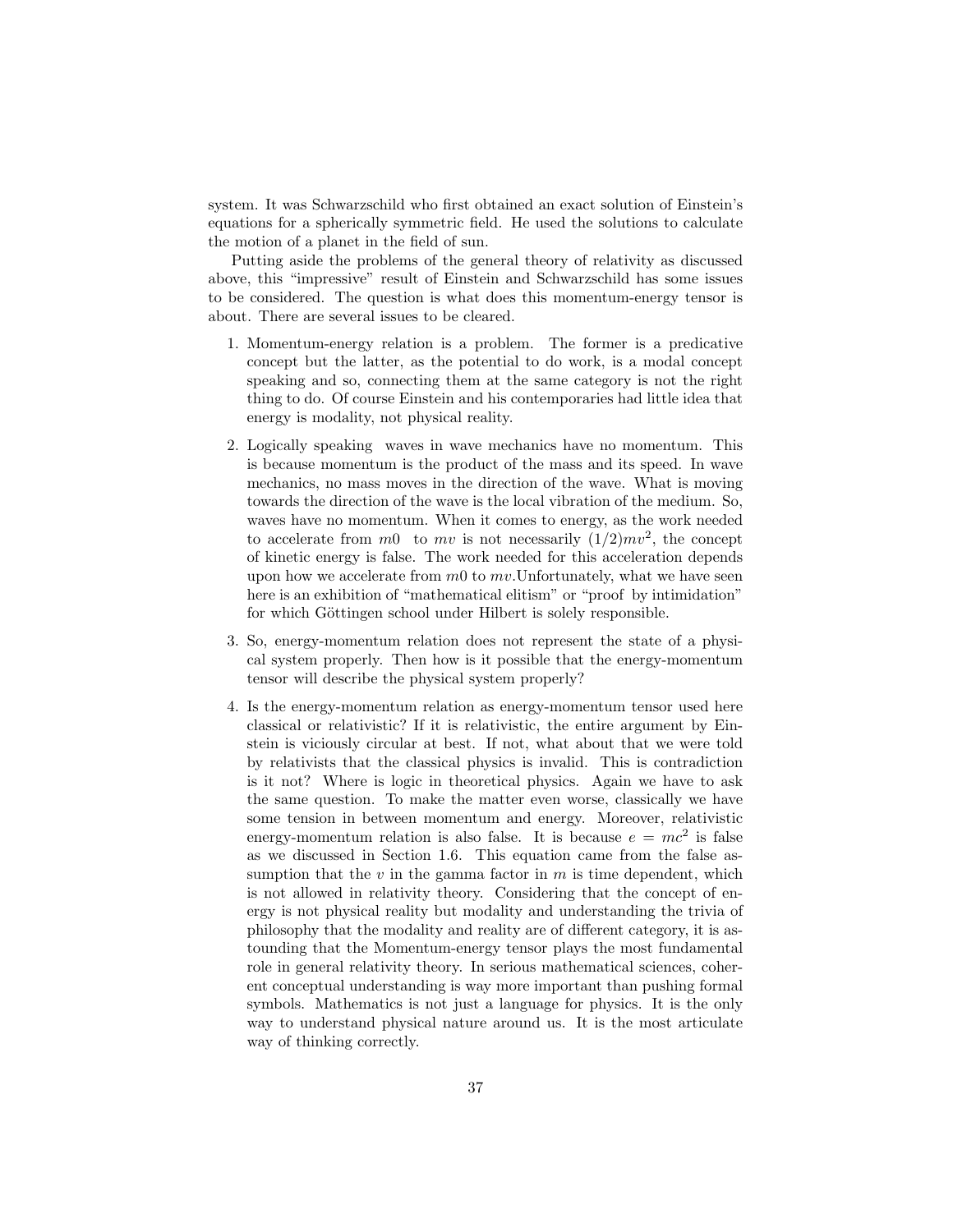5. What is the most fundamental issue here is that the practice of bootstrapping classical mechanics to relativistic mechanics is not a legitimate thing to do.

## 6 Bibliography

- [AM] Ashby-Miller, Principle of Modern Physics, Holden Day, 1970
- [Bacon] Bacon F., Novum Organum, 1620.
- [Bergmann] Bergmann P.G., Introduction to the Theory of Relativity, Prentice Hall, 1942.
- [Berkeley] Berkeley, G., A Treatise Concerning the Principles of Human Knowledge, Part I, 1710
- [Dingle] Dingle Herbert, Science at the Crossroads. London: Martin Brian & O'Keeffe. 1972.
- [De Broglie] De Broglie, Recherches sur la théorie des quanta (Researches on the quantum theory), Thesis, Paris, 1924, Ann. de Physique (10), 1925
- [Einstein] Einstein, "Zur Elektrodynamik bewegter Körper", Annalen der Physik, 332 (10), 1905.
- [E] Engelhardt, "Phase and Frequency Shift in a Michelson-Interferometer", Physics Eaasys 27 (4), 2014
- [Heisenberg], The Physical Principles of the Quantum Theory. Translators Eckart, Carl; Hoyt, F.C. Dover, 1930
- [Hume] Bennett, Locke, Berkeley, Hume, Central Themes, Oxford: Oxford University Press, 1971.
- [KA] Kanda-Apostoli, "Inconsistency of Some Formal Theories", presented at the Meeting of Exact Philosophers, at University of British Columbia, 2007
- [Kanda-Apostoli] Kanda A and Apostoli P, "Logicism v.s Empiricism", International Seminar on the structure in Cosmology and Theoretical physics, Finish Physics Foundation Society and Finish Society for Natural Philosophy, Helsinki, 2010.
- [KWP] Kanda A, Wong R, Prunescu M, "Reference Frame Transformations and Quantization", to appear in the Proceedings of the Vigier Conference, 2020.
- [Kuhn] Kuhn, Structure of Scientific Revolutions, The University of Chicago Press, Chicago, 1962